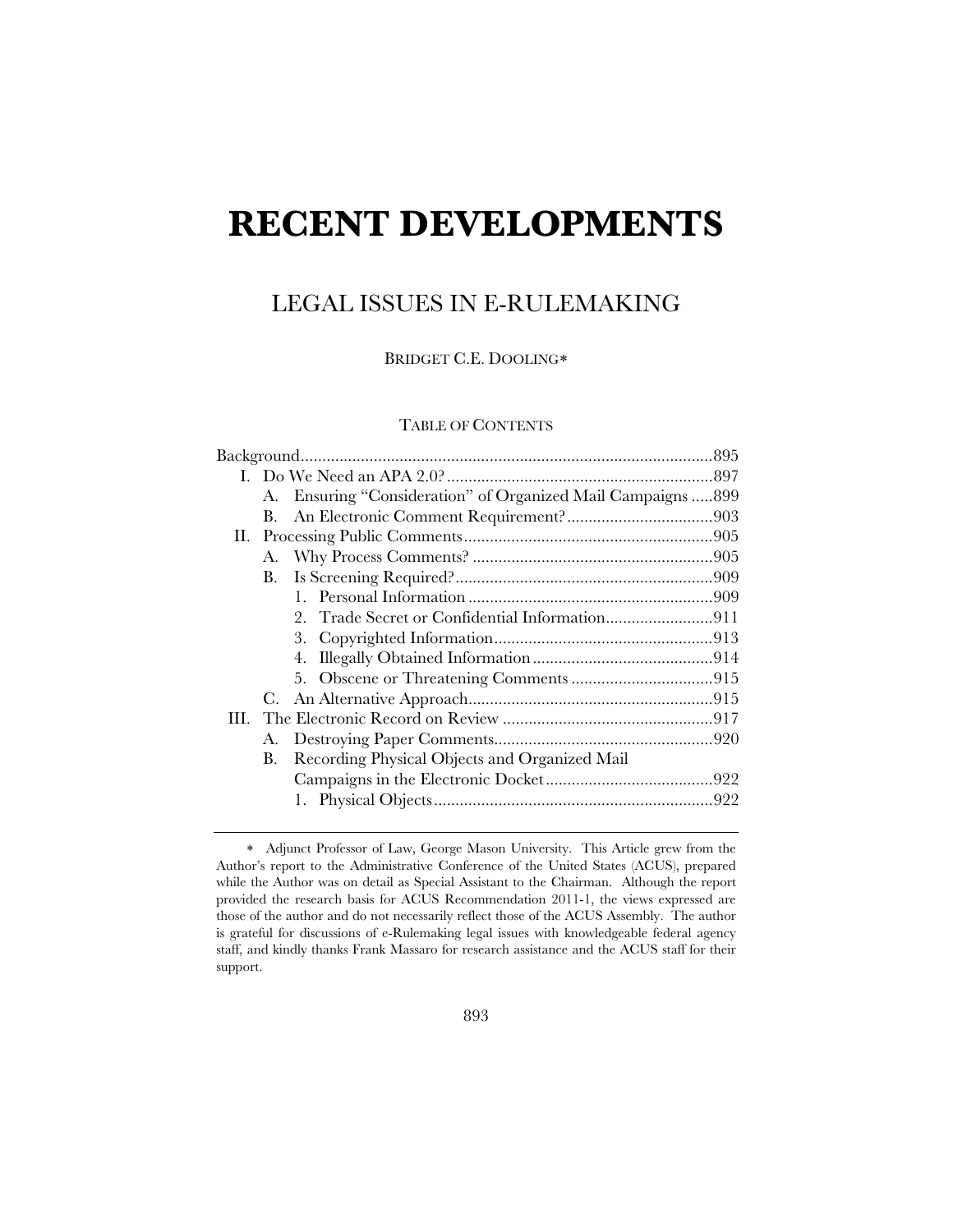#### 894 *ADMINISTRATIVE LAW REVIEW* [63:4

Since the enactment of the Administrative Procedure Act (APA) in 1946, the technological landscape has changed dramatically while the basic framework for notice-and-comment rulemaking has largely gone unchanged. Federal regulators, looking to embrace the benefits of electronic rulemaking, face considerable ambiguity about how established, procedural legal requirements apply to the web.1 For example, does the APA permit agencies to require comments to be submitted online? Are agencies required to screen the content of public comments before they are placed on Regulations.gov? Are electronic dockets a legally sufficient means of preserving the rulemaking record? Many of these issues and others have been swirling around electronic rulemaking (e-Rulemaking) since its inception, and exist whether rulemaking is accomplished entirely on paper or using more electronic means.2 This Article focuses on the legal

2. This Article follows up on previous ACUS research. On October 19, 1995, a mere twelve days before ACUS closed its doors on October 31, 1995, Professor Henry H. Perritt, Jr. delivered a report titled *Electronic Dockets: Use of Information Technology in Rulemaking and* 

<sup>1.</sup> Others have taken stock of these legal issues. *See generally* Barbara H. Brandon & Robert D. Carlitz, *Online Rulemaking and Other Tools for Strengthening Our Civil Infrastructure*, 54 ADMIN. L. REV. 1421, 1471–78 (2002) (anticipating the rise of Internet technology in rulemaking during the Bush Administration); Jeffrey S. Lubbers, *The Transformation of the U.S. Rulemaking Process—For Better or Worse*, 34 OHIO N.U. L. REV. 469, 480 (2008) (noting the docketing, copyright, and spam issues that accompany e-Rulemaking); Jeffrey S. Lubbers, *The Future of Electronic Rulemaking: A Research Agenda* (Regulatory Policy Program, John F. Kennedy Sch. of Gov't, Working Paper RPP-2002-04, 2002), *available at* http://www.hks.harvard.edu/m-rcbg/research/rpp/RPP-2002-04.pdf (highlighting issues to be resolved with e-Rulemaking and urging further research); HENRY H. PERRITT, JR., ELECTRONIC DOCKETS: USE OF INFORMATION TECHNOLOGY IN RULEMAKING AND ADJUDICATION: REPORT TO THE ADMIN. CONFERENCE OF THE UNITED STATES (1995) [hereinafter PERRITT REPORT], *available at* http://www.kentlaw.edu/faculty/ rstaudt/classes/oldclasses/internetlaw/casebook/electronic\_dockets.htm (discussing hurdles faced by the Department of Transportation and Nuclear Regulatory Commission during their initiatives to automate agency proceedings); Neil Eisner, Ass't Gen. Counsel, U.S. Dep't of Transp., Presentation at the Joint ACUS–Brookings Forum, E-Rulemaking: Digital Dilemmas (Nov. 30, 2010), *available at* http://www.brookings.edu/~/media/ Files/events/2010/1130\_electronic\_rulemaking/1130\_electronic\_rulemaking\_eisner.pdf (discussing legal questions e-Rulemaking raises pertaining to copyright, obscenities, and the legal record, among other issues).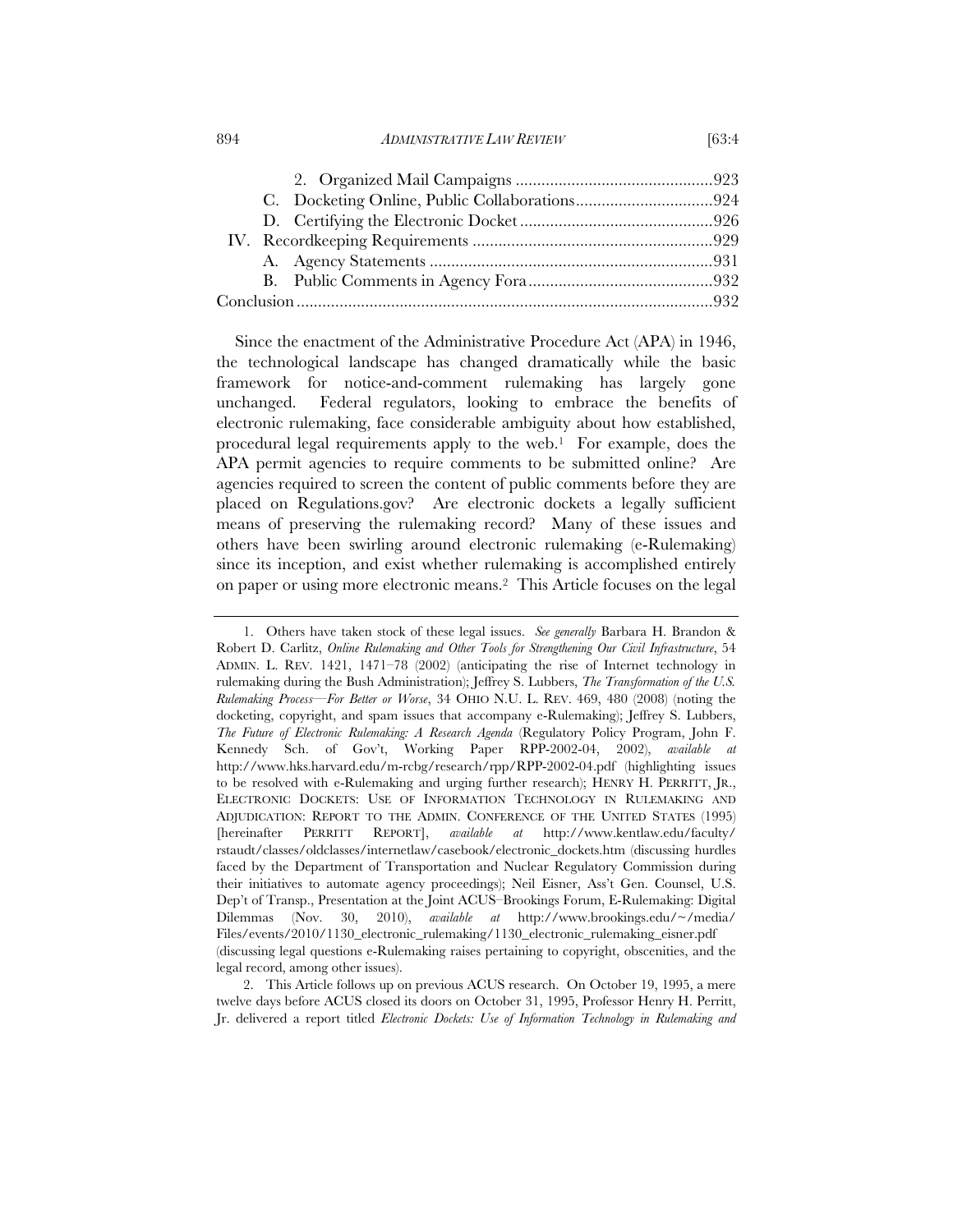issues that present themselves entirely, or more prominently, when agencies engage in e-Rulemaking.

Following a short background section on e-Rulemaking, Part I explains why updating the APA to address e-Rulemaking is unnecessary. Part II explores whether and how agencies should screen public comments before sharing them online and suggests a fundamental change to the way comments are posted on the biggest online rulemaking website, Regulations.gov. Part III analyzes the legal issues associated with using an electronic docket to compile the rulemaking record, finding that welldesigned electronic dockets pose no significant legal risks but that the courts could probably do more to embrace electronic filing. Part IV shows that the most basic of federal requirements, the recordkeeping requirements of the Federal Records Act, apply to e-Rulemaking and suggests ways to ensure compliance. The Article concludes with a recap of the Article's recommendations.

#### BACKGROUND

E-Rulemaking has been described as "the use of digital technologies in the development and implementation of regulations."3 While there are many ideas about how agencies might use technology to enforce or otherwise implement their rules, for the purposes of this Article, e-Rulemaking is defined as using web technologies before or during the APA's informal rulemaking process, i.e., notice-and-comment rulemaking under 5 U.S.C.  $\S 553$ . This includes many types of activities, such as: posting notices of proposed and final rulemakings; sharing supporting materials; accepting public comments; managing the rulemaking record in electronic dockets; and hosting public meetings online or using social media, blogs, and other web applications to promote public awareness of and participation in regulatory proceedings.4

*Adjudication*. Professor Perritt's report focused on the efforts of two federal agencies, the Department of Transportation and the Nuclear Regulatory Commission, to use information technology to automate certain agency proceedings. Although it was not published, the Perritt Report continues to be a helpful resource on the legal issues and policy choices facing increased use of information technology (IT) in administrative proceedings. *See* PERRITT REPORT, *supra* note 1.

<sup>3.</sup> Cary Coglianese, *E-Rulemaking: Information Technology and the Regulatory Process*, 56 ADMIN. L. REV. 353, 355 (2004).

<sup>4.</sup> For a detailed discussion on the timeline and development of e-Rulemaking, see Coglianese, *supra* note 3, at 363–66. *See also* Cynthia R. Farina et al., *Rulemaking 2.0*, 65 U. MIAMI L. REV. 395, 399–403 (2011); COMM. ON THE STATUS & FUTURE OF FED. E-RULEMAKING, A.B.A. SECTION OF ADMIN. LAW & REGULATORY PRACTICE, ACHIEVING THE POTENTIAL: THE FUTURE OF FEDERAL E-RULEMAKING 21–32 (2008), *available at* http://ceri.law.cornell.edu/documents/report-web-version.pdf.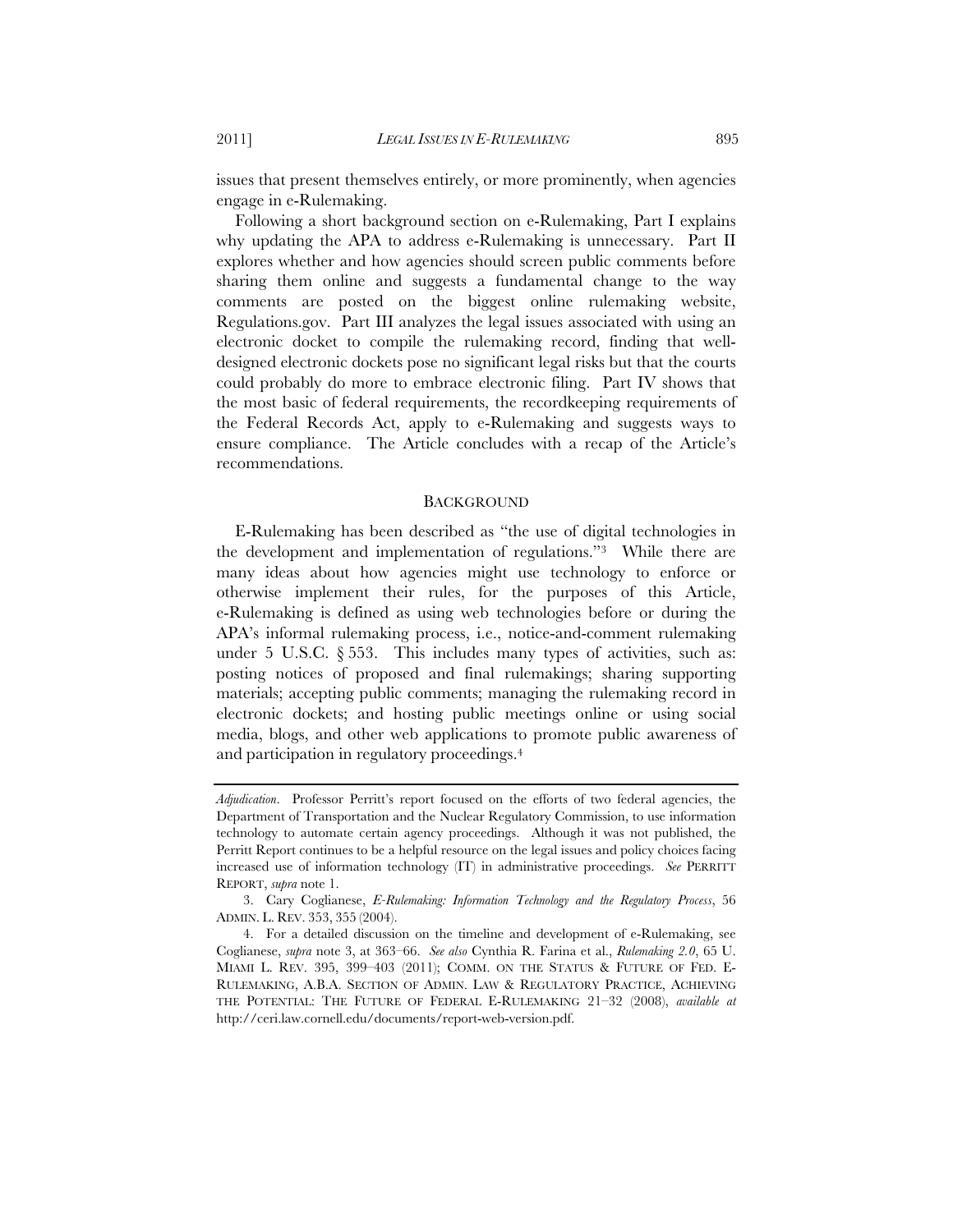A system that brings several of these activities together is operated by the eRulemaking Program Management Office (eRulemaking PMO or PMO), which is housed at the Environmental Protection Agency (EPA) and funded by contributions from partner federal agencies. This program contains two components: Regulations.gov, which is a public website where members of the public can view and comment on regulatory proposals, and the Federal Docket Management System (FDMS), which is a restricted-access website that agency staff can use to manage their internal files and the content on Regulations.gov. According to the Office of Management and Budget (OMB), FDMS provides "better internal docket management functionality and the ability to publicly post all relevant documents on [R]egulations.gov (e.g., Federal Register documents, proposed rules, notices, supporting analyses, and public comments)."5 A recent report estimated the federal government's cost savings at \$30 million over five years when compared to paper-based docketing.6 Additionally, electronic docketing enables the agencies to make proposed and final regulations, supplemental materials, and public comments widely available to the public. These incentives and the statutory prompt of the E-Government Act of 2002, which required agencies to post rules online, accept electronic comments on rules, and keep electronic rulemaking dockets,7 have helped ensure that over 90% of agencies post regulatory material on Regulations.gov.8

The Obama Administration recently placed its imprimatur on Regulations.gov in Executive Order 13,563, which directs agencies to provide, inter alia, "timely online access to the rulemaking docket on [R]egulations.gov, including relevant scientific and technical findings, in an open format that can be easily searched and downloaded."9 As more

<sup>5.</sup> OFFICE OF MGMT. & BUDGET, EXEC. OFFICE OF THE PRESIDENT, REPORT TO CONGRESS ON THE BENEFITS OF THE E-GOVERNMENT INITIATIVES 10 (2010), http://www.whitehouse.gov/sites/default/files/omb/assets/egov\_docs/FY10\_E-Gov\_ Benefits\_Report.pdf.

<sup>6</sup>*. Id.*

<sup>7.</sup> E-Government Act of 2002, Pub. L. No. 107-347, § 206, 116 Stat. 2899, 2915–16 (codified in scattered sections of 44 U.S.C. (2006)).

<sup>8.</sup> ERULEMAKING PROGRAM MGMT. OFFICE, IMPROVING ELECTRONIC DOCKETS ON REGULATIONS.GOV AND THE FEDERAL DOCKET MANAGEMENT SYSTEM: BEST PRACTICES FOR FEDERAL AGENCIES at D-1 (2010), http://www.regulations.gov/exchange/sites/ default/files/doc\_files/20101130\_eRule\_Best\_Practices\_Document\_rev.pdf. Some agencies rely on their own electronic docketing systems, such as the Federal Trade Commission (which uses a system called CommentWorks) and the Federal Communications Commission (FCC), which has its own electronic comment filing system. *See* Fed. Commc'ns Comm'n, *Welcome to the New Electronic Comment Filing System*, FCC.GOV, http://fjallfoss.fcc.gov/ecfs/ (last visited Nov. 2, 2011).

<sup>9.</sup> Exec. Order No. 13,563 § 2(b), 76 Fed. Reg. 3821, 3821–22 (Jan. 21, 2011).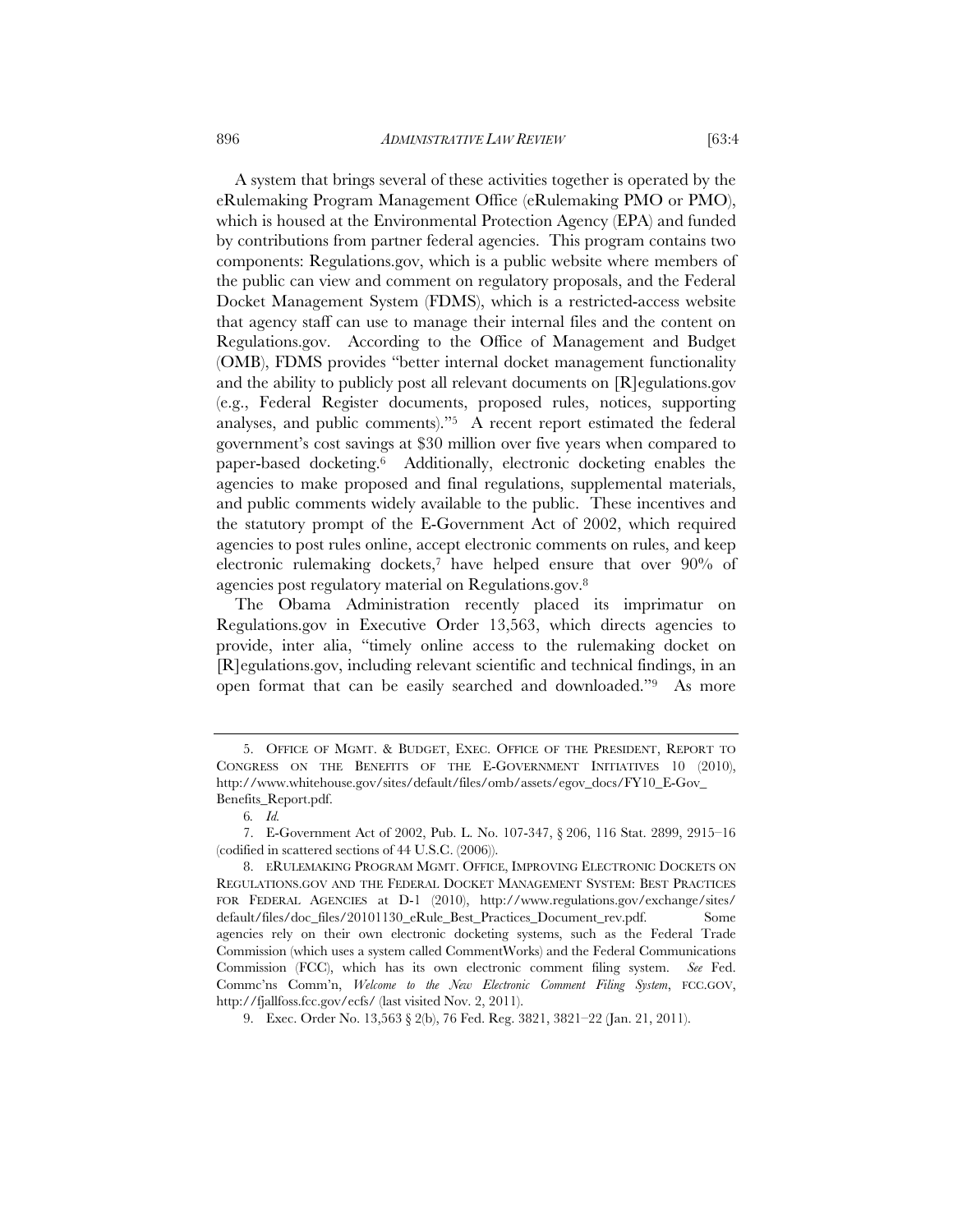agencies explore e-Rulemaking as a way to promote openness in government, its benefits and its challenges are becoming more apparent.10 The time may be right to evaluate the legal frameworks that surround rulemaking. The most central of these is the APA.

#### I. DO WE NEED AN APA 2.0?

Given that the APA was enacted in 1946, well ahead of the Internet, one could question whether the statute needs to be amended to account for and support the rise of e-Rulemaking. In 1995, toward the beginning of the federal government's efforts to explore ways to use the Internet in rulemaking, Professor Henry H. Perritt, Jr. explored this issue in a report (the Perritt Report) to the Administrative Conference of the United States (ACUS) and concluded that the APA provided no legal barriers to what is now known as e-Rulemaking.<sup>11</sup> Since then, many federal agencies have adopted at least some form of e-Rulemaking.

The apparent compatibility between e-Rulemaking and the APA may result from the APA's design as a flexible, procedural statute. The statute provides agencies with flexibility to use different procedural devices so long as they meet the basic statutory requirements.12 For example, the APA requires an agency to provide notice on proposed rules in the *Federal Register* but does not prevent it from doing more. Agencies have developed other devices, not described in the APA, to engage the public ahead of a proposed rule. Agencies sometimes use an advance notice of proposed rulemaking (ANPRM) to gather early feedback on regulatory issues.13 The APA contains no reference to ANPRMs or other "pre-rule" efforts such as

13*. E.g.*, OSHA Combustible Dust, 74 Fed. Reg. 54,334 (proposed Oct. 21, 2009) (to be codified at 29 C.F.R. pt. 1910) (publicizing an advance notice of proposed rulemaking).

<sup>10</sup>*. See, e.g.*, Jeffrey S. Lubbers, *A Survey of Federal Agency Rulemakers' Attitudes About e-Rulemaking*, 62 ADMIN. L. REV. 451, 474 (2010) ("[W]hile rulemakers *are* quite impressed with the internal administrative and coordination benefits provided by the new technology, they also have heightened concerns about hacking and the potential problems of inappropriate worldwide exposure of certain information in their electronic dockets.").

<sup>11.</sup> Perritt found that "there is no reason that electronic formats may not be used for all aspects of an informal rulemaking proceeding, as long as an appropriate [notice of proposed rulemaking (NPRM)] is published in the Federal Register." PERRITT REPORT, *supra* note 1, at VIII.A. The Perritt Report also notes that the *Federal Register* was only available in paper format. *Id.* While the paper copy is still the official record, the *Federal Register* is now available online, going back to 1994.

<sup>12</sup>*. See* George B. Shepherd, *Fierce Compromise: The Administrative Procedure Act Emerges from New Deal Politics*, 90 NW. U. L. REV. 1557, 1559 (1996) (explaining that the Administrative Procedure Act (APA) "has provided agencies with broad freedom"). *See generally* Peter L. Strauss, *Changing Times: The APA at Fifty*, 63 U. CHI. L. REV. 1389 (1996) (highlighting that the essence of the Administrative Procedure Act over the years has been its flexibility).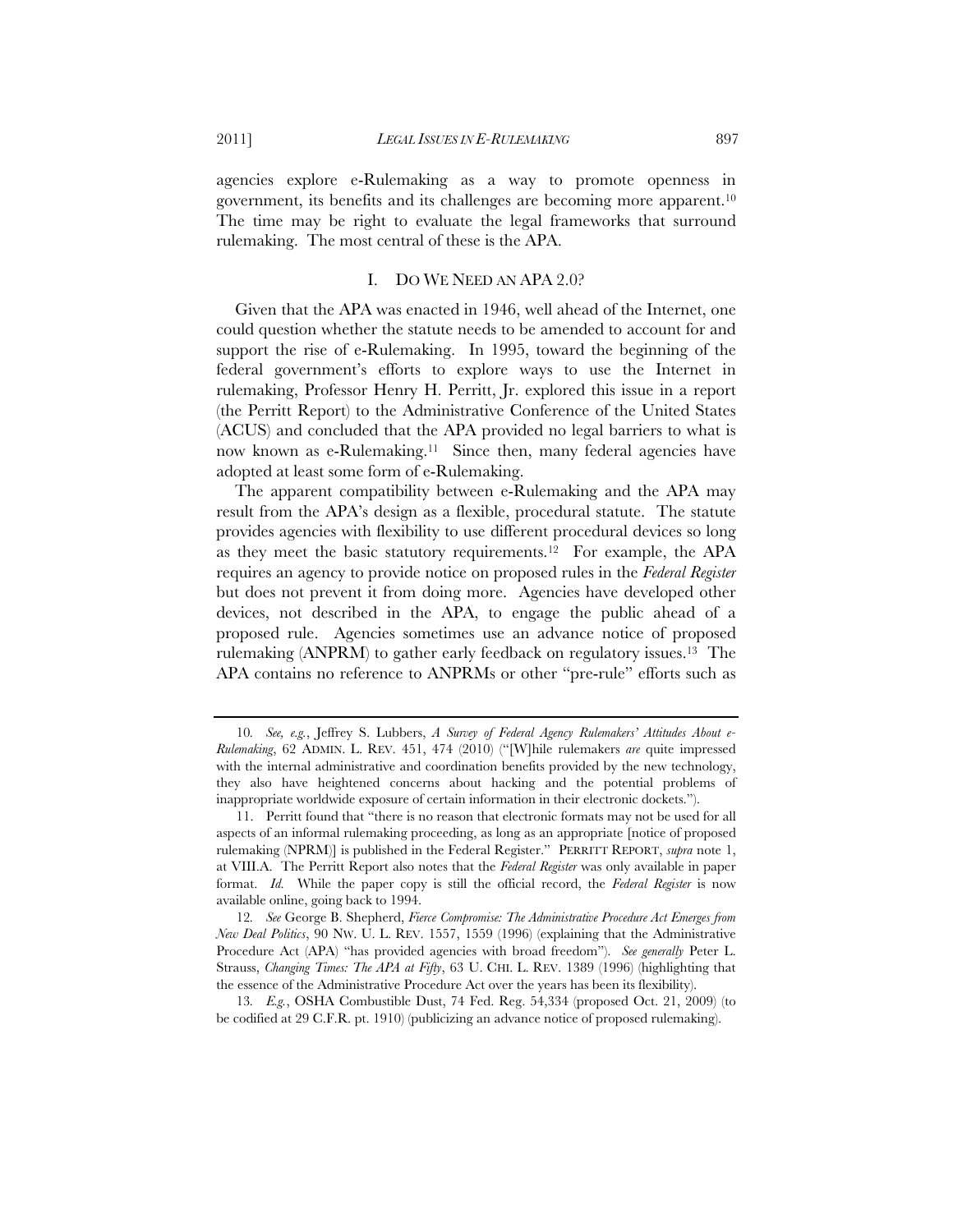Requests for Information  $(RFI<sub>s</sub>)<sup>14</sup>$  but that has not precluded the practice. Similarly, agencies seeking to conduct other pre-rule activities online, such as encouraging the public to participate in an online forum to discuss ideas for regulatory reform, can do so without concern of violating the APA. Of course, in both the online and offline contexts, the APA requires agencies to conduct notice-and-comment rulemaking if the agency intends to revise or promulgate new regulations.

Still, some have questioned whether the federal government's current approach to APA rulemaking in general, and e-Rulemaking in particular, does enough to engage the public.15 This includes a concern that e-Rulemaking merely moves the APA's existing notice-and-comment procedure online, rather than using technology in a more transformational manner, thus failing to "exploit opportunities to enhance on-line deliberation and more robust forms of interpersonal communication" in rulemaking.16 This is not a critique of the APA's notice-and-comment framework, but rather a critique of how the government uses technology to operate within that framework. Expanding on this concept, one scholar recently called on the federal government to use social media to seek public feedback before rules are drafted and solicit evidence-backed proposals from the public on problems the government plans to address.17 Both of these ideas are pre-rule activities that do not implicate the APA.

In keeping with scholarly critiques of e-Rulemaking, which have not sought amendments to the APA, this Article concludes that at this point the APA does not need to be amended to support e-Rulemaking. Some scholars have called for innovative approaches to supplement the APA's notice-and-comment requirements with more meaningful engagement, such as consulting members of the public who might not otherwise take an

<sup>14</sup>*. E.g.*, HIPAA Privacy Rule Accounting of Disclosures Under the Health Information Technology for Economic and Clinical Health Act; Request for Information, 75 Fed. Reg. 23,214 (May 3, 2010).

<sup>15</sup>*. See generally* Mariano-Florentino Cuéllar, *Rethinking Regulatory Democracy*, 57 ADMIN. L. REV. 411 (2005) (analyzing aspects of the notice-and-comment process in recent regulatory proceedings to explore whether exiting methods for obtaining public input on regulations work); Beth Simone Noveck, *The Future of Citizen Participation in the Electronic State*, 1 I/S J.L. & POL'Y FOR INFO. SOC'Y 1 (2005) (suggesting that electronic rulemaking should focus on developing software to enable participation from the public to its fullest extent).

<sup>16.</sup> Noveck, *supra* note 15, at 8; *see also* Coglianese, *supra* note 3, at 385 ("[E]-rulemaking has the potential to go well beyond just digitizing the current process.").

<sup>17.</sup> Beth S. Noveck, *Turning Rule Writers Into Problem Solvers: Creating a 21st Century Government That's Open and Competent by Improving Regulation and Regulatory Review*, CAIRNS BLOG (Jan. 26, 2011, 8:31 AM), http://cairns.typepad.com/blog/2011/01/turning-rule-writersinto-problem-solvers-creating-a-21st-century-government-thats-open-and-competen.html.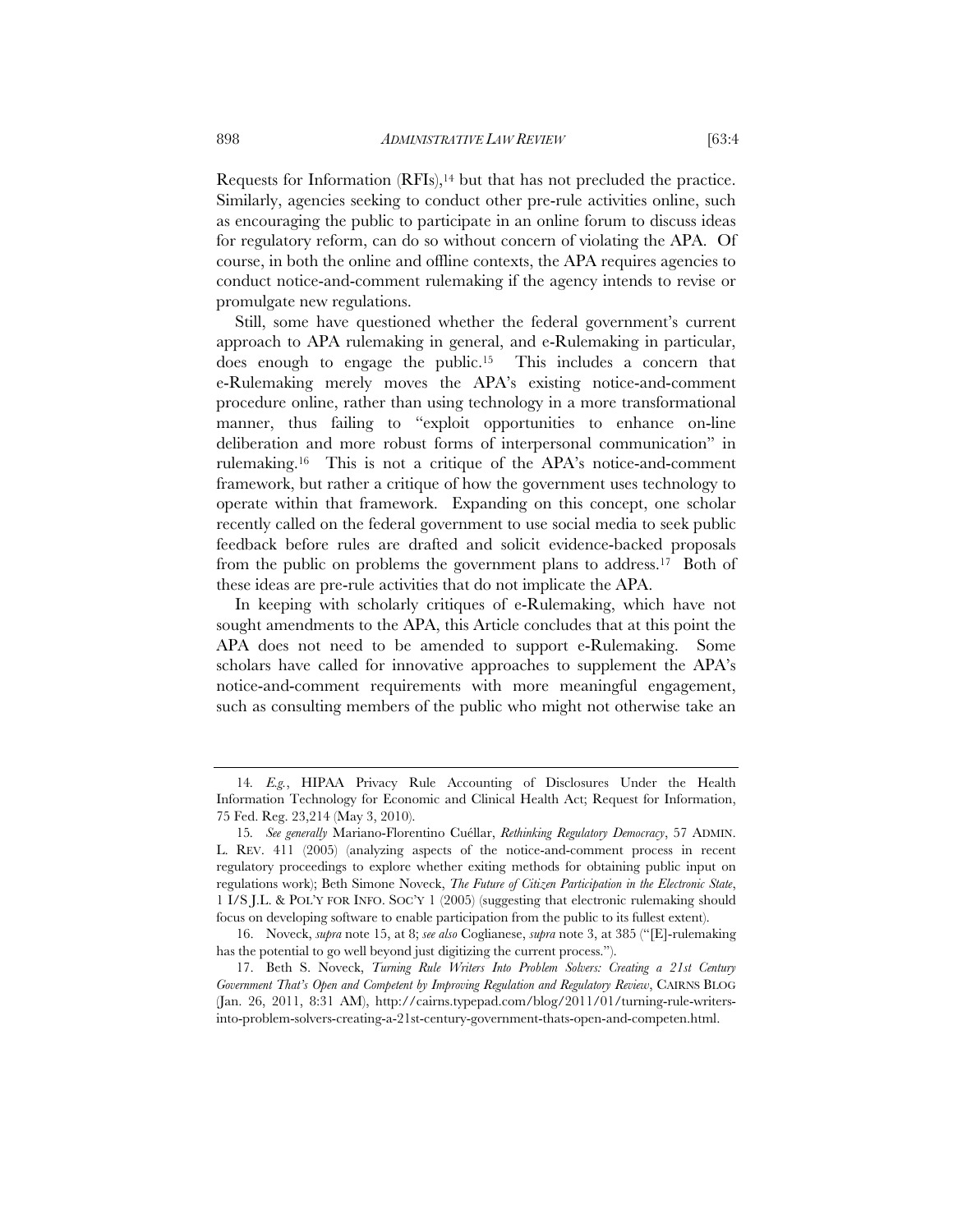interest in the regulation<sup>18</sup> or using social media to improve pre-rule consultation.19 These suggestions are consistent with the notion that the APA contains adequate flexibility for agencies to explore alternative ways to engage the public—online and offline.

Moving on from this general concern, this Article turns to two other APA-related inquiries. First, the following section will explore whether an increased number of organized mail campaigns present challenges for agency "consideration" of public comments as required by the APA. Second, this Article will address whether the APA permits agencies to require the public to comment electronically.

# *A. Ensuring "Consideration" of Organized Mail Campaigns*

If e-Rulemaking tends to increase the number of comments received by agencies, how can agencies ensure consideration of material received as required by the APA? A threshold issue is whether e-Rulemaking increases the number of comments. One scholar explored e-Rulemaking by the Federal Communications Commission (FCC) between 1999 and 2004, finding that, in general, e-Rulemaking merely shifted commenters from paper to online means.20 That is, with a few exceptions, the increase of electronic comments was offset by the decrease in paper comments.21 The study uncovered notable exceptions when the number of electronic comments "spiked." One of these events was during the FCC's revision of the media ownership rules.22 The study found despite the "complex" subject matter of the rulemaking, it drew tens of thousands of public comments, many of which were "largely identical texts" and "mass electronic mailings."23

While there is no comprehensive study of how online commenting behavior differs from its offline counterpart, the results of the study on the

<sup>18.</sup> Cuéllar, *supra* note 15, at 493–95. This proposal includes an acknowledgement that the benefits of a redesigned process that engages the public more fully must be weighed against its costs, which might include increased staff and other resources. *See id*. at 492 n.245.

<sup>19.</sup> *See* Noveck, *supra* note 17.

<sup>20.</sup> John M. de Figueiredo, *E-Rulemaking: Bringing Data to Theory at the Federal Communications Commission*, 55 DUKE L.J. 969, 986–87 (2006).

<sup>21</sup>*. Id.*

<sup>22.</sup> Press Release, Fed'l Commc'ns Comm'n, FCC's Media Bureau Adopts Procedures for Public Access to Data Underlying Media Ownership Studies and Extends Comment Deadlines for 2002 Biennial Regulatory Review of Commission's Media Ownership Rules (Nov. 5, 2002), http://hraunfoss.fcc.gov/edocs\_public/attachmatch/DA-02-2980A1.pdf.

<sup>23.</sup> de Figueiredo, *supra* note 20, at 988. The comments so overwhelmed the FCC's system that staff contacted one "mass marketer" to slow down the submissions. *Id.* at 989.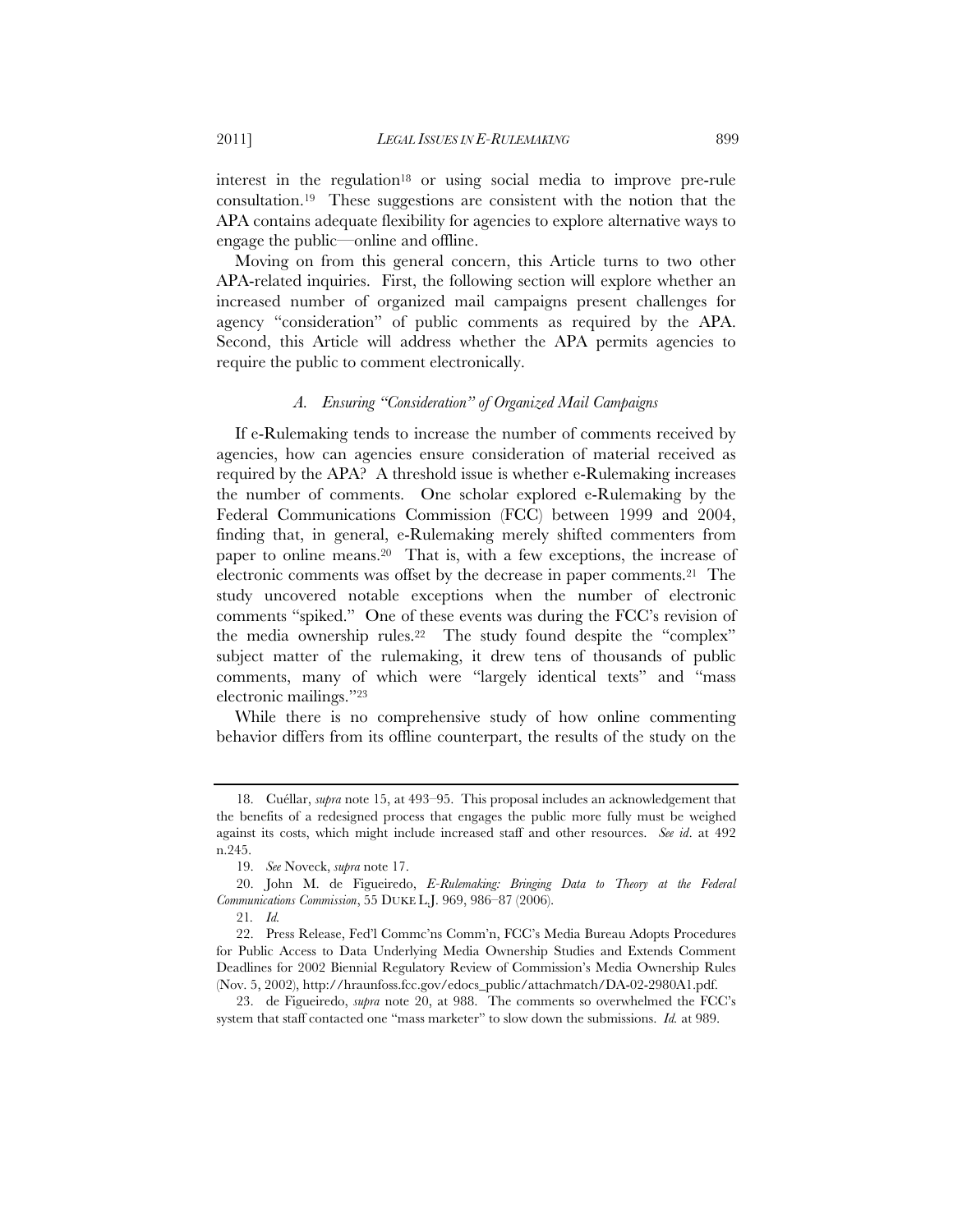FCC suggest that, at least for some subset of rules, e-Rulemaking increases the number of comments received due to organized mail campaigns or to

the increased ease of commenting in general. This conclusion is consistent with anecdotal evidence of other sporadic increases in comments received through online advocacy campaigns, which have sometimes generated the submission of hundreds of thousands of comments.24 One scholar has described this phenomenon as "notice and spam."<sup>25</sup> As currently designed, e-Rulemaking reduces the costs of viewing proposals and submitting comments, especially when the proposals and calls for comments are aggregated on a government-wide website such as Regulations.gov.26 The risk of this approach to e-Rulemaking is that "quality input will be lost; malicious, irrelevant material will rise to the surface, and information will not reach those who need it. In short, e-rulemaking will frustrate the goals of citizen participation."27 Those concerned with the strain on agency resources caused by large spikes in comments echo this sentiment.28

Of course, organized mail campaigns are not unique to e-Rulemaking; letter-writing campaigns have long been used to convey views to regulators.29 The legal question for e-Rulemaking is the extent to which agencies must consider duplicative comments received online. The Supreme Court explained that not all comments must be scrutinized in

<sup>24.</sup> Dr. Stuart Shulman has written most extensively on this topic. *E.g.*, Stuart W. Shulman, *Perverse Incentives: The Case Against Mass Email Campaigns* (U. Pitt. Ctr. for Soc. & Urban Research, Working Paper, 2007), *available at* http://shulman.ucsur.pitt.edu/ Doc/Papers/APSA07-Perverse.pdf; Stuart W. Shulman, *Whither Deliberation? Mass E-Mail Campaigns and U.S. Regulatory Rulemaking*, 3 J. E-GOV'T 41, 44–47 (2006) [hereinafter Shulman, *Wither Deliberation*]; Stuart W. Shulman, *The Internet Still Might (But Probably Won't) Change Everything*, 1 I/S J.L. & POL'Y FOR INFO. SOC'Y 111, 115 (2005) [hereinafter Shulman, *The Internet*].

<sup>25.</sup> Beth Simone Noveck, *The Electronic Revolution in Rulemaking*, 53 EMORY L.J. 433, 441 (2004).

<sup>26</sup>*. See id.* at 441–42; *see also* de Figueiredo, *supra* note 20, at 992 ("[T]here are initial indications that electronic filings and e-mail may make it cheaper for parties to express preferences."); Lubbers, *supra* note 10, at 455 ("Blizzards of comments have become increasingly common in controversial rulemakings, and e-rulemaking can only further this trend.").

<sup>27.</sup> Noveck, *supra* note 25, at 442. Professor Cuéllar has suggested that several factors, such as the topic of the regulation, the level of media interest, and the dynamics of the relevant interest groups, can influence the likelihood of an organized mail campaign on a particular proposed rule. Cuéllar, *supra* note 15, at 470.

<sup>28</sup>*. See, e.g.*, Farina et al., *supra* note 4, at 408.

<sup>29.</sup> Letter-writing campaigns are sometimes directed at members of Congress, too. *See* Reggie Beehner, *Does Congress Read its E-mail?*, PCWORLD (Apr. 30, 2001, 4:00 PM), http://www.pcworld.com/article/48788/does\_congress\_read\_its\_email.html.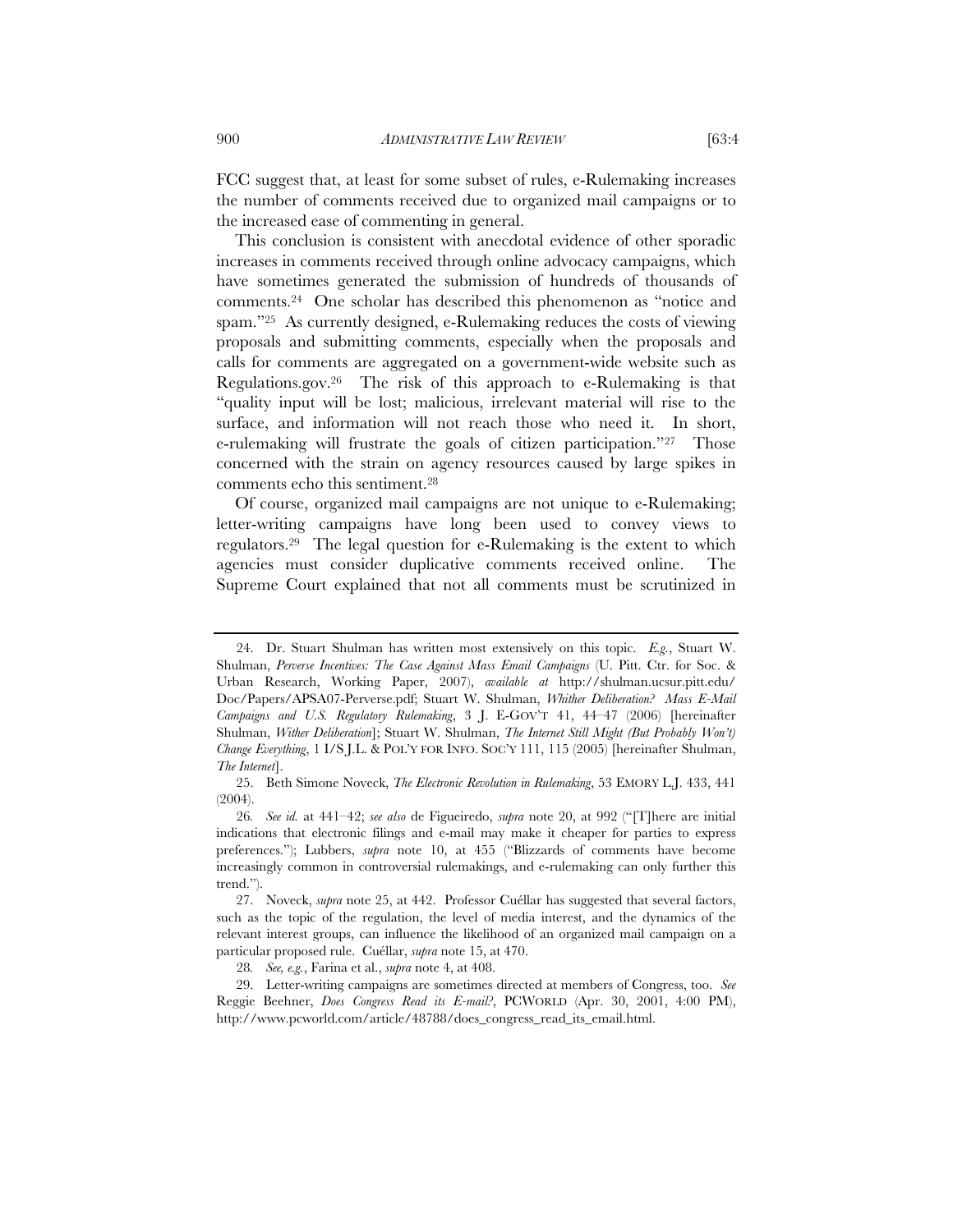exhaustive detail: "[C]omments must be significant enough to step over a threshold requirement of materiality before any lack of . . . consideration becomes of concern."30 It is reasonable to argue that duplicative comments, perhaps except for some acknowledgment of the number of them, do not cross the materiality threshold.31 The APA's provisions on formal hearings, which note, "Any oral or documentary evidence may be received, but the agency as a matter of policy shall provide for the exclusion of irrelevant, immaterial, or *unduly repetitious* evidence,"32 provide some support for this. Although this provision technically applies only to formal adjudication and the rarely used formal rulemaking, it suggests that the APA does not require slavish consideration of repetitive submissions.

An overly cautious approach to APA requirements in mass comment scenarios forces agencies to sink considerable staff resources into reading or at least skimming comments that are word-for-word identical. For example, if an agency takes this approach with a docket that contains 250,000 comments from an organized mail campaign, even if it takes less than ten seconds to identify and skim each comment, that effort still accounts for almost 700 staff hours or \$21,000.33 This excludes any time needed to summarize the comments for use internally or for the preamble of the final rule. The voluminous influx of comments can drive some agencies to turn to contractors, either to help organize and save public comments in the docket, or to actually review and summarize those comments.34

The APA, however, does not require such an exhaustive approach to identical or nearly identical comments. It permits agencies to leverage technology to bolster consideration by sorting through comments once they

<sup>30.</sup> Vt. Yankee Nuclear Power Corp. v. Natural Res. Def. Council, Inc., 435 U.S. 519, 553 (1978) (alteration in original) (quoting Portland Cement Ass'n v. Ruckelshaus, 486 F.2d 375, 394 (D.C. Cir. 1973)); *see also* North Carolina v. FAA, 957 F.2d 1125, 1135 (4th Cir. 1992) ("An agency establishing a rule need not respond to every comment. It must, however, reasonably respond to those comments that raise significant problems.").

<sup>31.</sup> This does not imply that rulemaking is a plebiscite. That point is settled. *See, e.g.*, Farina et al., *supra* note 4, at 430 (citing Stuart Shulman's work on this topic). Some have characterized duplicative comments as "the poster child for public participation that completely misses the point of the process." *Id.* at 417. This Article does not opine on the value of these comments; it just explores whether they trigger any legal issues. For an interesting discussion of the weight that agencies could assign to this type of public comments, see generally Nina A. Mendelson, *Rulemaking, Democracy, and Torrents of E-Mail*, 79 GEO. WASH. L. REV. 1343 (2011).

<sup>32. 5</sup> U.S.C. § 556(d) (2006) (emphasis added).

<sup>33.</sup> This estimate assumes staff members are paid at the level of GS-11, Step 1 in Washington, D.C. U.S. OFFICE OF PERS. MGMT., SALARY TABLE 2011-DCB (2011), http://www.opm.gov/oca/11tables/html/dcb\_h.asp.

<sup>34</sup>*. See* Noveck, *supra* note 25, at 442–43.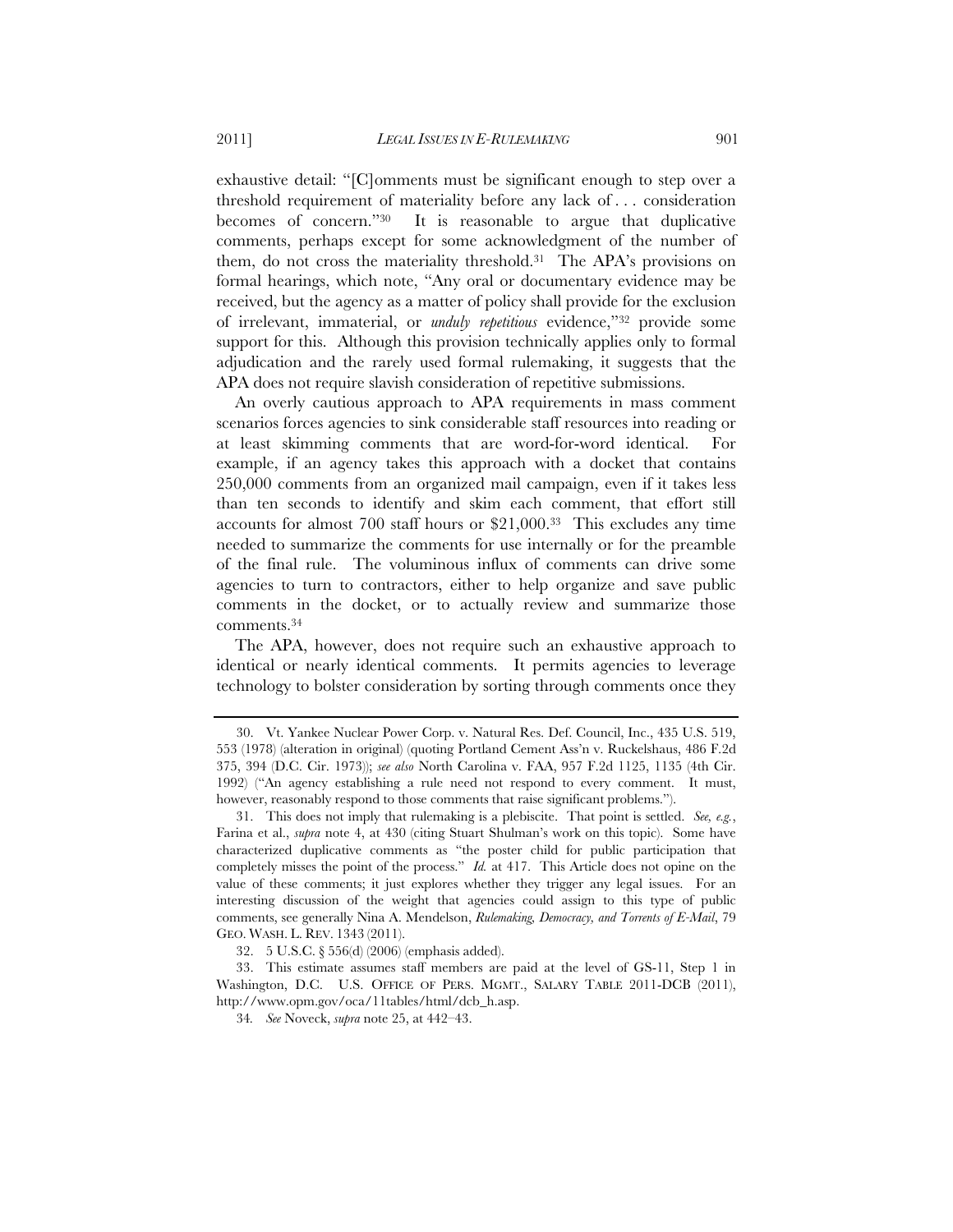have been loaded into the electronic docket. Software that uses natural language processing is one promising technology,<sup>35</sup> because it could help staff identify duplicate comments, providing confidence that all unique comments and personalized portions of partially duplicative comments are considered efficiently.36 This time-saving approach does not diminish agency consideration because it would still give agencies access to the number and content of all comments received.

Agencies should cooperate with each other and the eRulemaking PMO to explore whether the use of these tools makes sense for them. While some agencies are already using or exploring software to perform more efficient review of public comments, for others such software is unavailable, either because of budget or procurement constraints, or because agency staff are unaware of or uncertain about the value of using software in this manner. This Article recommends that agencies assess how much staff time and other resources are devoted to organizing and considering duplicative comments. If the amount is high, this Article recommends evaluating

 These and a wide variety of similar techniques are possible in the near future. Today regulatory agencies are struggling with basic ICT [information and communications technologies] issues related to capturing public comments electronically. Soon these will be mastered, and attention will turn to better use of language analysis and text mining software. At present there is an opportunity to provide better tools for rapidly analyzing large public comment databases, and, consequently, for increasing transparency and efficacy in the comment submission and analysis process.

<sup>35.</sup> A description of how this would work:

Text analysis software can identify letters that are exact duplicates (e.g., form letters from a letter-writing campaign) and near-duplicates (e.g., "form+" letters that have been modified to represent their opinions better or append extra information). Simple phrase recognition techniques can identify concepts that people mention frequently, which can serve as a starting point for "drill down" activities that examine comments addressing particular topics or points of view. People often identify their roles with respect to a particular regulation—for example, "As a mother, I believe . . . ," or "I have been a truck driver for 25 years and . . . ." Relatively simple techniques can be used to find and organize such references, enabling policy makers, rule writers, and other interested parties to understand better who commented on a particular aspect of the rule.

Shulman, *The Internet*, *supra* note 24, at 116–17 (further noting, "Although computers cannot understand human language the way people do, they can still be useful in helping people make sense of large public comment databases"); *see also* Farina et al., *supra* note 4, at 435, 445 (discussing natural language software and "algorithms that aggregate, categorize or summarize comment text"); Noveck, *supra* note 17 (arguing that the White House should employ a software platform that provides templates by which agencies can organize and respond to public comments).

<sup>36</sup>*. See* Cuéllar, *supra* note 15, at 487 (noting that "some senders edit the underlying language and others leave it in place").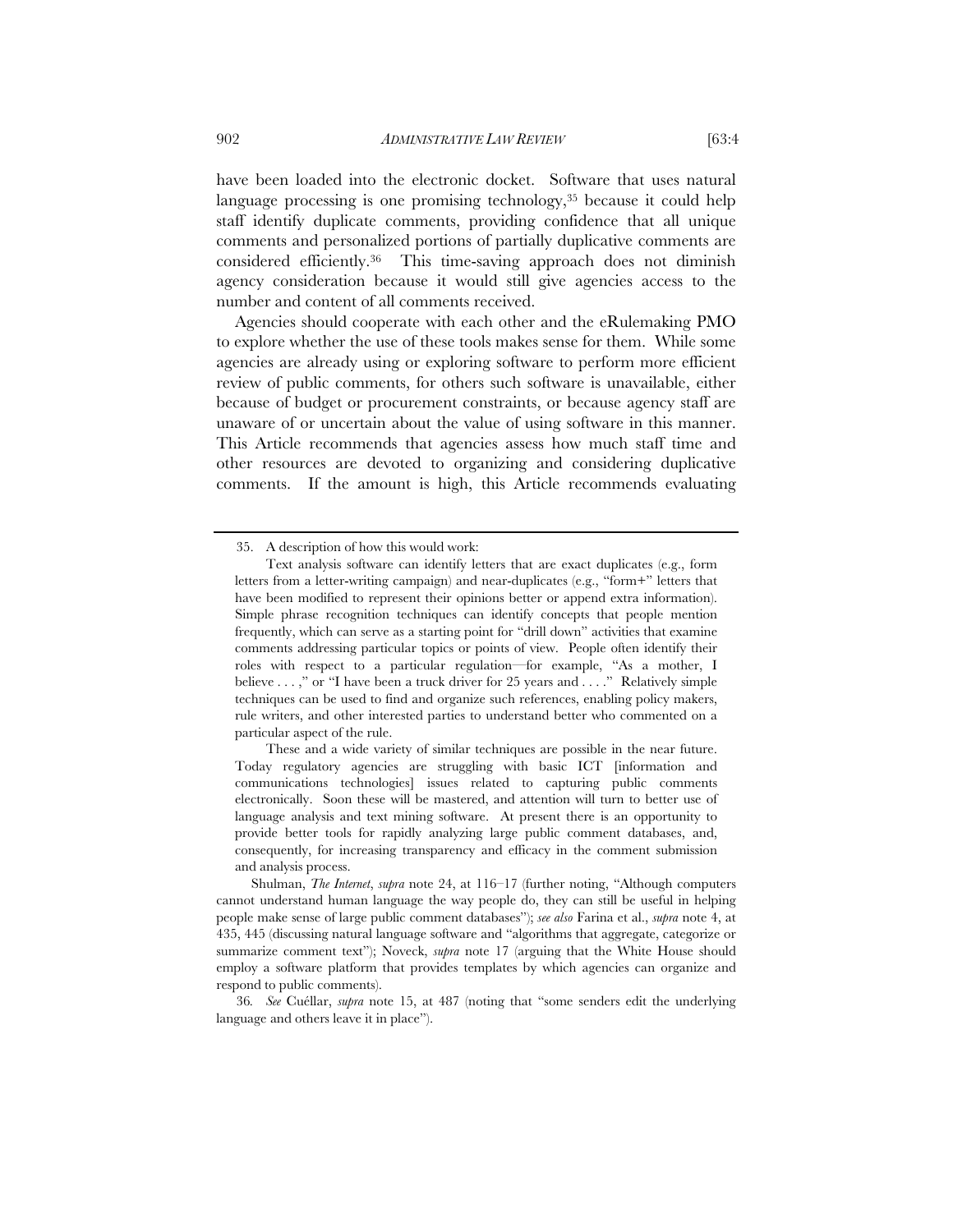whether software could help. Additionally, interagency discussion might help raise awareness and encourage agency staff to explore whether these technologies are worth pursuing. Such interagency discussion should include the staff of the eRulemaking PMO, who are already exploring whether natural language comment analysis tools could be incorporated into FDMS.37 Steps in this direction would alleviate the need for agencies to evaluate and purchase these tools separately, while learning from agencies that have already used these tools.

# *B. An Electronic Comment Requirement?*

Whether the APA permits agencies to require comments to be submitted electronically is less clear, but there are policy reasons why the time may not be right for such an approach. Although the APA does not explicitly address this issue, it does require agencies to "give interested persons an opportunity to participate in the rule making through submission of written data, views, or arguments."38 One could argue that this language prohibits agencies from restricting the methods by which interested persons are given the opportunity to participate. The problem with this argument is that agencies already do restrict the ways in which members of the public can file comments. At present, agencies typically offer many ways to submit comments—by mail, courier, fax, e-mail, or Regulations.gov, for example. If, however, a member of the public wanted to file a comment by leaving a voicemail, this would generally not be accepted into the docket without prior agreement from the agency to provide a voicemail transcription service. This may be because agencies have determined that the cost of operating such a system for each proposed rule is prohibitive, despite the fact that this decision may preclude some individuals from participating in rulemaking in the manner they prefer. To argue, however, that the APA requires agencies to offer a voicemail transcription service, translation of comments in foreign languages, or other accommodations suggests that by requiring agencies to provide "an" opportunity, the APA requires that agencies provide "every" opportunity without consideration of costs. In balancing efficiency against the goal of public participation, it appears that agencies are already operating under the perception that it is lawful to place some limits on commenting practice for the sake of efficiency or cost reduction, so long as those limits do not foreclose the public's opportunity

<sup>37</sup>*. See* ERULEMAKING PROGRAM MGMT. OFFICE, *supra* note 8, at 22–23 (identifying uses for an improved rulemaking docket, such as categorizing, analyzing, and summarizing public comments).

<sup>38. 5</sup> U.S.C. § 553(c) (2006).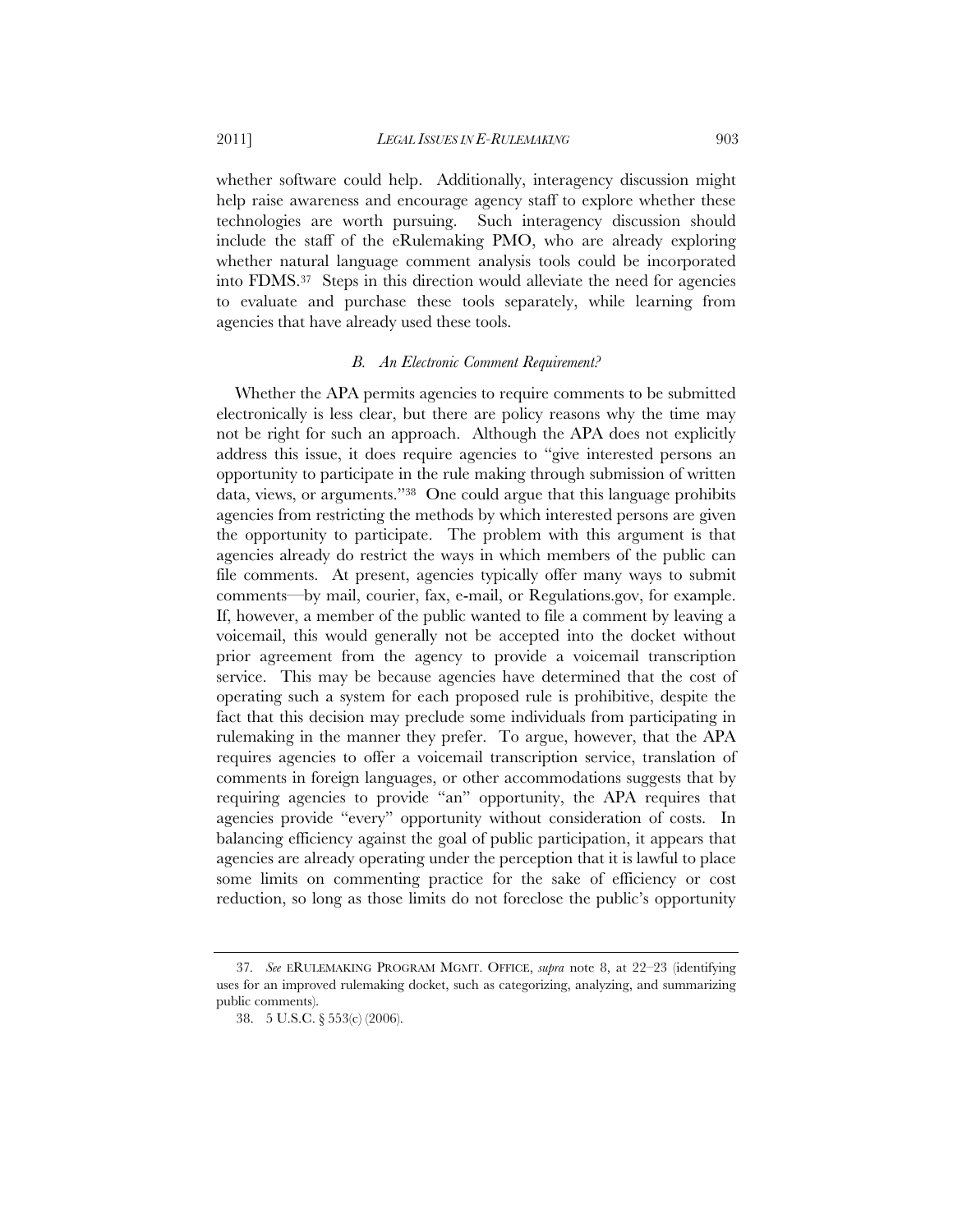to participate.39

Whether agencies could require electronic submission of comments without statutory amendment to the APA may depend on the availability of the Internet<sup>40</sup> and an understanding of how it is used. If almost all members of the public have access to the Internet, even if that access is not at home, it is at least conceivable that concerns about foreclosing the public's opportunity to participate are outweighed by the efficiency gains of electronic commenting.41

To be clear, this Article does not advocate that agencies require electronic submission of comments in the near future. There may be good policy reasons why it is not the best practice in 2011. For example, studies that have explored the extent to which different groups have access to the Internet have found that certain segments of the population lag behind others.42 Instead, this Article more modestly suggests that the APA does not, in and of itself, preclude an electronic commenting requirement as long as the agency can demonstrate that it has provided the public with an opportunity to participate in its rulemakings.

In summary, while some might welcome the opportunity to update the

41. Any analysis should include a consideration of costs to process comments. While the expense of processing paper comments does not entirely disappear when comments are sent electronically, it is reduced. *See infra* Part II.A.

<sup>39.</sup> Henry H. Perritt, Jr., *The Electronic Agency and the Traditional Paradigms of Administrative Law*, 44 ADMIN. L. REV. 79, 88–89 (1992).

<sup>40.</sup> Estimates from the U.S. Census Bureau's Current Population Survey show that Internet access at home is on the rise, with the 2009 figure at 68.7%. U.S. CENSUS BUREAU, INTERNET USE IN THE UNITED STATES: OCTOBER 2009 (2010), http://www.census.gov/ hhes/computer/publications/2009.html. However, this estimate does not give the complete picture of Americans' Internet access because it does not include Internet access from work, public libraries, schools, or other locations. As a result, these are underestimates of overall Internet access. Based on updated statistics from the U.S. Department of Commerce, one could argue that availability of Internet access in the United States is rising. *See generally* NAT'L TELECOMMC'NS & INFO. ADMIN., U.S. DEP'T OF COMMERCE, DIGITAL NATION: 21ST CENTURY AMERICA'S PROGRESS TOWARD UNIVERSAL BROADBAND INTERNET ACCESS (2010), http://www.ntia.doc.gov/reports/2010/NTIA\_internet\_use\_report\_Feb2010.pdf (noting increased Internet availability, but that not all homes actually utilize this availability).

<sup>42</sup>*. See, e.g.*, SUSANNAH FOX, PEW RESEARCH CTR., AMERICANS LIVING WITH DISABILITY AND THEIR TECHNOLOGY PROFILE 3 (2011), http://www.pewinternet.org/~/ media//Files/Reports/2011/PIP\_Disability.pdf (recognizing that only 54% of its survey respondents living with disabilities use the Internet as compared to 81% of adults not living with disabilities, and those who do use the Internet are less likely to have high-speed or wireless access). A recent report from the FCC found that 22% of survey respondents did not use the Internet, for reasons including cost and lack of interest. John B. Horrigan, *Broadband Adoption and Use in America* 24–25, 27 (Fed. Commnc'ns Comm'n OBI Working Paper Series No. 1, 2010), *available at* http://hraunfoss.fcc.gov/edocs\_public/attachmatch/ DOC-296442A1.pdf.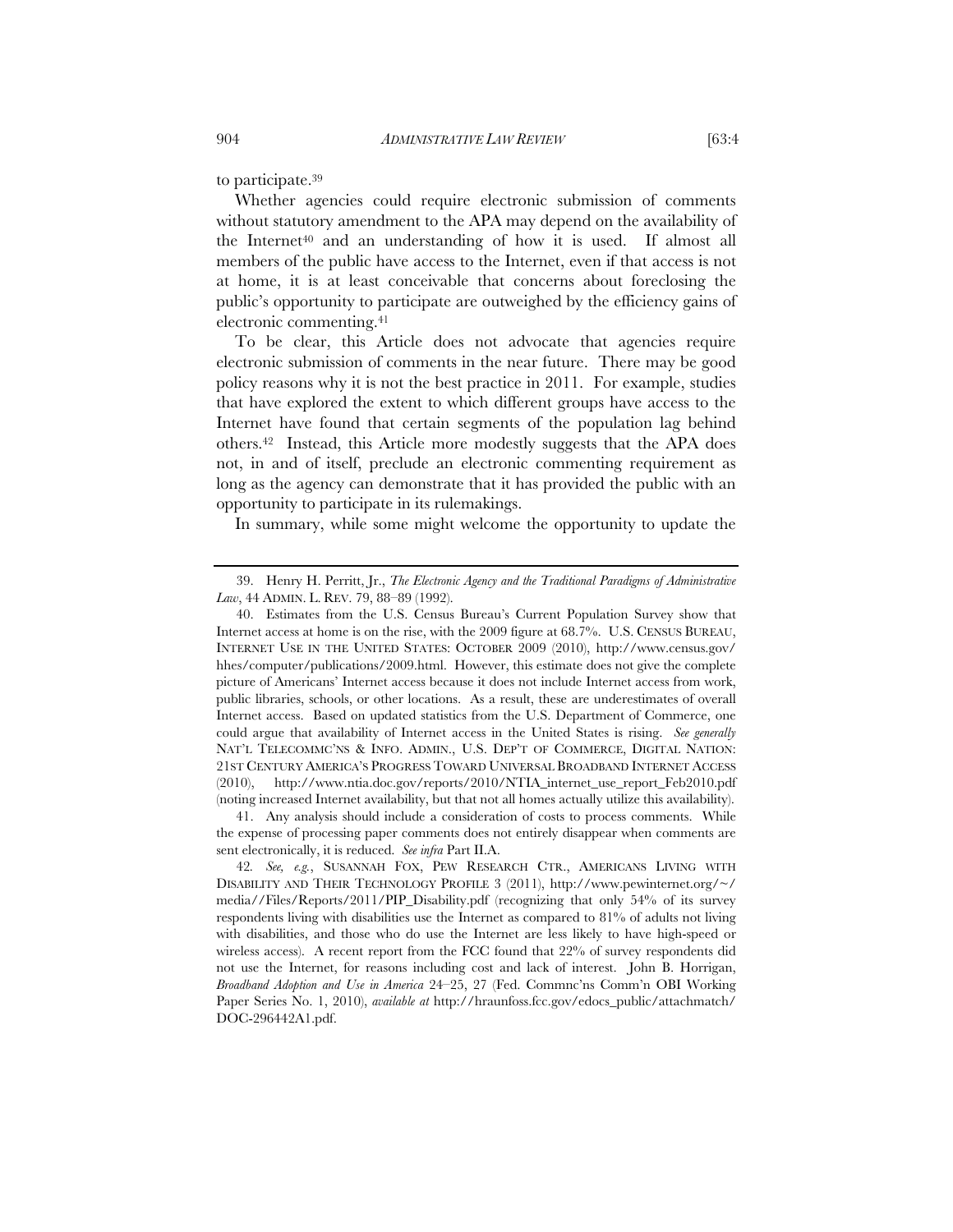APA for other reasons, it does not appear that explicit inclusion of e-Rulemaking is a necessary statutory amendment. In fact, revised statutory language specifically requiring the use of certain technologies to engage the public would build rigidity into what is now a very flexible set of procedures. Regarding how to ensure consideration of organized mail campaigns, this Article encourages agencies to explore the use of software to assist staff review. If now or in the future agencies seek to require electronic commenting, a statutory change could clear up any ambiguity around whether the move would impermissibly narrow the public's opportunity to comment. But it is probably not necessary. It is also important to note that there may continue to be sound policy reasons not to require electronic comments. Overall, this Article finds that the APA, despite having been drafted well before the Internet was a communications channel between the public and government agencies, does not impede agencies from using e-Rulemaking techniques.

#### II. PROCESSING PUBLIC COMMENTS

As agencies are directed to place their regulatory dockets online,<sup>43</sup> they face questions about whether and how to screen the content of public comments placed on Regulations.gov and other websites. First, this section will explore why agencies might screen comments in the first place. It will then explore what kind of information they might be required to redact and suggest how agencies can manage these requirements.

#### *A. Why Process Comments?*

Members of the public might be surprised to learn that their comments are processed before they are placed in the public regulatory docket. Some measure of organizational processing is essential—after an agency receives a paper comment it must be routed to the correct agency staff, logged in, and either scanned into the electronic docket or placed into physical files. For an electronic comment received online through Regulations.gov, little organizational processing is necessary because FDMS automatically

<sup>43</sup>*. E.g.*, Exec. Order No. 13,563, § 2(b), 76 Fed. Reg. 3,821, 3,821–22 (Jan. 21, 2011). Previous guidance clarified Office of Management and Budget's (OMB's) expectation that agencies "post public comments and public submissions to the electronic docket on Regulations.gov in a timely manner, regardless of whether they were received via postal mail, email, facsimile, or web form documents submitted directly via Regulations.gov." Memorandum from Cass R. Sunstein, Adm'r, Office of Information & Regulatory Affairs, to the President's Mgmt. Council 2 (May 28, 2010), *available* http://www.whitehouse.gov/sites/default/files/omb/assets/inforeg/edocket\_final\_5-28- 2010.pdf.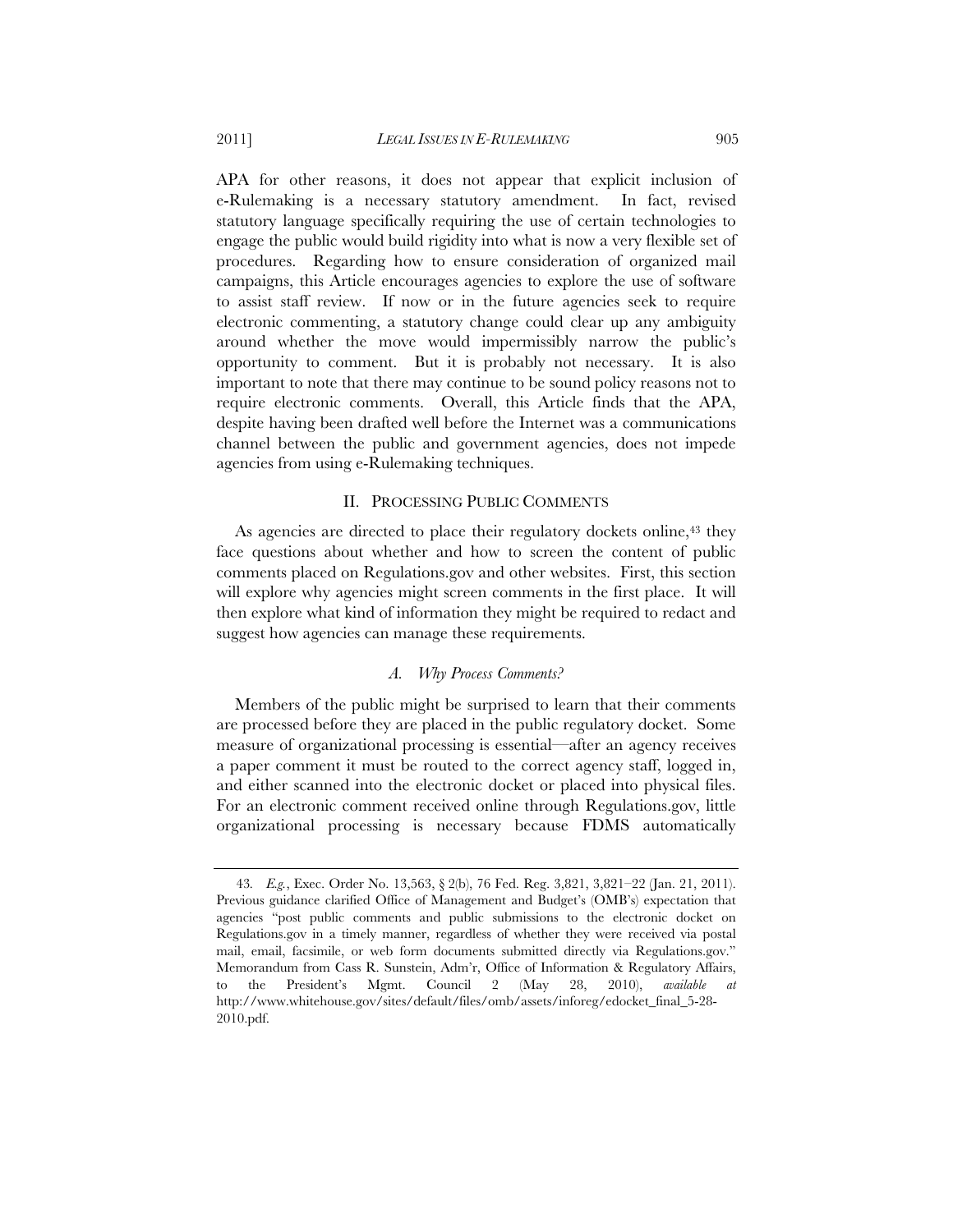generates and saves metadata associated with the comment (e.g., date received), even if that metadata is not displayed on Regulations.gov.44 Organizational processing is generally limited to posting the comments on Regulations.gov. These practices ensure that comments are retrievable by the public, by staff preparing the final rule, and by staff preparing the regulatory record for judicial review.

Another kind of processing is more akin to screening than organizing, and it can apply equally to electronic and paper comments. Some scenarios might help illustrate the dilemmas an agency could face and why they might screen the content of comments before posting them online.

# **Scenario 1:**

A Social Security beneficiary, used to writing her Social Security number (SSN) on correspondence to the Social Security Administration (SSA), might include her SSN on a letter providing comments on a proposed SSA regulation. Even if the agency included a disclaimer in its preamble alerting all commenters that comments will be posted as they are received, agency staff may be reluctant to place the unredacted comment on a public website such as Regulations.gov.

# **Scenario 2:**

A teacher sends a letter to the Department of Education explaining his perspective on a proposed regulation for programs aimed at students with disabilities. The letter includes information about his professional background with detailed examples about how his approach to teaching will be different under the proposed regulations. As support, he provides a summary of the learning disabilities of particular students in his class, using their names. Although the comment might shed light on possible effects of the proposed rule, it also shares private information about individuals other than the commenter. While the commenter may be free to share his own information, it is not clear that he has permission to share information about his students, and so staff at the Department of Education may wrestle with whether to include this private information in the online, electronic docket.

<sup>44.</sup> A feature recently added to Regulations.gov permits any website user to download a table that lists the contents of the public docket (e.g., notices, public comments, supplemental documents) for any rulemaking. This includes a column for the date a comment was received and the date a comment was posted. The difference between these two provides some insight into the length of total processing time. Although this measure does not provide insight into how much time is spent organizing comments versus screening them, it can be used by agencies to track their own performance with posting comments online.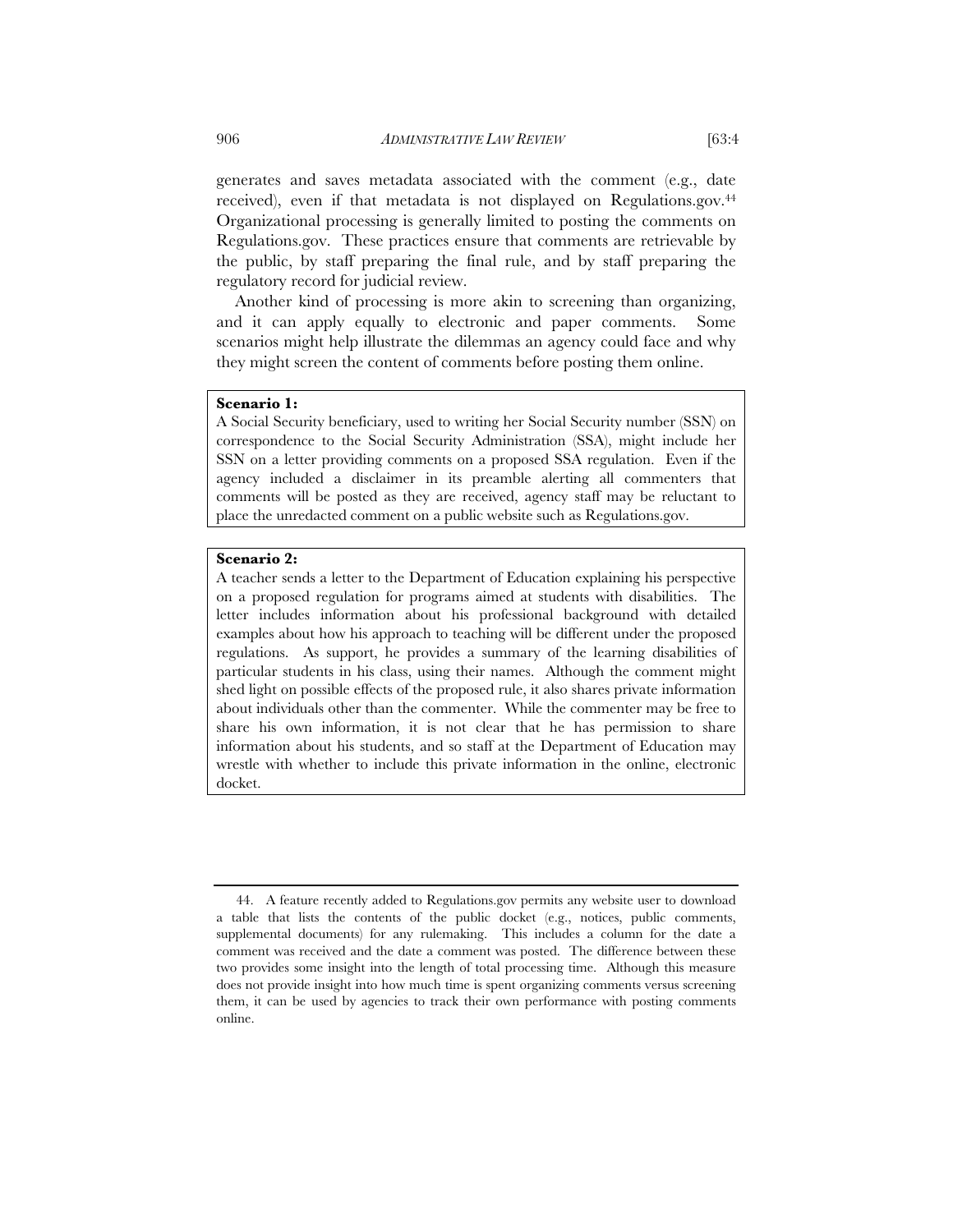There is no statute or government-wide manual that explicitly instructs agency staff how to handle situations like these. While all agencies take steps to organize public comments in the docket, only a subset screen the content of comments. These agencies have constructed their own approaches to screening for a variety of issues, from inappropriate disclosures (e.g., private information, information protected by intellectual property rights, illegally obtained information) to inappropriate conduct (e.g., obscenity, threatening language).

E-Rulemaking amplified but did not create the issue of whether to screen comments. Decades before the Internet was popular or agencies adopted electronic dockets, the public had access to dockets in reading rooms at agency offices.45 Under this system, comments, including any inappropriate disclosures or inappropriate conduct therein, were available to the public. While technically a public resource, the arrangement provided little access as a practical matter to individuals outside of Washington.46 Agencies began placing all or part of their rulemaking dockets online in the 1990s, a transition that continues today. Public comments posted online are lifted out of the "practical obscurity" of the public reading room and made more accessible.47 In short, while concerns about the content of comments may always have been present to some degree, they were mitigated by the practical obscurity of the comments themselves.

So long as agencies keep the unredacted version of each comment in the docket, the APA's legal requirement to compile the administrative record is probably fulfilled. But greater accessibility to rulemaking documents via the web brings greater urgency to whether and how to screen comments. While a letter including a commenter's SSN might be reasonably safe in the

<sup>45</sup>*. See* Brandon & Carlitz, *supra* note 1, at 1426 (noting that merely providing public access to dockets in Washington, D.C. docket rooms may unduly restrict access to individuals outside of Washington, D.C.); PERRITT REPORT, *supra* note 1, at III.F.

<sup>46</sup>*. See* Brandon & Carlitz, *supra* note 1, at 1426.

<sup>47.</sup> This issue is similar to issues that have faced the courts regarding how and whether to protect the privacy of the data in their electronic dockets. In paper form, court filings, which might rightly include social security numbers, bank account numbers, and other personal information, were partially shrouded by practical obscurity in the clerk's office. *E.g.*, Arminda Bradford Bepko, *Public Availability or Practical Obscurity: The Debate Over Public Access to Court Records on the Internet*, 49 N.Y.L. SCH. L. REV. 967, 976–78 (2005); Peter A. Winn, *Judicial Information Management in an Electronic Age: Old Standards, New Challenges*, 3 FED. COURTS L. REV. 135, 152–61 (2009). While filings were technically available to the public, the costs of obtaining the information—particularly time spent—gave the filings, and most importantly the data therein, a measure of protection. Winn, *supra*, at 153. To address this issue, courts adopted new rules placing the onus on filers to redact certain personal information. FED. R. CIV. P. 5.2.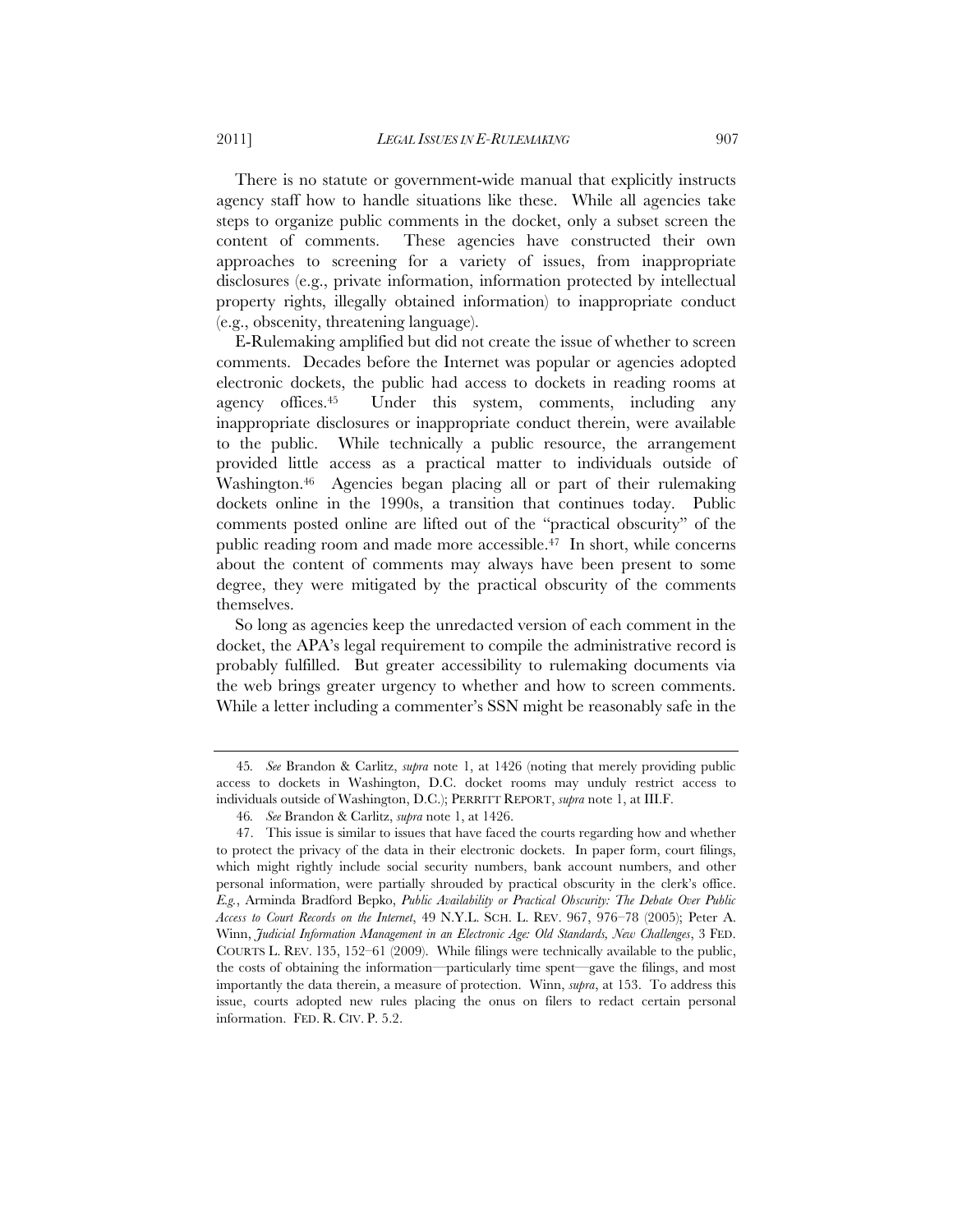confines of a public reading room, placing the same letter online increases the chances that it will be seen by those who might use it for harm. In light of this reality, some agencies direct staff to identify and redact certain content before a comment is placed on a public government website. While comments placed online might be redacted, the original, unredacted versions are retained for the rulemaking record.

A key assumption is that the agency bears some responsibility—legal or otherwise—to monitor the content of Regulations.gov, even if the content was not crafted by the agency. The setup of Regulations.gov encourages this assumption because it requires agencies to affirmatively post materials, including public comments. As of this writing, agencies do not have the option to permit public comments to post automatically to Regulations.gov. Instead, staff must act to post comments on Regulations.gov.48 The question is whether screening is required before comments are posted. If not, agencies should consider whether screening is worth the costs involved.

Screening, undertaken in the spirit of protecting the public, is not free. First, screening comments occupies staff time that could be directed elsewhere. For example, screening 10,000 comments for two minutes each accounts for over 333 staff hours, or \$8,200.49 This excludes any time taken to redact comments. Second, screening comments before posting them online delays their posting.50 This delay might range from a few hours to a few weeks, depending on the number of comments received and the level of screening taking place. But comments advance the public debate, so any delays should be scrutinized. Third, and less tangible, screening raises legal and policy questions about the appropriateness of screening under the First Amendment and the standards used to screen, and also a more general concern about why Regulations.gov does not work

 <sup>48.</sup> Comments remain in the 'Received Comments' section of [FDMS] until they are posted or set to the Deferred, Do Not Post or Withdrawn status. However, the comments are pending post until the Docket Manager chooses to post the Public Submissions out to the Public using the Posting function. Users can choose to post all comments as listed, or can choose to select and order the comments to be posted using the Posting Wizard. Users can also post comments directly from the Comments screen.

*Federal Docketing Management. System Agency Help Guide 19.2.2: Post Received Comments*, REGULATIONS.GOV, http://fdms.erulemaking.net/fdms-web-agency/help/en/ AgencyHelpGuide/19\_2\_2\_Post\_Received\_Comments.htm (last visited Nov. 2, 2011).

<sup>49.</sup> This figure assumes staff members are paid at the level of GS-11, Step 1 in Washington, D.C. U.S. OFFICE OF PERS. MGMT., *supra* note 33.

<sup>50.</sup> As described in a 2002 article, agencies range from a twenty-four-hour delay to delays in posting until after the comment period has closed. *See* Brandon & Carlitz, *supra* note 1, at 1436 n.59. While this article does not explore the reasons for the delay, one contributor is likely to be agency screening policies.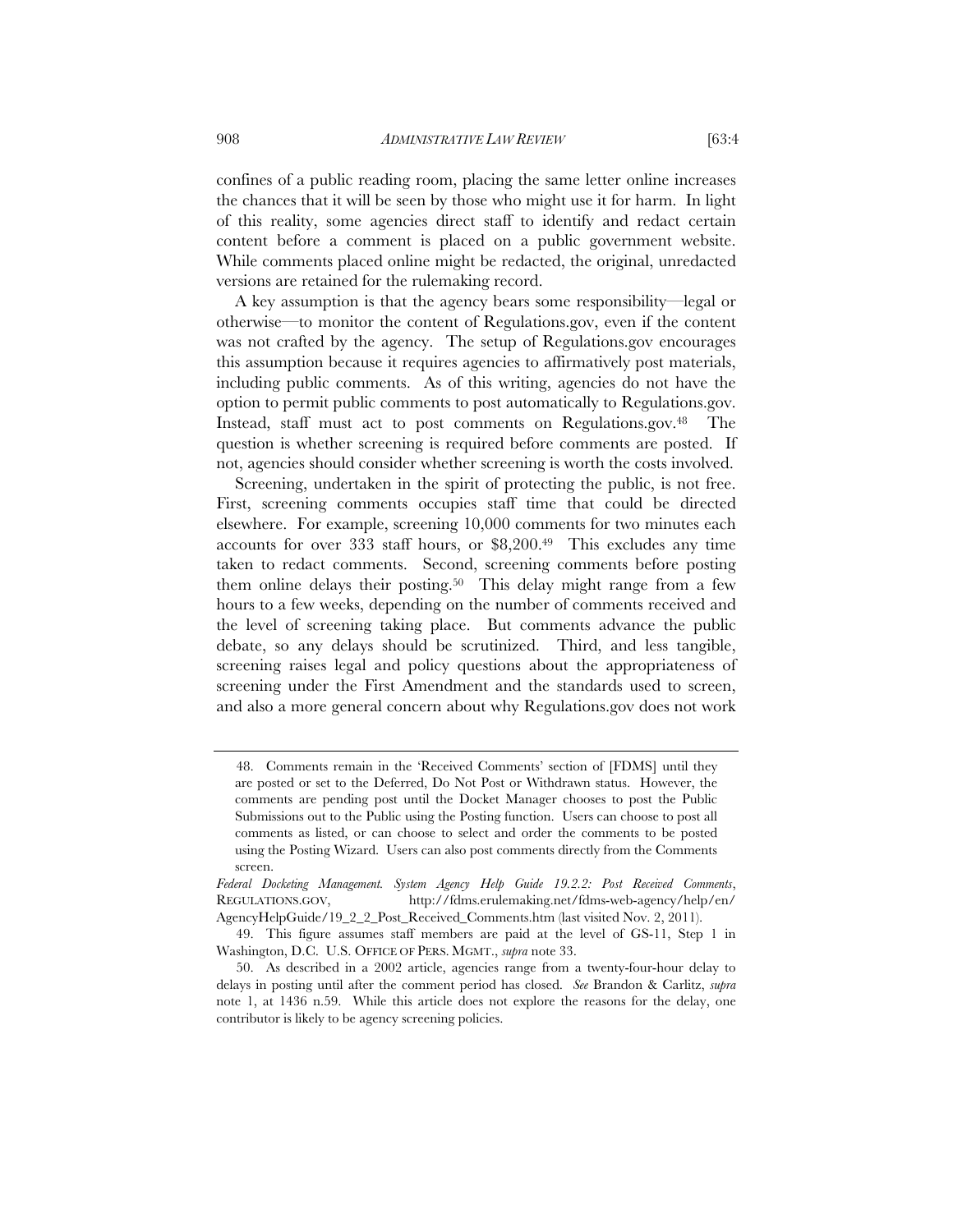like other popular websites that allow users to post comments instantly.<sup>51</sup>

# *B. Is Screening Required?*

Agencies face legal questions with regard to how, when, and whether to screen comments. Agencies are legally required to prevent the disclosure of some types of information, and must therefore establish some mechanism to prevent it from being posted online. Other information is not subject to such a requirement. This section explores an agency's legal responsibilities with regard to certain categories of information, including personal information, trade secret or confidential information, copyrighted information, illegally obtained information, and obscene or threatening content.

#### *1. Personal Information*

As highlighted above in scenarios 1 and 2, agency staff might screen comments because they are concerned that posting a commenter's personal information, or that of another individual discussed in a comment, on Regulations.gov is an unlawful disclosure or otherwise violates a policy of protecting personal information. In general, the Privacy Act protects against unauthorized disclosures of records about individuals.52 FDMS is an example of a system of records subject to the Privacy Act, in part because it contains records with the names of individuals who submit public comments. The fact that FDMS is subject to the Privacy Act triggers an obligation to protect the information in the system from impermissible disclosure.

The Privacy Act allows for disclosure with the written consent of the individual to whom the record pertains. Absent written consent, the statute provides agencies with twelve additional types of permissible disclosures, one of which is an agency's "routine use."53 To qualify as a routine use, a disclosure must be "appropriate and necessary for the efficient conduct of government,"54 and the use must be compatible with the purpose for which

<sup>51.</sup> The Frequently Asked Questions section on Regulations.gov addresses this: "Why can't I see a comment I submitted?" The answer: "Once your comment is received, the appropriate agency must process it before it is posted to Regulations.gov. Given the fact that certain regulations may have thousands of comments, processing may take several weeks before it may be viewed online." *Frequently Asked Questions*, REGULATIONS.GOV, http://www.regulations.gov/#!faqs (last visited Nov. 15, 2011).

<sup>52. 5</sup> U.S.C. § 552a(a) (2006).

<sup>53</sup>*. Id.* § 552a(b).

<sup>54.</sup> OFFICE OF MGMT. & BUDGET, EXEC. OFFICE OF THE PRESIDENT, OMB CIRCULAR A-108: RESPONSIBILITIES FOR THE MAINTENANCE OF RECORDS ABOUT INDIVIDUALS BY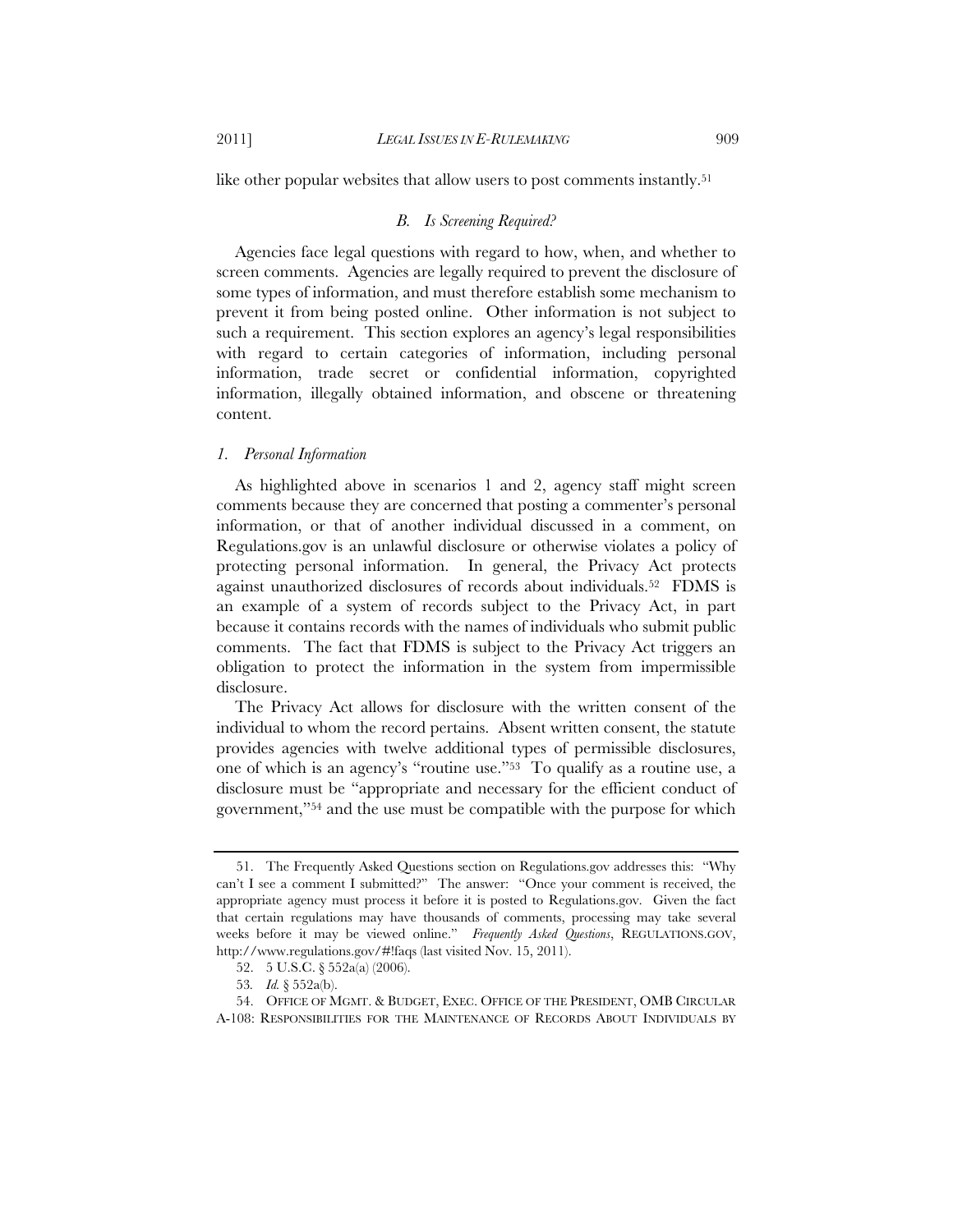the information was collected. To establish routine uses, an agency can publish a "systems of records notice" in the *Federal Register*. The eRulemaking PMO issued a Privacy Act system of records notice55 for FDMS. This notice helps to comply with the Privacy Act and, along with the Privacy Impact Assessment,<sup>56</sup> it helps explain aspects of the system including how data is collected, accessed, and disclosed. However, as the FDMS system of records notice explains, agencies may need to publish a separate system of records notice if they disclose personal information in ways that are not described by the FDMS system of records notice.57

Regarding personal information, this Article recommends that the eRulemaking PMO consider whether these documents should be updated in light of system upgrades and other changes. This Article also recommends that agencies assess whether their use of Regulations.gov results in disclosures beyond those contemplated in the FDMS system of records notice.58 If so, agencies should work with each other and the eRulemaking PMO to update the FDMS system of records notice to account for crosscutting routine uses or update agency-specific systems of records notices for agency-specific disclosures.

Beyond technical compliance with the Privacy Act, agency staff may seek to protect members of the public who inadvertently disclose personal information in comments. The concern is that members of the public may not understand that their information will be posted online, rather than just being read internally by the agency. To address this concern, Regulations.gov places the following warning on the webpage where comments are submitted:

Any information (e.g., personal or contact) you provide on this comment form or in an attachment may be publicly disclosed and searchable on the Internet and in a paper docket and will be provided to the Department or Agency issuing the notice. To view any additional information for submitting comments, such as anonymous or sensitive submissions, refer to the Privacy and Use Notice, the Federal Register notice on which you are

FEDERAL AGENCIES, *reprinted in* 40 Fed. Reg. 28,948, 28,953 (July 9, 1975) ("The term 'routine use' was introduced to recognize the practical limitations of restricting use of information to explicit and expressed purposes for which it was collected.").

<sup>55.</sup> Establishment of a New System of Records Notice for the Federal Docket Management System, 70 Fed. Reg. 15,086 (Mar. 24, 2005).

<sup>56</sup>*. Privacy Impact Assessment: eRulemaking*, EPA.GOV, http://www.epa.gov/privacy/ assess/fdms.htm (last updated Oct. 15, 2009).

<sup>57</sup>*. See* Establishment of a New System of Records Notice for the Federal Dockett Management System, 70 Fed. Reg. at 15,086.

<sup>58</sup>*. E.g.*, Privacy Act of 1974: System of Records, 71 Fed. Reg. 586, 586 (Jan. 5, 2006).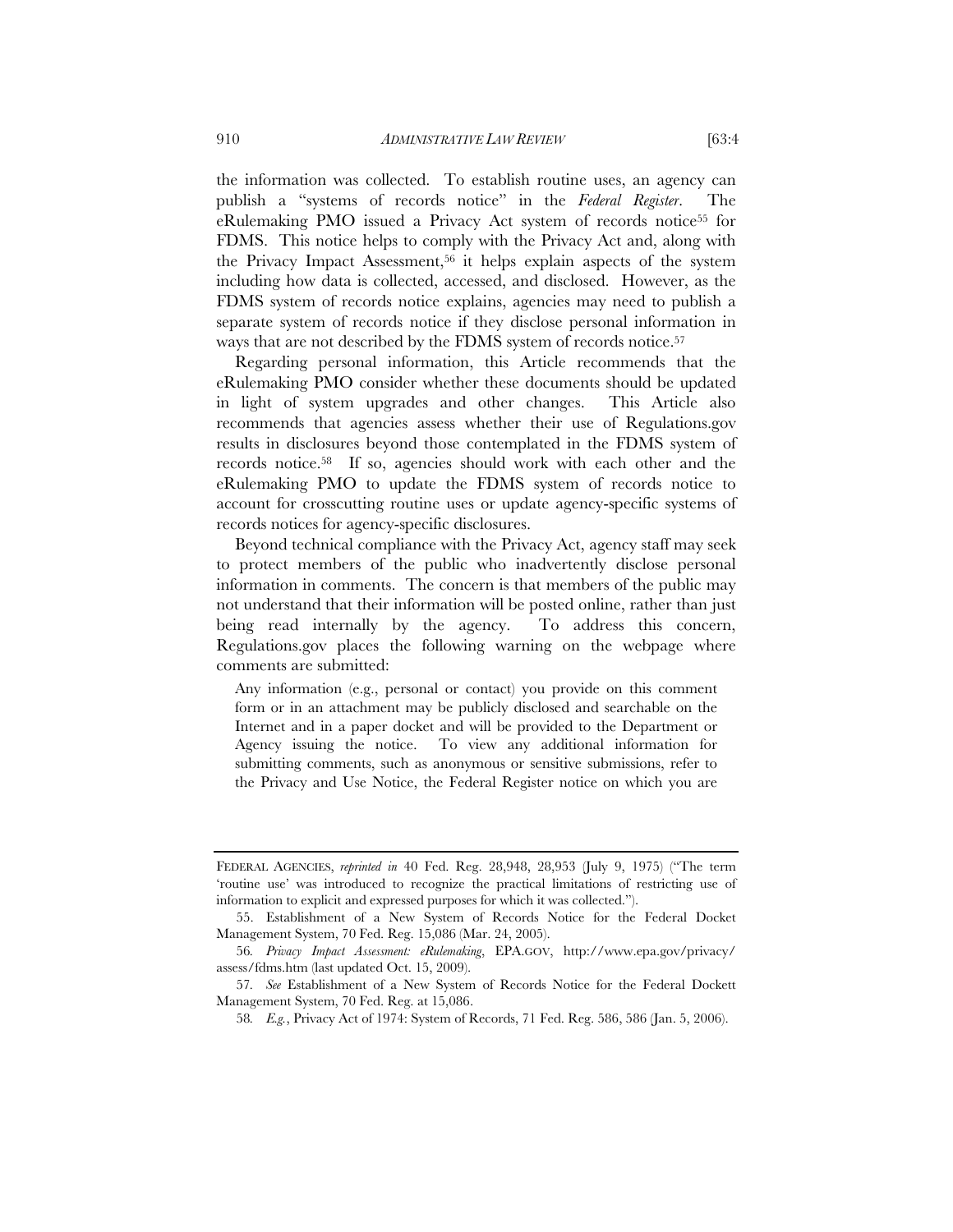2011] *LEGAL ISSUES IN E-RULEMAKING* 911

commenting, and the Web site of the Department or Agency.59

Some agencies include similar notifications in the preambles of their proposed rules. At present, each agency independently decides whether to rely on a notification like this or to screen comments before posting them.

# *2. Trade Secret or Confidential Information*

Agencies may need to screen comments to protect intellectual property rights. A recent case highlights the potential liabilities agencies may face if they fail to engage in such screening. A drug company recently sought \$1.5 billion in damages under the Federal Tort Claims Act, claiming that the Food and Drug Administration (FDA) misappropriated trade secrets and breached a confidential relationship by posting the drug company's information on its website.60 After the district court dismissed these claims for lack of subject matter jurisdiction,  $61$  the U.S. Court of Appeals for the District of Columbia Circuit reinstated them and remanded to the district court for additional proceedings.62 Notably, this case arose under a New Drug Approval proceeding before the FDA, not a rulemaking, but it highlights potential liabilities for disclosure of confidential or trade secret information. In addition to claims of damages, agency staff could theoretically face criminal sanction under 18 U.S.C. § 1905, which contains a provision that subjects federal employees to a fine, imprisonment, and removal if they disclose information obtained through official duties including trade secrets and other confidential information.63

The potential penalties for failing to protect certain information are eye opening, but it is not clear whether agencies are legally required to screen information submitted by a commenter if the commenter provides no indication that the information should be protected. Some agencies discourage commenters from providing confidential or trade secret

<sup>59</sup>*. Submit a Comment*, REGUALATIONS.GOV, http://www.regulations.gov/ #!submitComment;D=PHMSA-2009-0151-0016 (last visited Nov. 14, 2011); *see also Privacy Notice*, REGULATIONS.GOV, http://www.regulations.gov/#!privacyNotice (last visited Nov. 14, 2011).

<sup>60.</sup> Jerome Stevens Pharm., Inc. v. FDA, 402 F.3d 1249, 1251–52 (D.C. Cir. 2005).

<sup>61.</sup> Jerome Stevens Pharm., Inc. v. FDA, 319 F. Supp. 2d 45, 46–47 (D.D.C. 2004).

<sup>62.</sup> *Jerome Stevens Pharm.*, 402 F.3d at 1258.

<sup>63.</sup> Trade Secret Act, 18 U.S.C. § 1905 (2006); *see* Jerry Cohen, *Federal Issues in Trade Secret Law*, 2 J. HIGH TECH. L. 1, 2–3 (2003) (discussing the Trade Secrets Act's penalties for federal employees). *But see* United States v. Wallington, 889 F.2d 573, 575 n.2 (5th Cir. 1989) (noting that "convictions for violations of 18 U.S.C. § 1905 are very rare"); Peter J.G. Toren, *The Prosecution of Trade Secrets Thefts Under Federal Law*, 22 PEPP. L. REV. 59, 65 n.36 (1994) (explaining that § 1905 is "only very infrequently used in prosecution and is limited in scope").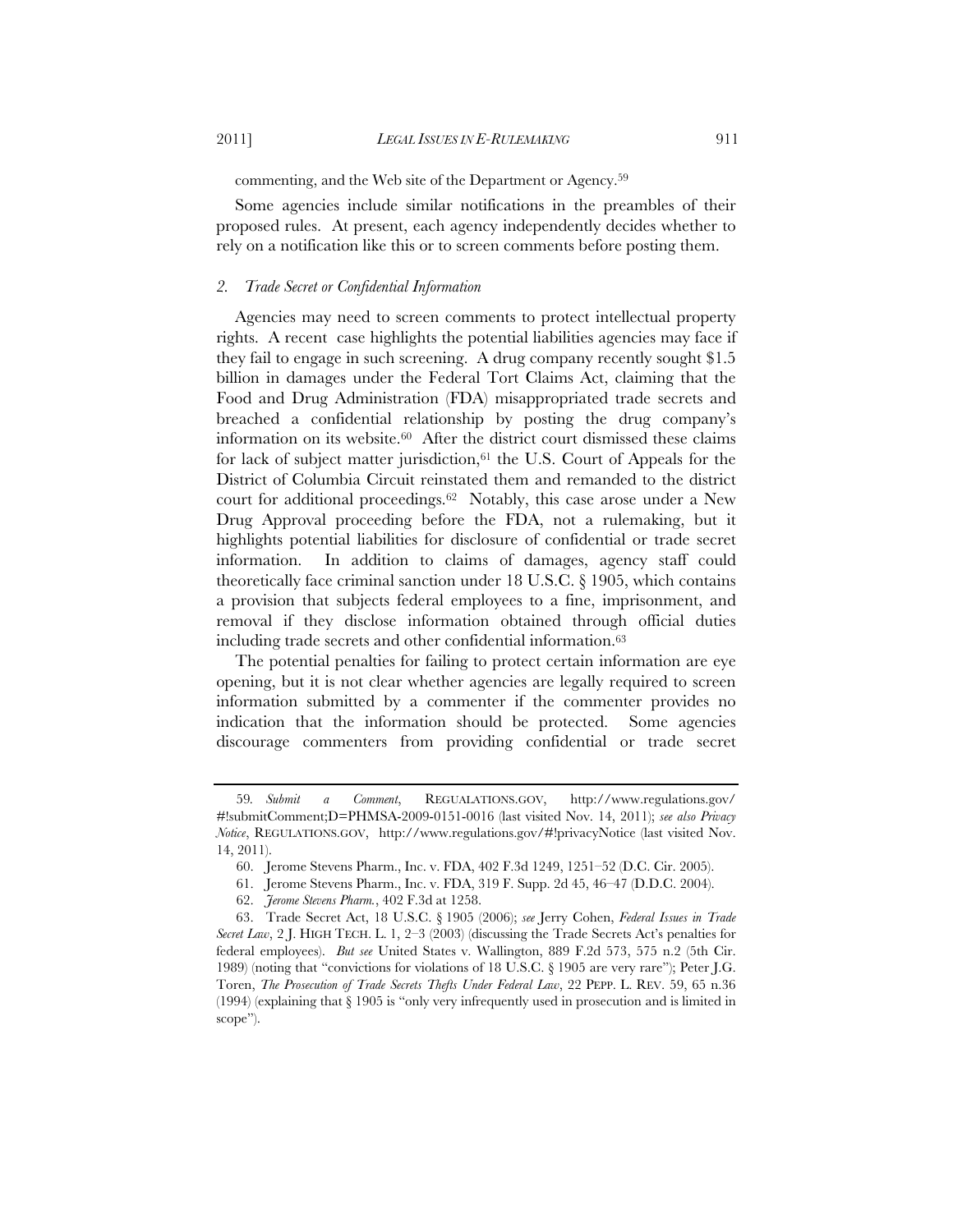information in comments, but they also recognize that including such information sometimes may be appropriate. To handle this possibility, some agencies have adopted procedures for handling confidential or trade secret information.64 These procedures differ from agency to agency. For example, the preamble to a recent joint proposed rule from the EPA and the Department of Transportation (DOT) included the following language<sup>65</sup>:

# *How Do I Submit Confidential Business Information?*

Any confidential business information (CBI) submitted to one of the agencies will also be available to the other agency. However, as with all public comments, any CBI information only needs to be submitted to either one of the agencies' dockets, and it will be available to the other. Following are specific instructions for submitting CBI to either agency.

*EPA*: Do not submit CBI to EPA through *http://www.regulations.gov* or e-mail. Clearly mark the part or all of the information that you claim to be CBI. For CBI information in a disk or CD ROM that you mail to EPA, mark the outside of the disk or CD ROM as CBI and then identify electronically within the disk or CD ROM the specific information that is claimed as CBI. In addition to one complete version of the comment that includes information claimed as CBI, a copy of the comment that does not contain the information claimed as CBI must be submitted for inclusion in the public docket. Information so marked will not be disclosed except in accordance with procedures set forth in 40 CFR Part 2. In addition, you should submit a copy from which you have deleted the claimed confidential business information to the Docket by one of the methods set forth above.

*NHTSA*: If you wish to submit any information under a claim of confidentiality, you should submit three copies of your complete submission, including the information you claim to be confidential business information, to the Chief Counsel, NHTSA, at the address given above under FOR FURTHER INFORMATION CONTACT. When you send a comment containing confidential business information, you should include a cover letter setting forth the information specified in our confidential business information regulation. In addition, you should submit a copy from which you have deleted the claimed confidential business information to the Docket by one of the methods set forth above.

<sup>64.</sup> PERRITT REPORT, *supra* note 1, at VIII.F.2 (discussing Executive Order 12,600 on the treatment of confidential commercial information by Federal agencies); *see also* Heather E. Kilgore, Comment, *Signed*, *Sealed*, *Protected: Solutions to Agency Handling of Confidential Business Information in Informal Rulemaking*, 56 ADMIN. L. REV. 519, 526–32 (2004) (describing different agencies' procedures for handling confidential business information).

<sup>65.</sup> Revisions and Additions to Motor Vehicle Fuel Economy Label, 75 Fed. Reg. 58,078, 58,080 (proposed Sept. 23, 2010) (to be codified at 40 C.F.R. pts. 85, 86, 600 & 49 C.F.R. pt. 575) (footnotes omitted).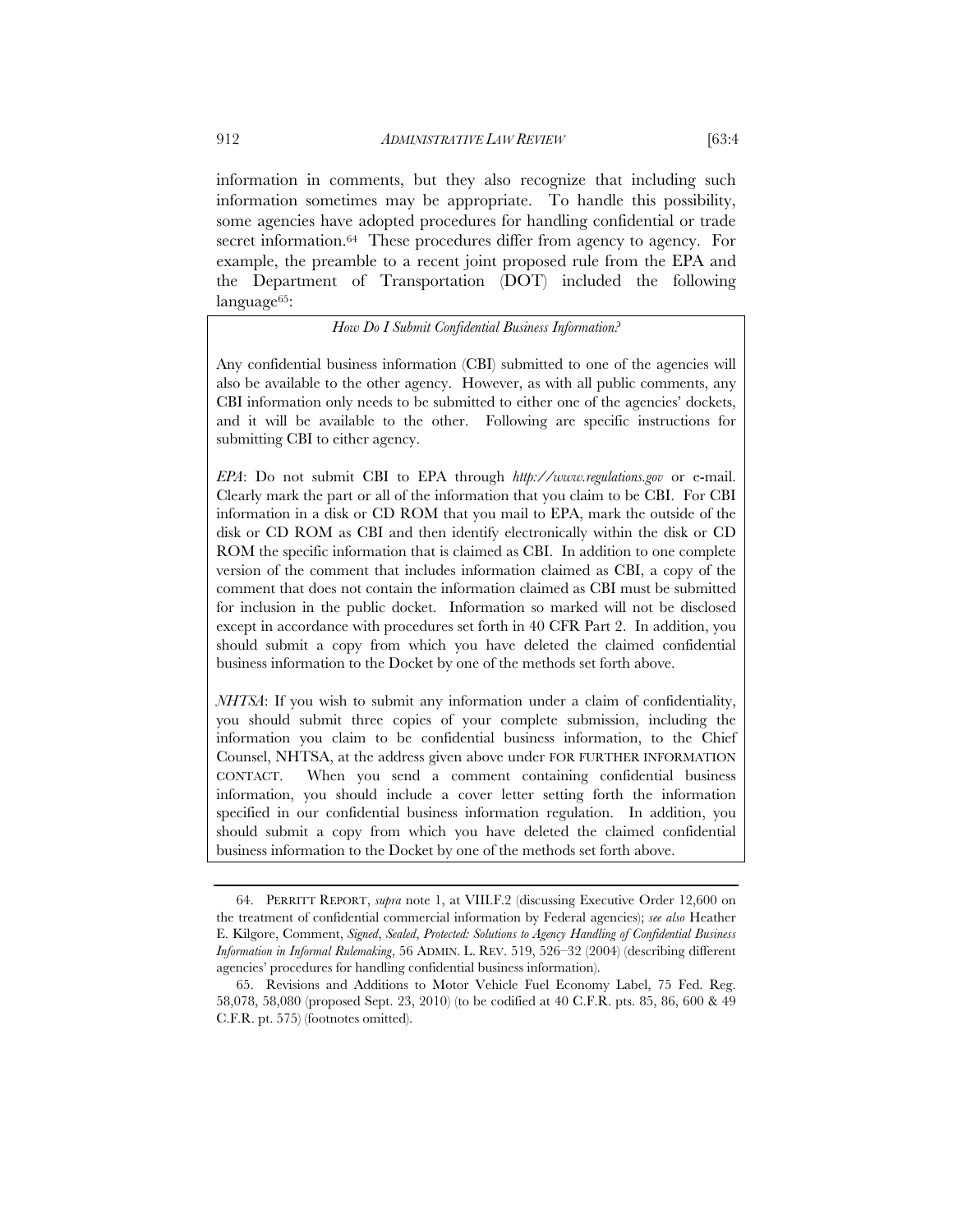After a comment is submitted with a claim of confidentiality or trade secret status, agency attorneys review the claim to make a determination before placing the material in the public docket.

#### *3. Copyrighted Information*

Copyrighted material finds its way into the regulatory docket every day. This is because of how copyright protection is afforded in the United States; it is automatically granted to creative works at the moment of their creation.66 Therefore, a member of the public holds the copyright on her comment, even when she sends it to the agency through Regulations.gov. It would be peculiar for a commenter to complain of a copyright violation upon seeing his or her comment posted to Regulations.gov because by submitting the comment to a public docket the commenter was on notice that the material would be shared with the public. If challenged, an agency could assert that it had an implied license to post the material, especially if the preamble or the proposed rule explained that comments would be shared online.67

A more pressing concern is presented by comments that include material apparently copyrighted by a third party. Suppose, for example, that the owner of a small business submits a copy of a voluntary industry standard or a trade journal article as part of her argument that government regulation is unnecessary. Suppose also that this individual does not hold the copyright on the voluntary standard or the article. The legal issue facing the agency is whether this material may be posted on Regulations.gov without permission from the copyright holder.

In practical terms, this issue does not appear to present significant litigation risk.68 However, agency attorneys may be called upon to provide guidance to docket staff on how to handle comments that appear to contain copyrighted material. In some instances, legal uncertainty causes agencies to avoid posting material that appears to be copyrighted. The downside of this practice is that it keeps potentially useful information out of the online docket. This Article finds that if agencies limit the amount of copyrighted information posted, it is very unlikely that this would be copyright

<sup>66. 17</sup> U.S.C. § 302(a) (2006).

<sup>67</sup>*. See* 3 MELVILLE B. NIMMER & DAVID NIMMER, NIMMER ON COPYRIGHT § 10.03[A][7] (Matthew Bender rev. ed. 2010) (explaining that an implied license can be inferred from behavior).

<sup>68</sup>*. See* PERRITT REPORT, *supra* note 1, at VIII.G (noting that few copyright controversies have arisen over submission to agencies containing copyright information because inclusion of third-party works to the degree necessary to harm the third party is rare).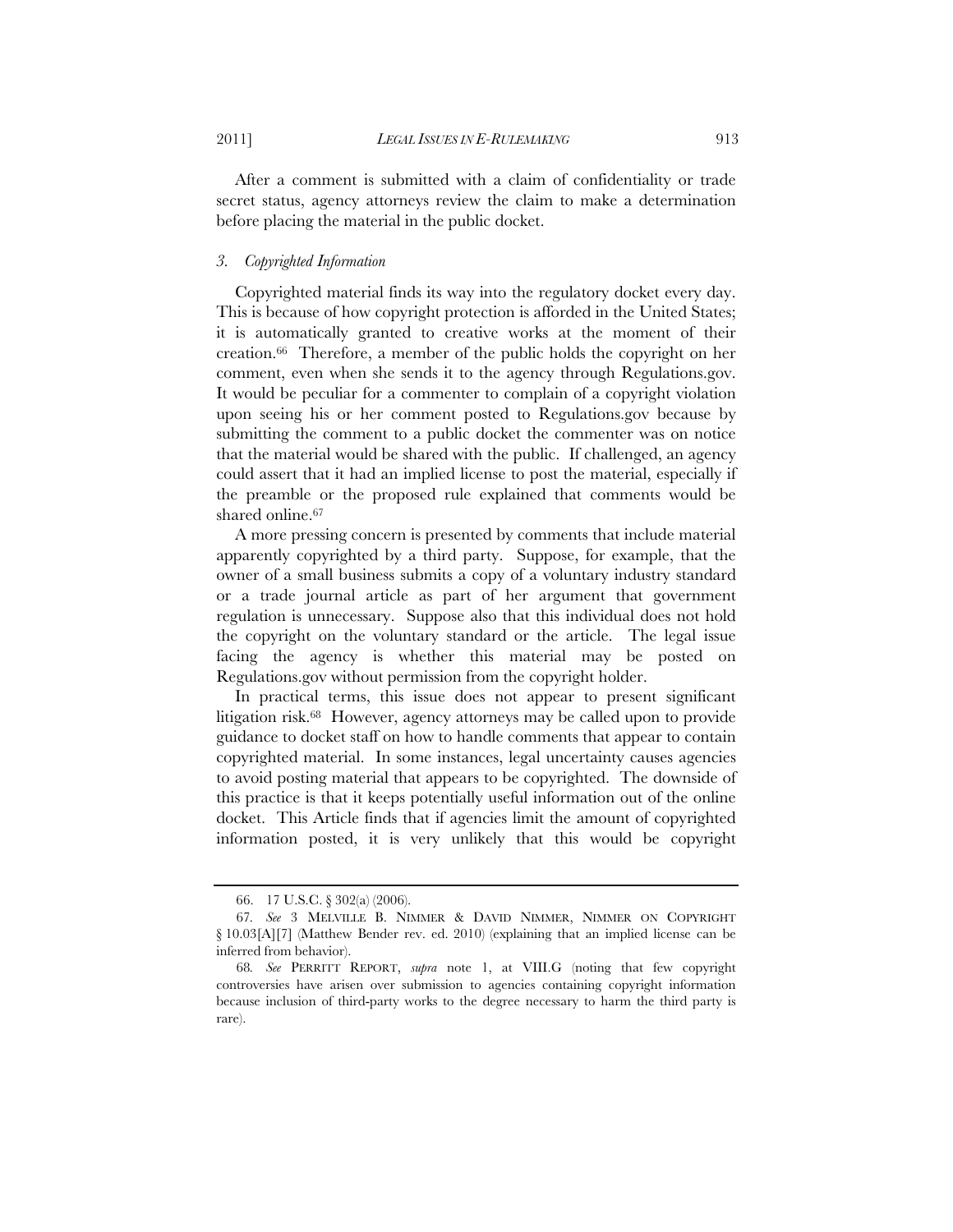infringement because of the doctrine of fair use.

Fair use is determined using a four-factor statutory test that explores:

 (1) the purpose and character of the use, including whether such use is of a commercial nature or is for nonprofit educational purposes; (2) the nature of the copyrighted work; (3) the amount and substantiality of the portion used in relation to the copyrighted work as a whole; and (4) the effect of the use upon the potential market for or value of the copyrighted work.<sup>69</sup>

 Fair use analysis is nuanced and fact intensive, but a good practice is to share only the pertinent portions of copyrighted material in the online docket. For example, if a commenter sends a book, the agency could merely scan and share the relevant pages or a table of contents, rather than uploading the entire volume. Some agencies are already doing this. This approach provides members of the public with enough information to locate the book if they are interested, while avoiding the costs and legal risks of adding an entire book in the online docket. If an agency is approached by someone asserting to be a copyright holder who is concerned about the amount of his or her work that is included in the docket, this Article encourages agencies to consider the copyright holder's request to display less material. This is consistent with the "notice and takedown" approach of the Digital Millennium Copyright Act, which provides a safe harbor for certain entities that "expeditiously . . . remove, or disable access" to allegedly infringing material upon notice.70

# *4. Illegally Obtained Information*

Agencies may also be concerned that, in posting comments online, they are legally obligated to remove information that was obtained illegally. An example of such information would be that obtained using an illegal wiretap. However, even more so than with confidential, trade secret, or copyrighted information, it is not clear how agency staff would be in a position to know that a comment contains material that was obtained illegally unless it was brought to their attention. Absent notification, it is not clear that even the most well-intentioned agency would be able to identify this material during pre-posting screening. Once notified, however, the requirements of section 18 U.S.C.  $\S 2511$  may apply, which prohibit disclosure or use of illegally obtained information. A good practice

69. 17 U.S.C. § 107 (2006); *see also* 4 NIMMER, *supra* note 67, at § 13.05[A] (presenting a typical discussion on fair use).

<sup>70. 17</sup> U.S.C. § 512(b)–(d).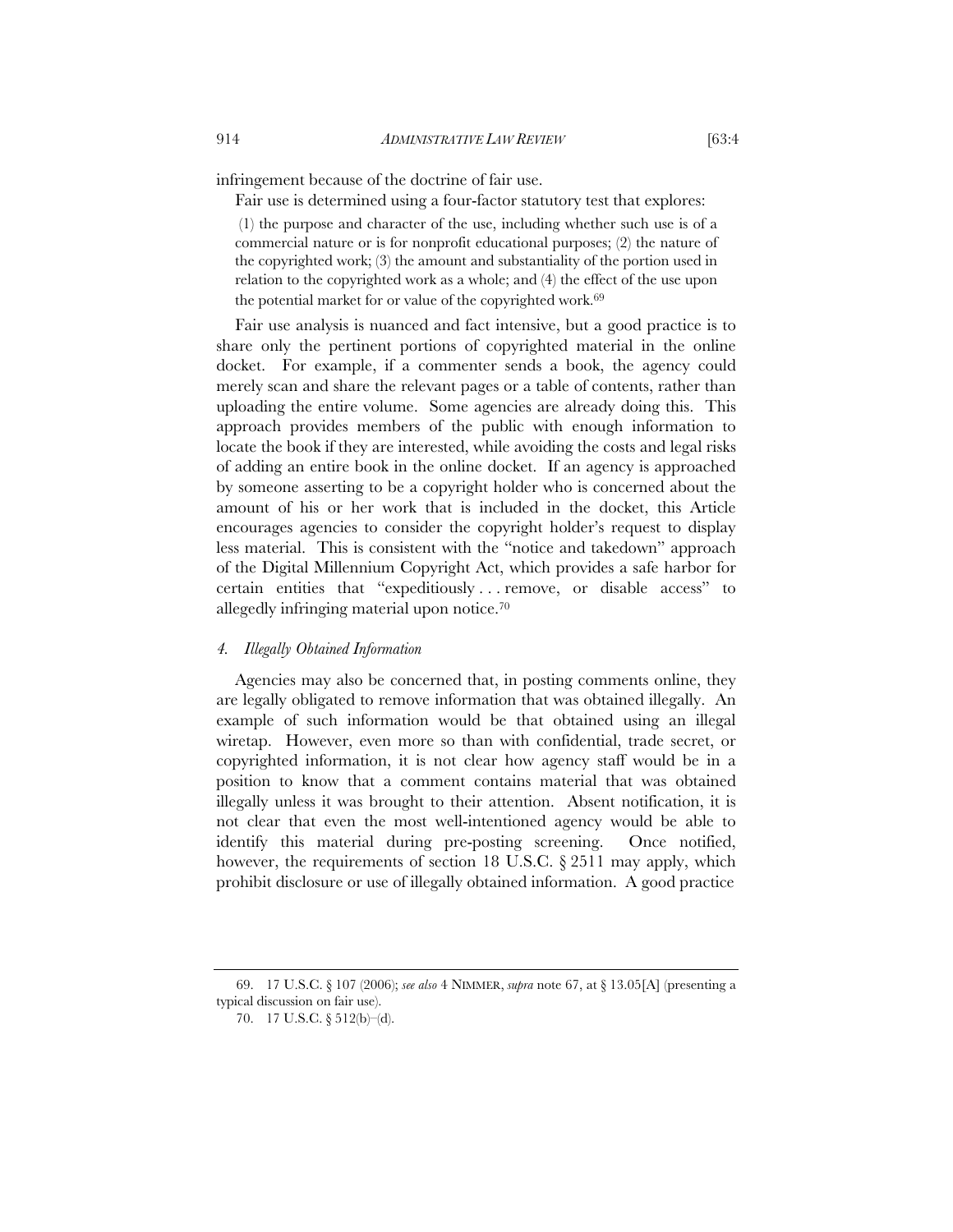upon receiving notice that the information was obtained illegally is therefore to investigate the material and remove it from Regulations.gov if warranted.

#### *5. Obscene or Threatening Comments*

Comments containing language that some might deem inappropriate, such as obscene or threatening comments, pose a challenge for agencies. There are no specific statutory requirements that compel an agency to redact obscene or threatening comments posted to Regulations.gov. However, concerns about how to treat such comments in e-Rulemaking are real. In an admittedly exploratory and nonrepresentative survey, Professor Jeffrey Lubbers polled federal agency staff on their attitudes toward various issues in e-Rulemaking.71 Asked whether they worry about the disclosure of docket materials that "might contain indecent or obscene language," most respondents indicated that they were more worried about the issue in e-Rulemaking than under a paper-based comments system.72 While agency staff may be concerned about posting offensive comments on Regulations.gov, they might also be sensitive to First Amendment concerns and uncertain about the standards to apply.

# *C. An Alternative Approach*

While screening is well intentioned, it is resource intensive and causes delays between when comments are received and when they are posted. As mentioned above, comments are not automatically posted on Regulations.gov, which builds in some amount of "processing," even if agencies do not screen for content.

An alternative approach could involve making system changes to Regulations.gov. The following two changes together would allow commenters to post on Regulations.gov much faster, while providing a feedback loop to the agencies about any inappropriate content. First, the eRulemaking PMO could explore changing Regulations.gov to autopost comments received online, with the exception of confidential or trade secret information. Second, the eRulemaking PMO can explore creating a flag for inappropriate content that can be used by those reading comments on Regulations.gov. Part of this analysis should include a consideration of how other governmental and nongovernmental websites handle issues of screening, i.e., content moderation, and whether there is good reason for Regulations.gov to differ.

<sup>71.</sup> Lubbers, *supra* note 10, at 457–58.

<sup>72</sup>*. Id.* at 463–64.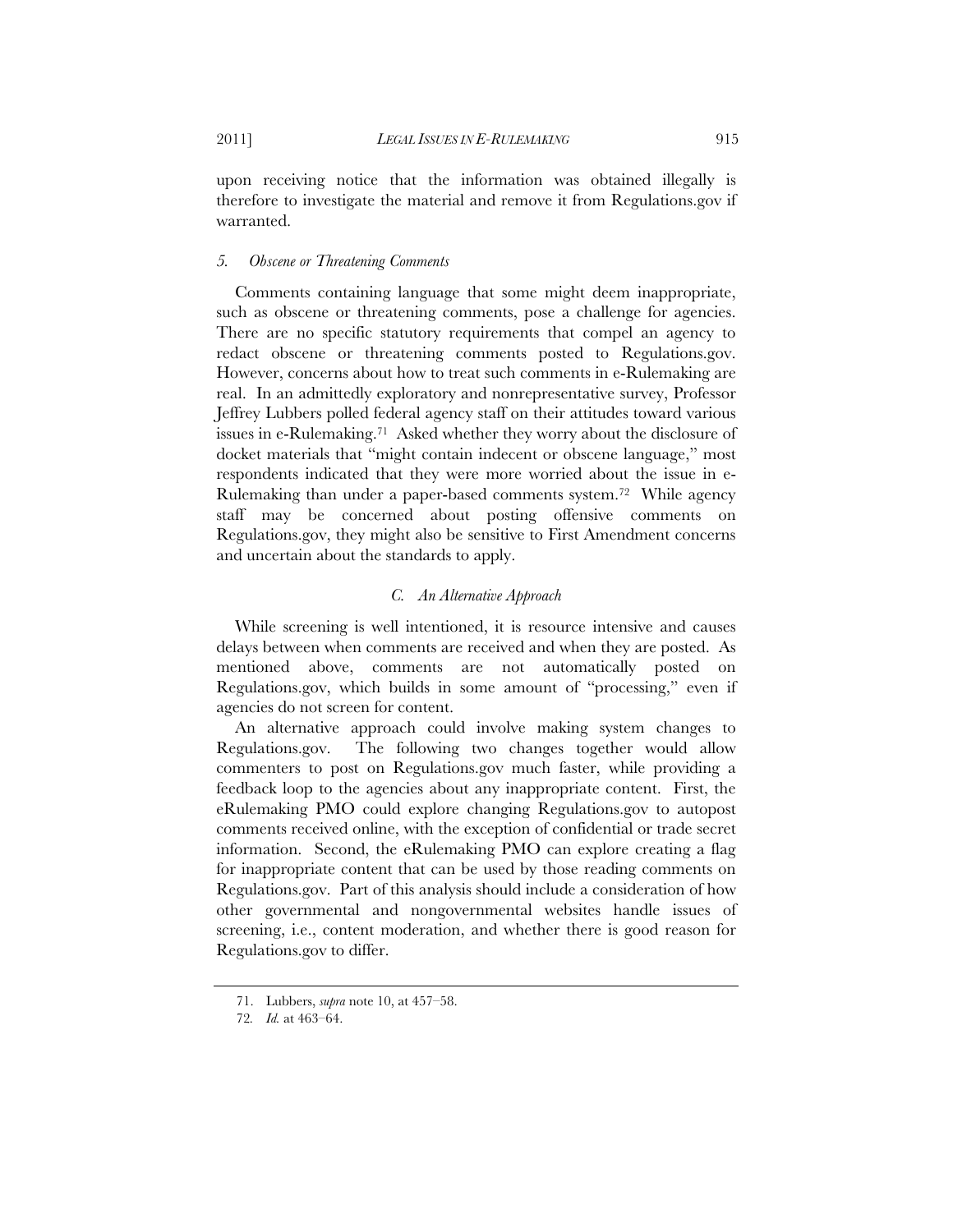# 916 *ADMINISTRATIVE LAW REVIEW* [63:4

Agencies should consider whether a system of flagging could replace a policy of screening comments for illegally obtained information or obscene or threatening language. This Article finds that there is no legal requirement to screen for such information before posting comments on Regulations.gov or other websites. Perhaps a different approach could better serve agency policies in favor of protecting such information from disclosure, while also furthering the goals and purposes of e-Rulemaking. Agencies that place a premium on ensuring a civil discourse on their portion of Regulations.gov could work with the eRulemaking PMO to explore a flag for Regulations.gov users to report inappropriate content already posted. Of course, agencies would still face questions about the standards to use when deciding how to handle any flagged comments. This could perhaps be added as a discussion item for the interagency working groups that advise the eRulemaking PMO.

It may help to broaden the discussion beyond rulemaking. The issue of online content moderation is not isolated to Regulations.gov. Rather, administrators of other government websites that accept comments from the public must grapple with whether to moderate content submitted by the public. One resource to consider is the ongoing work of the U.S. General Services Administration, which operates WebContent.gov, "the online guide to managing U.S. government websites, [which] helps agency web managers share experiences, common challenges, lessons learned, successes, and new ideas about best practices, content management, as well as usability and design issues."73 Deeper collaboration between the e-Rulemaking PMO and the General Services Administration could be helpful here in sharing best practices for content moderation.

Agencies should develop procedures to handle this information appropriately.74 Agencies could work with the eRulemaking PMO to develop a way to allow commenters to notify an agency that their comments contain confidential or trade-secret information. While this does not alleviate the need for agency staff to review claims of confidentiality or

<sup>73</sup>*. WebContent.gov*, U.S. GEN. SERVS. ADMIN., http://www.gsa.gov/portal/ content/103353 (last visited Sept. 19, 2011) ("WebContent.gov is managed by the Federal Web Managers Council, an inter-agency group of about 40 web managers from every cabinet-level agency and many independent agencies. Representatives from both headquarters and field operations participate in the group.").

<sup>74.</sup> Such procedures should probably already be in place under Executive Order 12,600, § 3(b). which states, "For confidential commercial information . . . , the head of each Executive department or agency shall, to the extent permitted by law, establish procedures to permit submitters of confidential commercial information to designate, at the time the information is submitted to the Federal government or a reasonable time thereafter, any information the disclosure of which the submitter claims could reasonably be expected to cause substantial competitive harm." 3 C.F.R. 235, 236 (1987).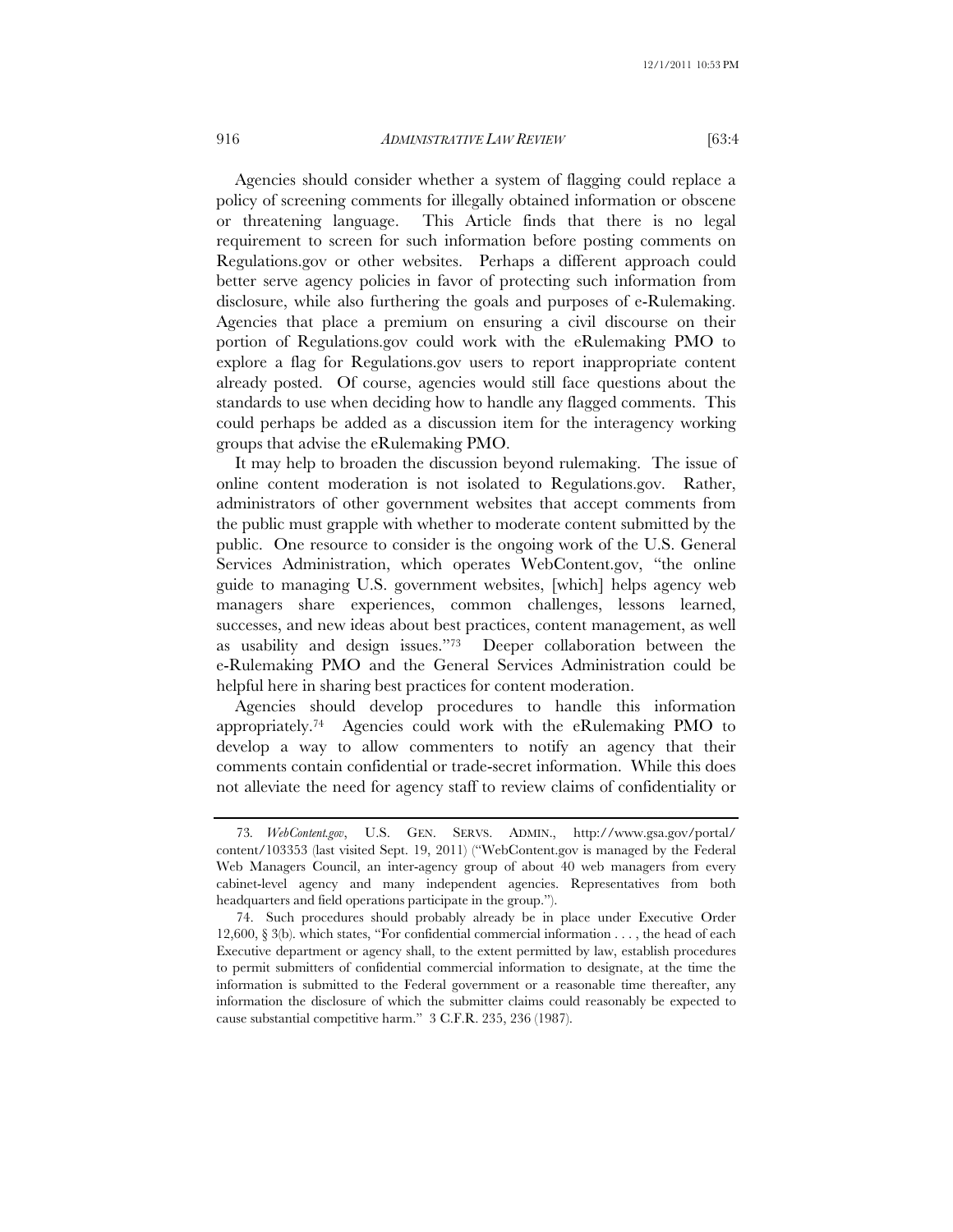# 2011] *LEGAL ISSUES IN E-RULEMAKING* 917

trade secret status, it may help reduce confusion for commenters that submit this information to more than one agency. It may also reduce some of the processing burden by alerting the docket manager that a comment needs or is under review, and help ensure that submissions are docketed in a timely fashion. If the system permits comments to autopost to Regulations.gov, such a flag would be essential to prevent inappropriate disclosures.

When a commenter submits material that appears to be copyrighted, agencies should include only the pertinent portion of the material in the online docket. This will require some staff resources, but this tailored approach strikes an appropriate balance between protecting the copyrights of others while making the online docket as useful as possible.

# III. THE ELECTRONIC RECORD ON REVIEW

A key component of e-Rulemaking is the use of electronic docketing to compile the rulemaking record. This refers to the use of an electronic system to hold files that may be needed in court if the rulemaking is challenged. When an agency's informal rulemaking action is reviewed under the APA, "the court shall review the whole record or those parts of it cited by a party."75 Therefore, agencies recognize that taking care in preparing the rulemaking record is a critical task for rule writers.76 While many agencies had already begun to explore ways to use technology to

<sup>75. 5</sup> U.S.C. § 706 (2006). Unless an enabling statute provides a standard of review, the APA's standard of review controls. *See, e.g.*, Alaska Dep't of Envtl. Conservation v. EPA, 540 U.S. 461, 496–97 (2004) (noting that § 706 of the Administrative Procedure Act applies because "the Act itself does not specify a standard for judicial review"); *see also* 15 U.S.C. § 2618(c)(1)(B) (2006) (limiting judicial review of Toxic Substances Control Act regulations and requiring that Secretary's determinations be upheld if "supported by substantial evidence in the rulemaking record . . . taken as a whole"); 21 U.S.C.  $\delta$  360g(c) (2006) (limiting judicial review of Medical Device Amendments of 1976 and requiring that orders be upheld if supported "by substantial evidence in the record taken as a whole"); 29 U.S.C. § 655(f) (2006) (limiting judicial review of Occupational Safety and Health Act regulations and requiring the Secretary's determinations be upheld "if supported by substantial evidence in the record considered as a whole");  $42 \text{ U.S.C.}$   $\frac{67607 \text{ (d)}(9)}{2006}$  (limiting judicial review of Clean Air Act regulations and allowing reversal of the Administrator's action if found "(A) arbitrary, capricious, an abuse of discretion, or otherwise not in accordance with law; (B) contrary to constitutional right, power, privilege, or immunity; (C) in excess of statutory jurisdiction, authority, or limitations, or short of statutory right; or (D) without observance of procedure required by law").

<sup>76</sup>*. See, e.g.*, Memorandum from David L. Bernhardt, Deputy Solicitor, U.S. Dep't of the Interior, to Assistant Sec'ys and Dir. of Bureaus and Offices, Standardized Guidance on Compiling a Decision File and an Administrative Record 1–2 (June 27, 2006), *available at*  http://www.fws.gov/policy/e1282fw5.pdf (highlighting the importance of maintaining a complete record).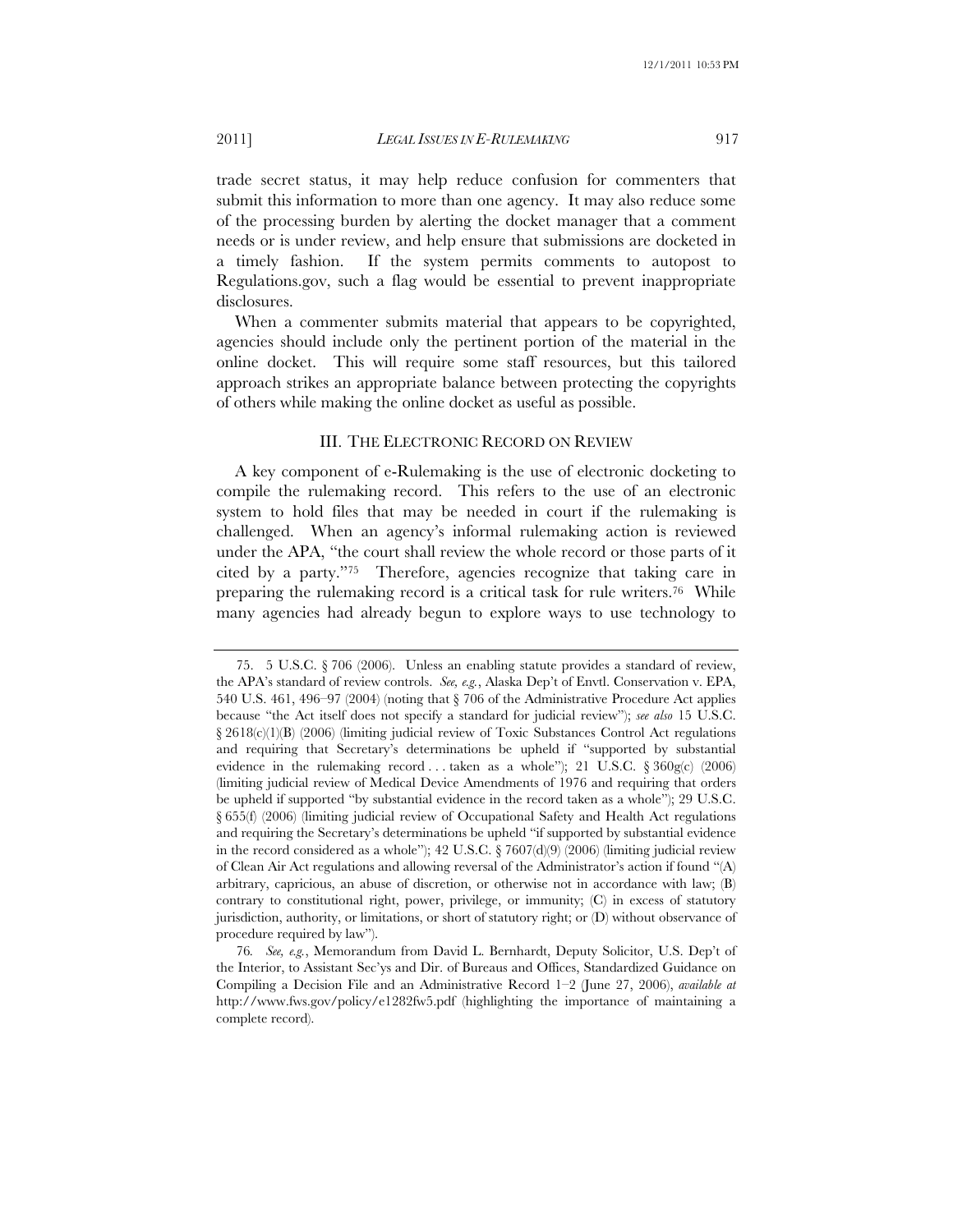make their dockets more efficient, the E-Government Act of 2002 required regulatory agencies, to the extent practicable, to move their regulatory dockets to electronic systems.77 As agencies take steps to fulfill this statutory requirement, they encounter issues regarding how well electronic docketing satisfies the legal obligations for the rulemaking record.

The APA does not specify the contents of the rulemaking record on review before a court.78 Instead, the Federal Rules of Appellate Procedure (FRAP) explain that the record on review before the court "consists of: (1) the order involved; (2) any findings or report on which it is based; and (3) the pleadings, evidence, and other parts of the proceedings before the agency."79 The FRAP also place the burden on the agency to file "(A) the original or a certified copy of the entire record or parts designated by the parties; or (B) a certified list adequately describing all documents, transcripts of testimony, exhibits, and other material constituting the record, or describing those parts designated by the parties."80 Therefore, while the APA does not explicitly require an agency to keep a rulemaking record, the FRAP essentially impose that requirement for items under judicial review. Because agencies do not always know which rules will be reviewed in court, a common practice is to compile a rulemaking record for each regulation, rather than assembling it after the fact.<sup>81</sup> This approach may also aid agency compliance with the Supreme Court's holding in

<sup>77.</sup> E-Government Act of 2002, Pub. L. 107-347 § 206(d), 116 Stat. 2899, 2916 (codified as amended at 44 U.S.C. § 3501 (2006)); Memorandum from Joshua B. Bolten, Dir., Office of Mgmt. & Budget, to Dep't and Agency Heads, Implementation Guidance for the E-Government Act of 2002 (Aug. 1, 2003), *available at* http://www.whitehouse.gov/ sites/default/files/omb/memoranda/m03-18.pdf.

<sup>78.</sup> A helpful source on many aspects of the APA, the Attorney General's Manual, does not explore this issue, except to cite a Senate Hearing report for the idea that "the phrase 'whole record' was not intended to require reviewing courts to weigh the evidence and make independent findings of fact; rather, it means that in determining whether agency action is supported by substantial evidence, the reviewing court should consider all of the evidence and not merely the evidence favoring one side." TOM C. CLARK, U.S. DEP'T OF JUSTICE, ATTORNEY GENERAL'S MANUAL ON THE ADMINISTRATIVE PROCEDURE ACT 110 n.9 (1947), *available at* http://www.law.fsu.edu/library/admin/1947ix.html.

<sup>79.</sup> FED. R. APP. P. 16(a).

<sup>80.</sup> FED. R. APP. P. 17(b)(1). If an agency does not provide the entire record, it must retain the portions not submitted and provide them upon request by the court or a party. FED. R. APP. P. 17(b)(3).

<sup>81</sup>*. See, e.g.*, U.S. FISH & WILDLIFE SERVICE, RECORDS MANAGEMENT: COMPILING A DECISION FILE AND AN ADMINISTRATIVE RECORD (2007), http://www.fws.gov/ policy/282fw5.html. For an interesting discussion of agency procedures in compiling a rulemaking record after the fact, see William F. Pederson, Jr., *Formal Records and Informal Rulemaking*, 85 YALE L.J. 38, 66–70 (1975) (discussing Environmental Protection Agency procedures and incentives for overinclusive records).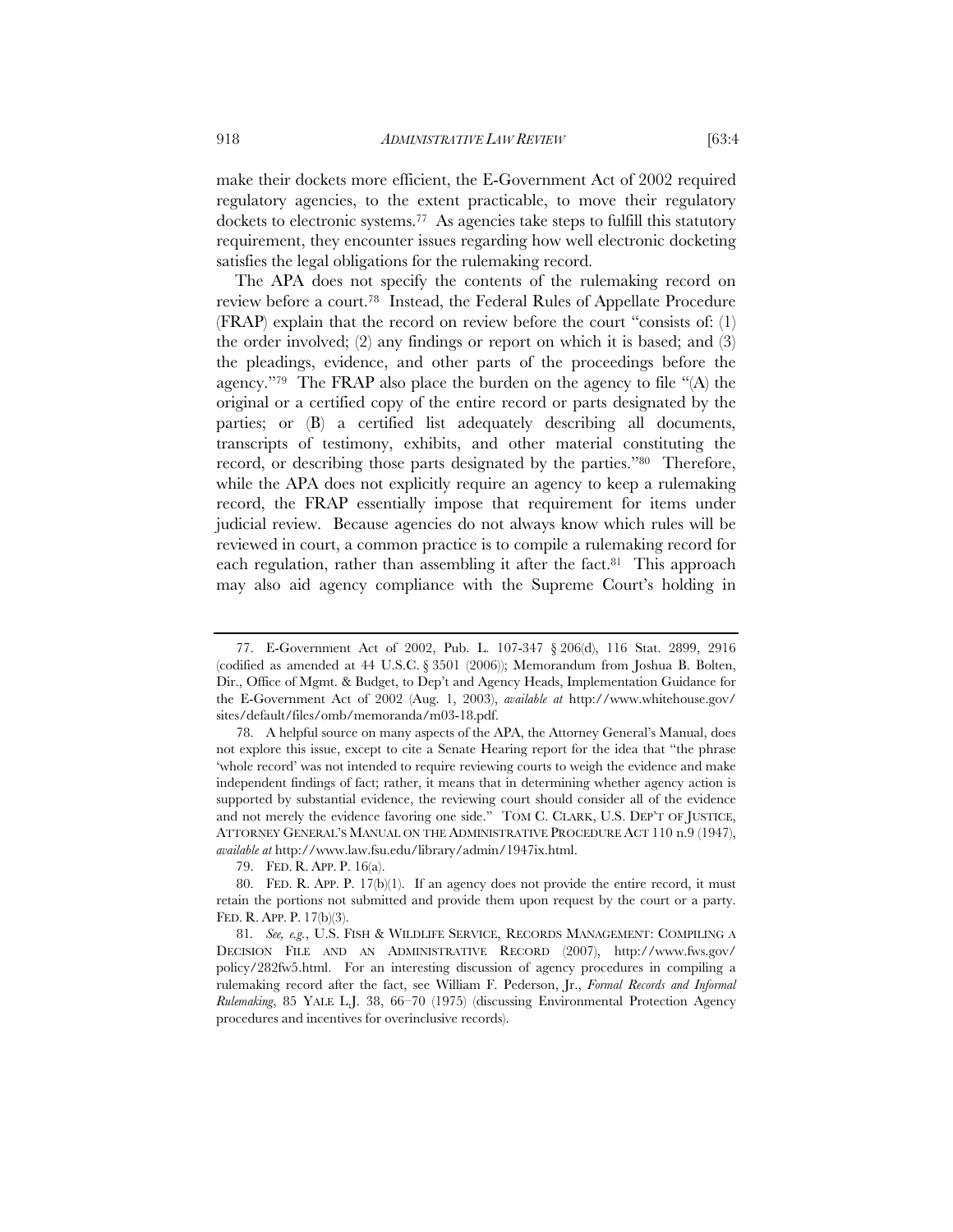*Burlington Truck Lines, Inc. v. United States*,<sup>82</sup> which prohibits agencies from proffering post hoc rationalizations of agency decisions while rules are under judicial review.83

ACUS has explored the content of the rulemaking record in at least two recommendations.84 Most recently, in 1993, ACUS recommended that an agency prepare a "rulemaking file" in advance of judicial review that includes the following:

- 1. [A]ll notices pertaining to the rulemaking;
- 2. [C]opies or an index of all written factual material, studies, and reports substantially relied on or seriously considered by agency personnel in formulating the proposed or final rule (except insofar as disclosure is prohibited by law);
- 3. [A]ll written comments submitted to the agency ; and
- 4. [A]ny other material required by statute, executive order, or agency rule to be made public in connection with the rulemaking.85

While not binding, this recommendation gives a sense of the items that agencies include in a rulemaking record. Some agencies have promulgated regulations to outline the contents of or ground rules for their rulemaking dockets to "guide all persons in their dealings with the agency."86 For a

84. 3 ADMIN. CONFERENCE OF THE UNITED STATES, RECOMMENDATIONS AND REPORTS 48; RECOMMENDATION 74-4: PREENFORCEMENT JUDICIAL REVIEW OF RULES OF GENERAL APPLICABILITY (1974) [hereinafter ACUS 74-4]; ADMIN. CONFERENCE OF THE UNITED STATES, RECOMMENDATIONS AND REPORTS; RECOMMENDATION 93-4: IMPROVING THE ENVIRONMENT FOR AGENCY RULEMAKING (1993) [hereinafter ACUS 93-4].

85. ACUS 93-4, *supra* note 84, at 29–30. In 1974, ACUS made the following recommendation on the contents of the record in the absence of a specific statutory requirement:

(1) the notice of proposed rulemaking and any documents referred to therein; (2) comments and other documents submitted by interested persons; (3) any transcripts of oral presentations made in the course of the rulemaking; (4) factual information not included in the foregoing that was considered by the authority responsible for promulgation of the rule or that is proffered by the agency as pertinent to the rule; (5) reports of any advisory committees; and (6) the agency's concise general statement or final order and any documents referred to therein.

ACUS 74-4, *supra* note 84, at 49.

This recommendation grew out of a report from current ACUS Chairman, Paul Verkuil. *See generally* Paul R. Verkuil, *Judicial Review of Informal Rulemaking*, 60 VA. L. REV. 185 (1974).

86. Administrative Practices and Procedures, 43 Fed. Reg. 51,966, 51,966 (proposed

<sup>82. 371</sup> U.S. 156 (1962).

<sup>83</sup>*. Id.* at 168–69 ("The courts may not accept appellate counsel's *post hoc* rationalizations for agency action; *Chenery* requires that an agency's discretionary order be upheld, if at all, on the same basis articulated in the order by the agency itself.") (citing *SEC v. Chenery Corp*., 332 U.S. 194, 196 (1947)); *see also* Citizens to Pres. Overton Park, Inc. v. Volpe, 401 U.S. 402, 419 (1971).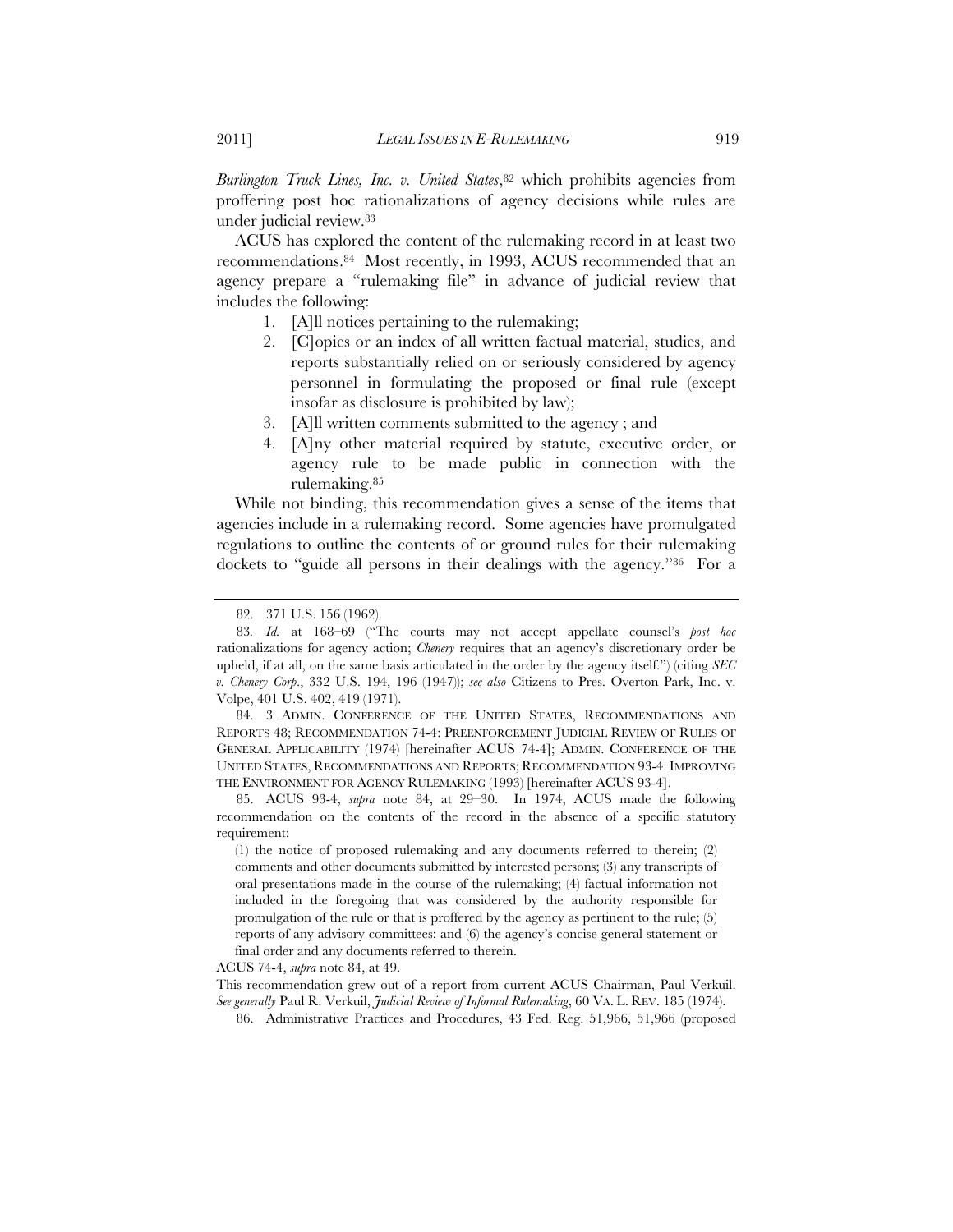complex or controversial rule that generates hundreds of thousands of public comments,87 the rulemaking record can be incredibly large, time

consuming to assemble, costly to maintain over time, and frustrating to courts presented with large and "unwieldy" records.<sup>88</sup> The stakes are high because an inaccurately compiled regulatory record can cause significant problems on judicial review.89

Electronic dockets can help address these concerns. As noted above, FDMS is the largest federal docket system.90 It is a restricted-access website for use by agency staff to manage their internal files and the content on Regulations.gov. By using electronic dockets like FDMS, agencies may be able to lower their costs by abandoning or seriously curtailing the use of paper dockets. As agencies look to FDMS or other systems for electronic docketing, they must grapple with how requirements to preserve the rulemaking record apply to electronic items. For example, may agencies destroy a comment received by mail or fax once it is scanned into the electronic docket? How can agencies provide good faith certification for large electronic records? What should agencies do with physical objects or organized mail campaigns that are a part of the rulemaking record? Should online public collaborations always be included in the docket? Although these questions are in the weeds of day-to-day agency activities, they illustrate the kinds of questions presented to federal agency attorneys.

# *A. Destroying Paper Comments*

Many agencies permit the public to submit comments through Regulations.gov, in addition to other means such as mail, courier, fax, or e-mail. As noted above, one of the central goals of an electronic docket is to reduce costs and improve efficiency, and this includes the integration of nonelectronic items into the electronic docket. The full benefits of

Nov. 7, 1978) (preamble to proposed rule). The Food and Drug Administration's (FDA's) regulation on the contents of the administrative record is in 21 C.F.R. § 10.40(g) (2011); *see also* 49 C.F.R. § 5.7 (2010) (Department of Transportation).

<sup>87</sup>*. See generally* Shulman, *Whither Deliberation*, *supra* note 24, at 44 (discussing several rulemakings with hundreds of thousands of public comments each).

<sup>88.</sup> Pedersen, *supra* note 81, at 61, 70 & n.119 (discussing presentation of large records to courts).

<sup>89.</sup> For example, while promulgating a rulemaking on potato products, the FDA failed to make its entire factual record available to the public during the comment period in the FDA docket office. At litigation, the FDA initially certified that the record was complete, but later asserted that the record was not complete. The Third Circuit remanded the regulation to the FDA to formulate its rule based on what was actually included in the docket office. Hanover Potato Prods., Inc. v. Shalala, 989 F.2d 123, 125–27 (3d. Cir. 1993).

<sup>90</sup>*. See supra* note 5 and accompanying text.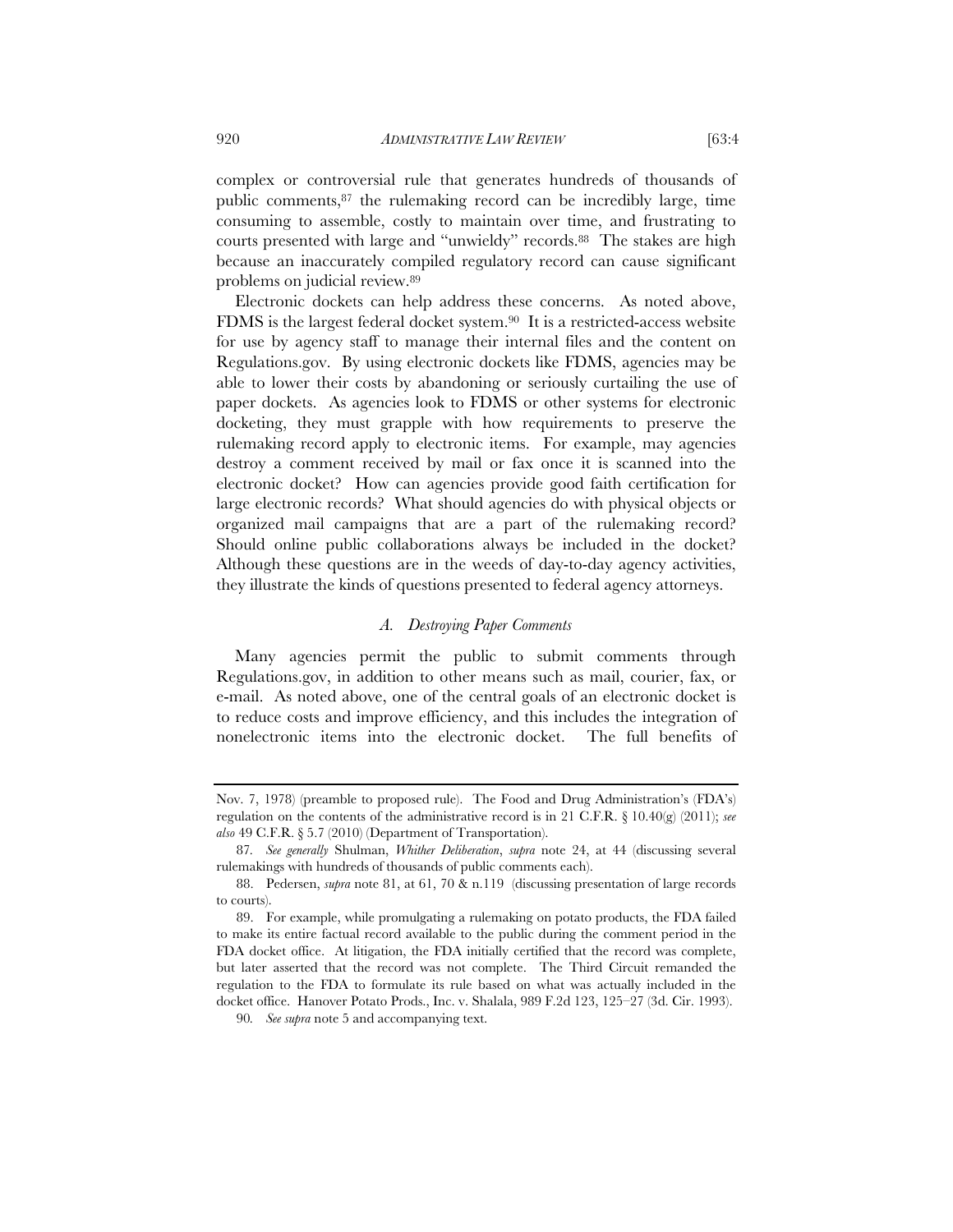electronic docketing, including costs savings estimated at \$30 million over five years,<sup>91</sup> cannot be realized if an agency keeps comments received on paper in one place and electronic items in another. However, if a comment comes in by fax, for example, does an agency face legal risks if it scans the fax, saves it in the electronic docket (e.g., FDMS), and destroys the paper copy?

One could question whether items received electronically or converted to electronic versions from paper would be admissible on judicial review. However, admissibility is not a significant concern. As noted in the Perritt Report, admissibility would only be an issue if the rulemaking were subject to de novo review, which would be highly unusual given the APA's provision for judicial review in an appellate proceeding.92 A review of federal cases reveals no instances of de novo review of rulemaking under APA  $\S$  706(2)(F) or cases in which the admissibility of the rulemaking record was otherwise challenged. However, even if de novo review was granted, recent decisions in non-APA contexts suggest that courts do not exclude electronic evidence solely because of its electronic nature; rather, courts have admitted electronic evidence under the Federal Rules of Evidence.<sup>93</sup> In the remote instance of de novo review, the key issue would be reliability of the electronic docket, which agencies may be called upon to explain.94 This is discussed in additional detail in the Perritt Report.95

Another concern, which appears similarly unfounded, is that electronic dockets are not reliable and might not preserve documents adequately. While some degree of risk is probably inevitable in a remote storage database, that risk is probably not greater than the risk presented by relying on paper records, which can be destroyed by water or fire, or simply misplaced.96

<sup>91.</sup> OFFICE OF MGMT. & BUDGET, *supra* note 5, at 10.

<sup>92.</sup> PERRITT REPORT, *supra* note 1, at VIII.C.2 (absent de novo review, "the evidentiary issue is not whether the evidence would be admitted in federal court, but whether it was in fact admitted and became part of the record in the agency proceeding" (citing Citizens to Pres. Overton Park, Inc. v. Volpe, 401 U.S. 402, 415 (1971))).

<sup>93</sup>*. See, e.g.*, Lorraine v. Markel Am. Ins. Co., 241 F.R.D. 534, 538 (D. Md. 2007) (explaining the rule of evidence that must be considered when determining the admissibility of electronically stored evidence). *See generally* Paul W. Grimm et al., *Back to the Future:*  Lorraine v. Markel American Insurance Co. *and New Findings on the Admissibility of Electronically Stored Information*, 42 AKRON L. REV. 357 (2009). *But see* Colin Miller, *Even Better than the Real Thing: How Courts Have Been Anything But Liberal in Finding Genuine Questions Raised as to the Authenticity of Originals Under Rule 1003*, 68 MD. L. REV. 160, 162–63 (2008) (noting that courts have no specific or consistent approach to admitting electronic evidence).

<sup>94.</sup> PERRITT REPORT, *supra* note 1, at VIII.C.2.

<sup>95.</sup> *Id.*

<sup>96.</sup> *Id.* at VIII.A.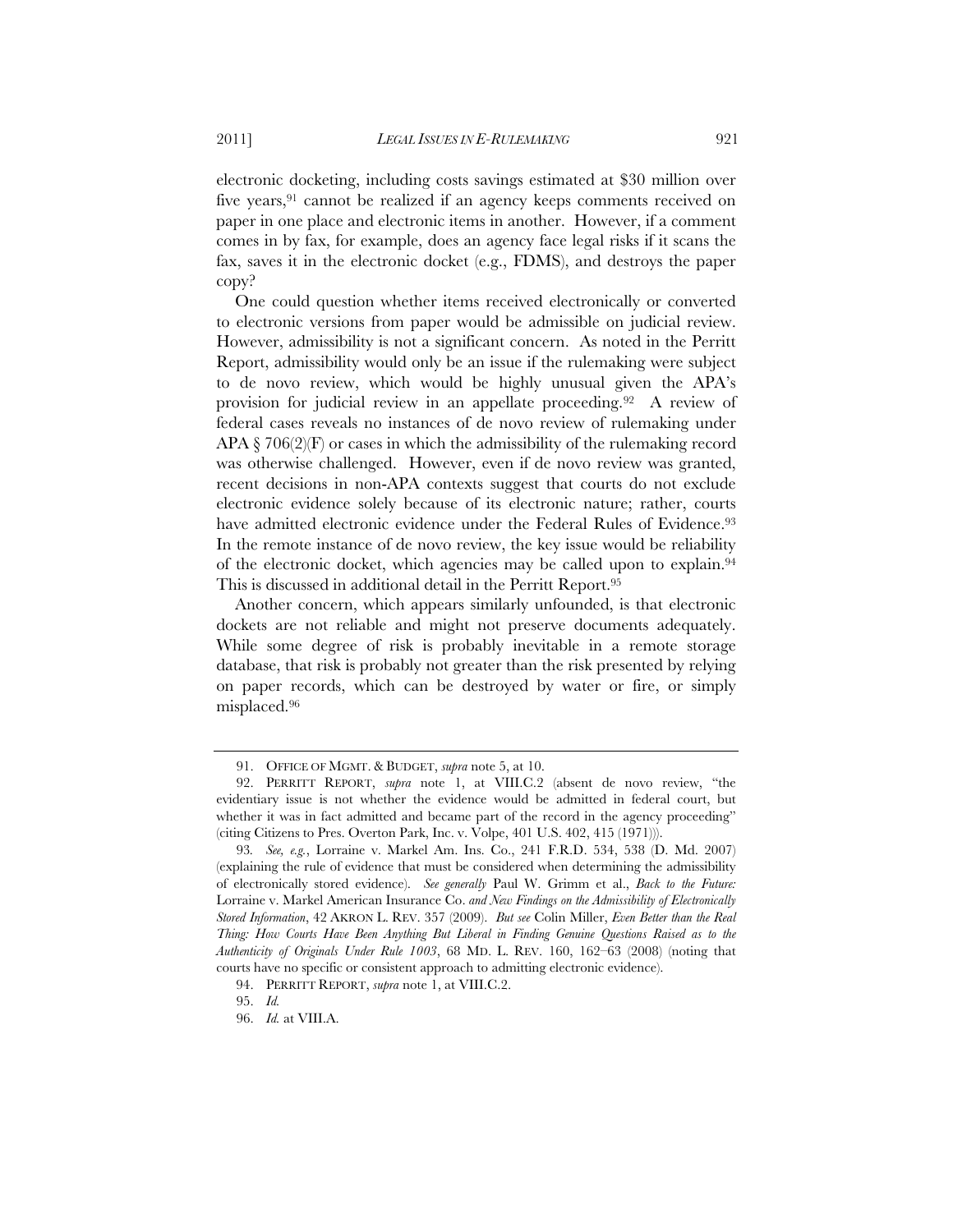922 *ADMINISTRATIVE LAW REVIEW* [63:4

While there may be lingering reluctance to destroy paper documents that have been scanned into the electronic docket, the law does not appear to validate that reluctance. From a legal perspective, once a paper comment has been scanned and saved into the docket, this Article concludes that agencies may rely on the electronic version to preserve the rulemaking record.

# *B. Recording Physical Objects and Organized Mail Campaigns in the Electronic Docket*

Two types of comments pose particular challenges to electronic docketing—physical objects received with comments and comments received as part of organized mail campaigns. If an agency relies on an electronic docket to compile a regulatory record for judicial review, but fails to capture these kinds of comments adequately, it may pose a risk, however slight, to the agency in certifying that the electronic record is the complete rulemaking record.97

# *1. Physical Objects*

From time to time, a commenter might send a physical object, such as a large poster board display or a model, to lend support to the submission. For an agency that relies on electronic dockets, submission of physical objects may challenge the agency's ability to fulfill its obligation to include it in the docket. In reading rooms, this might be less of a concern because the object could be placed in the docket alongside other documents and made available for public review. However, when an agency relies on an electronic docket, how can an agency ensure that it does not misplace a physical object?

There are several solutions for coping with this challenge. One potential solution is to place an entry in the electronic docket with a summary of where to find the physical object. FDMS already permits this type of entry. When agency staff add a paper comment into FDMS, they can classify the "document type" of the comment as "Public Submissions." Staff can also indicate that a comment has attachments. Working within this framework, agency staff could add an entry into FDMS for the comment, with an attachment that includes a description of an accompanying physical item and an explanation of where the item is located in the agency's office building. The eRulemaking PMO could also consider adding "physical

<sup>97.</sup> Although this case did not involve electronic docketing, it highlights the risks of storing parts of the record in different, undocumented locations. *See* Hanover Potato Prods., Inc. v. Shalala, 989 F.2d 123, 126 (3d. Cir. 1993).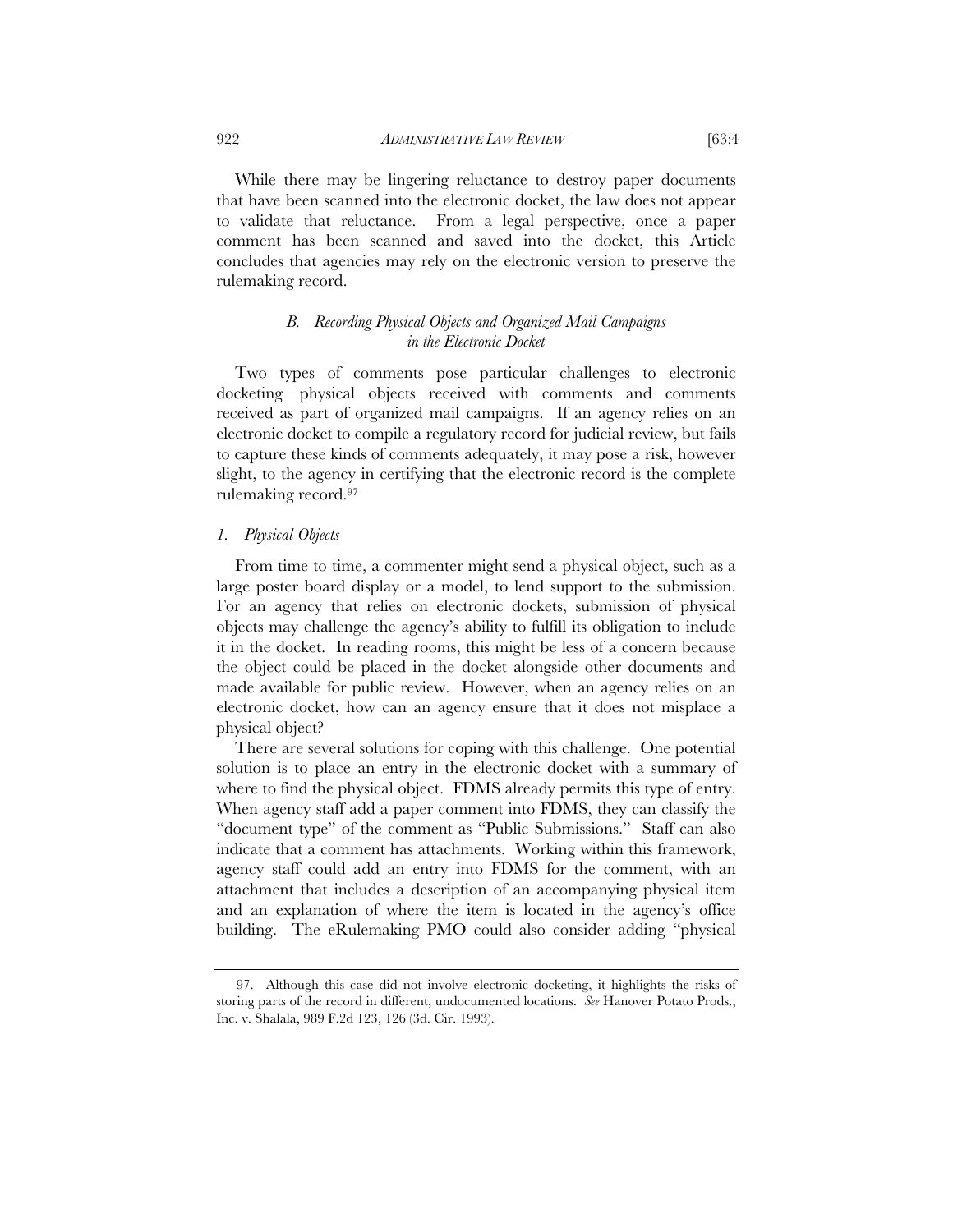item" or something similar as a document subtype as part of its Best Practices work.98 On the item itself, the agency could label the physical object with the docket number and a warning that the object should not be thrown away or moved without an agency attorney's consent, as a way to demonstrate the object's importance for any well-intentioned de-clutterers. An alternative to retaining the physical object might be to take photos of it or describe it in writing, but either practice may raise concerns upon judicial review if the agency is viewed as altering the public comment or failing to properly consider the submission.

#### *2. Organized Mail Campaigns*

A more common problem agencies face is how to docket duplicative items, such as those sent in as part of an organized letter, e-mail, or postcard campaign. An agency can receive tens of thousands of these in a matter of days, which can be costly to process. A high-speed scanner could seriously shorten this amount of time, but not all agencies have immediate access to one. If an agency only occasionally receives the proceeds of organized letter campaigns, it might be better to have an informal partnership with another agency to handle processing.

FDMS provides a useful feature that permits agencies to scan and save batches of letters into one file, note how many times the form letter was received, and upload them together.99 This cuts down on staff hours needed to scan and provide metadata for comments that are almost completely identical, but it does not entirely eliminate the administrative burden. At the moment, this appears to be the best option. Another option is to scan one letter and save it into FDMS, noting how many times it was received.100 However, this raises the legal issue of how to handle docketing the letters that were not scanned, which might differ in minor ways such as their signature block. For completeness of the record, agencies might retain copies of the unscanned letters in physical form, partially defeating the purpose of electronic docketing. To fully rely on the electronic docket, the better practice is probably to upload all letters into the electronic docket.

<sup>98</sup>*. See generally* ERULEMAKING PROGRAM MGMT. OFFICE, *supra* note 8.

<sup>99.</sup> The Department of Education took this approach in a recent regulation. *See Huntington-500 Letters*, REGULATIONS.GOV http://www.regulations.gov/#!documentDetail; D=ED-2010-OPE-0012-14265.1 (last visited Nov. 14, 2011).

 <sup>100.</sup> The Environmental Protection Agency took this approach in a recent regulation. *See, e.g.*, *Support Wildlife and Ban Predator Poisons*, REGULATIONS.GOV, http://www.regulations.gov/#!documentDetail;D=EPA-HQ-OPP-2010-0753-0094 (last visited Nov. 14, 2011).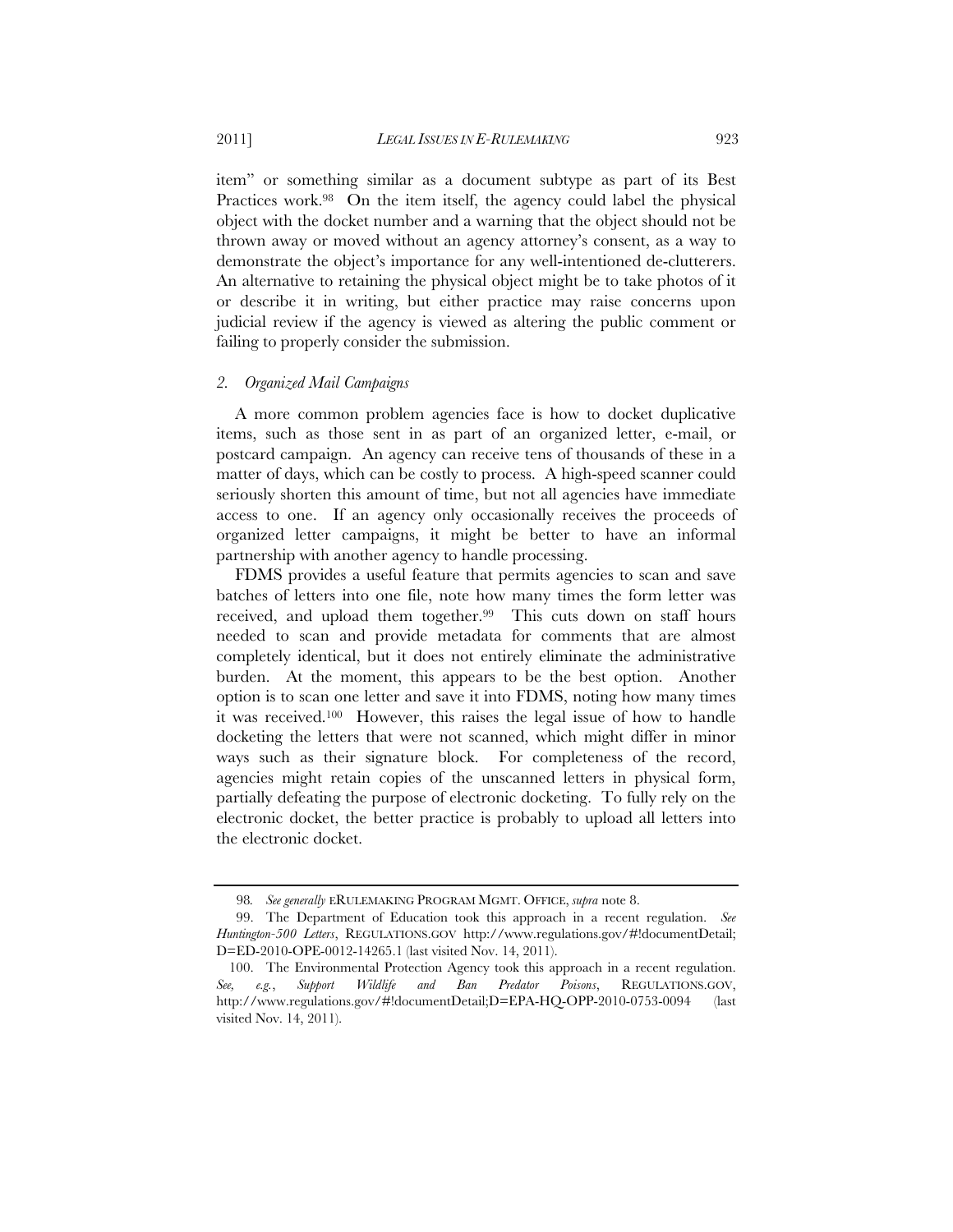924 *ADMINISTRATIVE LAW REVIEW* [63:4

These two examples show that, despite some initial puzzlement, agencies can leverage electronic dockets to record physical objects and organized mail campaigns. A work-around solution for physical objects falls short of the full promise of electronic docketing, because it requires agencies to retain physical objects. As agencies move or reorganize offices, it may become difficult to use the location descriptions in the electronic docket to ensure that these physical items remain connected to the rulemaking record. However, at least by logging the items into the electronic docket the agency has a chance to pass some clues on to those who need to assemble a rulemaking record down the road. In handling organized mail campaigns, agencies that frequently receive these may find it cost-beneficial to invest in a high-speed scanner to help process these items into the docket. Agencies that only infrequently encounter these campaigns might seek out partner agencies to help shoulder the burden of processing these comments.

# *C. Docketing Online, Public Collaborations*

Another challenge in e-Rulemaking arises when members of the public convene in an open, online forum to discuss their reactions to a proposed rule. In one sense, this collection of views could be considered a public comment on the proposed rule, whether or not the comments are formally submitted to the agency, because they are publicly available on the Internet. Agency staff might wonder whether they have obligations to collect and preserve these discussions for the record, or if they can rely on interested parties to submit comments to the record.

In these or similar situations, the APA does not require agency staff to seek out public comments and capture them in the rulemaking record. The APA provides: "After notice required by this section, the agency shall give interested persons an opportunity to participate in the rule making *through submission* of written data, views, or arguments with or without opportunity for oral presentation."101 The word *submission* connotes that members of the public must elect to send their comments to the rulemaking docket before they are subject to agency consideration. This textual argument is supported by policy considerations. First, members of the public might use online fora to discuss preliminary ideas leading to a decision about whether to file a comment or about the content of that comment. It is not clear why federal agencies should be required to capture these iterative discussions in their dockets. Second, it may not be wise to expend limited agency resources to scour the Internet for ongoing dialogues when the public comment process is already open to receive the public's views if they choose

<sup>101. 5</sup> U.S.C. § 553(c) (2006) (emphasis added).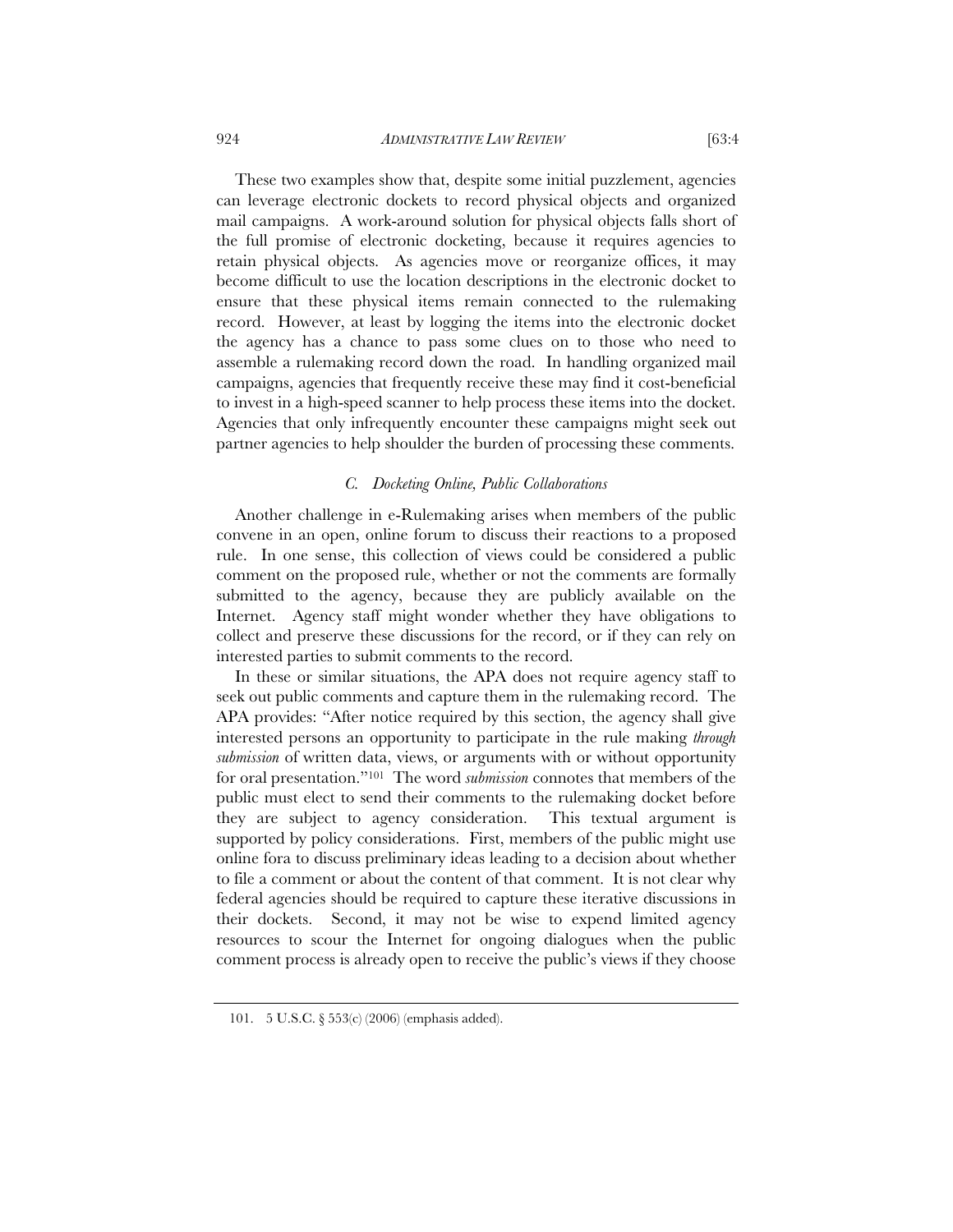to send them.

Agencies are, however, taking action to explore the benefits of online collaboration. In a recent experiment, the DOT joined with Cornell University e-Rulemaking Initiative (CeRI) to engage the public in regulatory development using Web 2.0 technologies.102 In this pilot project, CeRI opened a blog on RegulationRoom.org that focused entirely on the DOT's proposed rule on distracted driving. As comments flowed in from the public to RegulationRoom.org, Cornell law students and researchers moderated the comments and "attempted to summarize the diverse, often impassioned, and not always substantive comments for the department's benefit."103 CeRI submitted this summary, without attribution to specific public participants, to the DOT docket through Regulations.gov.104 Submission of the comments to the DOT by CeRI was a critical step because in the preamble of the proposed rule, the DOT explained that "Regulation Room is not an official DOT Web site, and so participating in discussion on that site is not the same as commenting in the rulemaking docket."105 The preamble invited members of the public to submit individual comments to the DOT docket through Regulations.gov. This nuanced approach folded innovative use of technology into the DOT's existing docket regulations, which provide that "comments *received* in response to [proposed rules]" are included in the regulatory docket.106

This approach is echoed by other agency uses of the web. The Department of Education (DOE), for example, maintains a blog to promote current events and usually permits website users to post comments in response to agency blog posts.107 This type of forum provides one way for agencies to interact with members of the public. The DOE recently used

 <sup>102.</sup> Press Release, Cornell Univ. Law Sch., Cornell e-Rulemaking Initiative (CeRI) Partners with U.S. Department of Transportation for Open Government (Apr. 1, 2010), *available at* http://www.lawschool.cornell.edu/news-center/press-kits/regulation-room/ upload/Regulation\_Room\_DOT\_Press\_Release.pdf; Aliya Sternstein, *Law School Tries to Get the Public Hooked on Rule-Making*, NEXTGOV (Apr. 1, 2010), http://www.nextgov.com/ nextgov/ng\_20100401\_9153.php.

 <sup>103.</sup> Charles Clark, *E-rule-making Has Potential, but Kinks Must Be Ironed Out, Expert Says*, NEXTGOV (Dec. 1, 2010), http://www.nextgov.com/nextgov/ng\_20101201\_6557.php (based on remarks of Cynthia Farina at the National Archives).

 <sup>104.</sup> Comments of Cornell e-Rulemaking Initiative (CeRI), Summary of Discussion on RegulationRoom.org: Enhancing Airline Passenger Protections at 1 (Sept. 22, 2010), http://www.regulations.gov/#!documentDetail;D=DOT-OST-2010-0140-1510.

 <sup>105.</sup> Limiting the Use of Wireless Communications Devices, 75 Fed. Reg. 16,391, 16,391–92 (proposed Apr. 1, 2010) (to be codified at 49 C.F.R. pts. 383, 384, 390, 391, & 392).

<sup>106. 49</sup> C.F.R. § 5.7(a) (2010) (emphasis added).

 <sup>107.</sup> *See* ED.GOV BLOG, http://www.ed.gov/blog/ (last visited Nov. 14, 2010).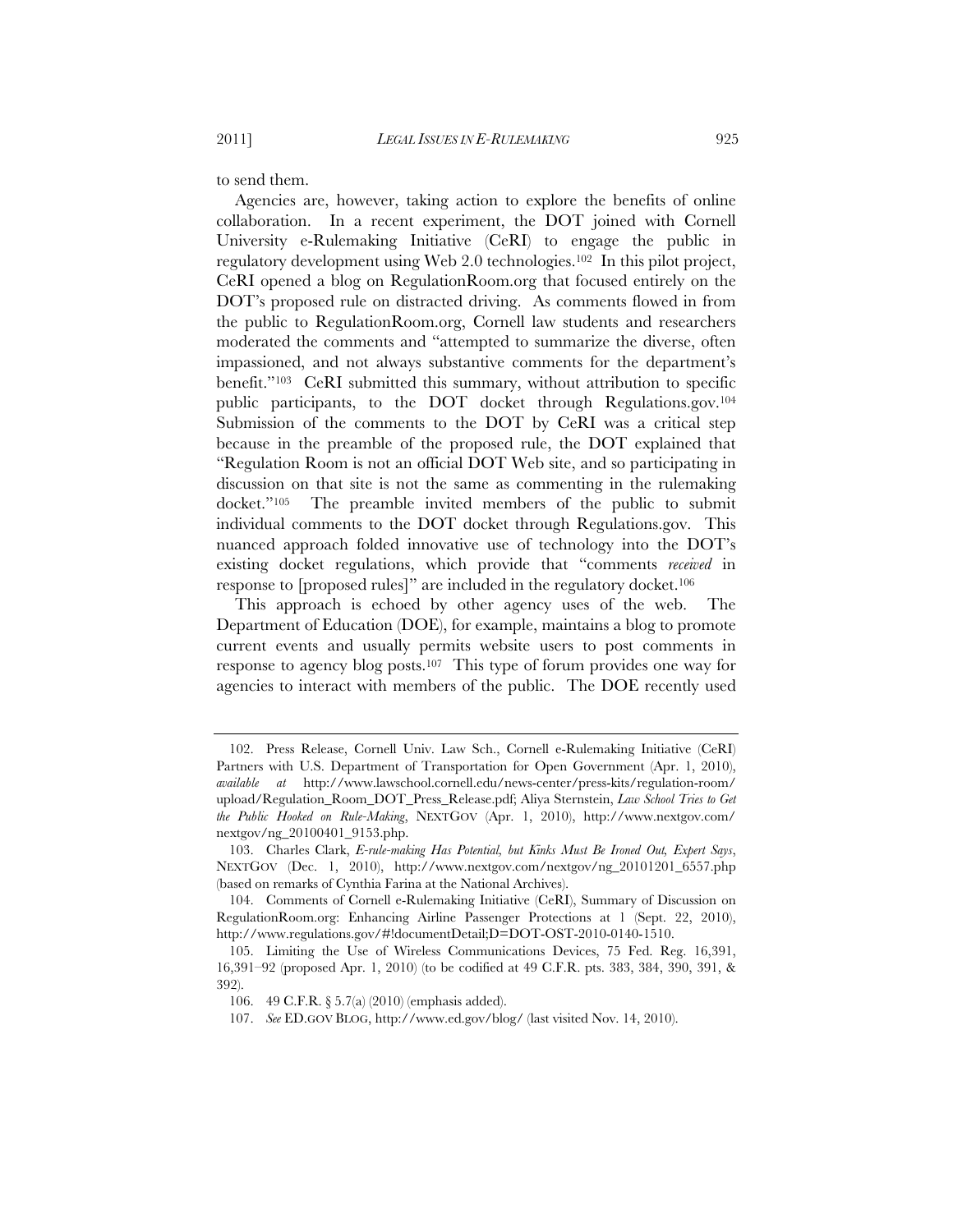its blog to encourage the public to comment on a proposal published in the *Federal Register*.108 Rather than permit website users to post comments in response to this blog entry, however, the DOE disabled the commenting function. Instead, the blog entry explained how the public could comment through Regulations.gov or by using offline means. This approach to rerouting potential commenters is one way to ensure that public comments are sent to the docket for agency consideration, rather than unincorporated on other portions of an agency's website.

# *D. Certifying the Electronic Docket*

As discussed above, rulemaking records, electronic or nonelectronic, can be very lengthy, up to hundreds of thousands of pages. Upon judicial review, a copy of this record, or selections of it along with a joint appendix, must be presented to the court. An agency must certify that the copy is the same as the original.<sup>109</sup> One legal question is whether use of an electronic docket presents any challenges to making this certification. In that unlikely instance, the original record might be files saved on FDMS or other agency servers. To submit the record, agency staff could either print paper copies or provide a copy of the electronic files to the court.

The decision about whether to provide paper or electronic files—or both—can be a negotiation between the parties and the judge. If the agency provides paper copies of the rulemaking record, this can be costly (e.g., labor, printing costs, courier costs) and can take up a significant amount of physical space. This Article finds that the better approach is to default to providing the rulemaking record (i.e., the entire record or just the parts designated by the parties) electronically, overriding the default if there is a very compelling reason to provide paper. The D.C. Circuit allows for electronic filing with a rule that requires parties to use the court's case management and electronic case filing system, rather than provide paper service.<sup>110</sup> One caveat is that motions, briefs, pleadings, memoranda, and some other documents must be provided in paper even if they are filed electronically.111 This may be due to the court's limited resources for printing these documents. Another caveat is that items that exceed 500

 <sup>108.</sup> J. Johnson, *Investing in Innovation Webinar*, ED.GOV BLOG (Oct. 9, 2009) http://www.ed.gov/blog/2009/10/investing-in-innovation-webinar/.

 <sup>109.</sup> FED. R. APP. P. 17(b)(1).

<sup>110</sup>*. See* Administrative Order Regarding Electronic Case Filing, ECF-1 (D.C. Cir., May 15, 2009), *available at* http://www.cadc.uscourts.gov/internet/home.nsf/Content/ Administrative%20Order%20Regarding%20Electronic%20Case%20FilingEffective%20 June%208%202009/\$FILE/Admin%20Order%20ECF%20May%202009.pdf.

<sup>111</sup>*. Id.* at ECF-6.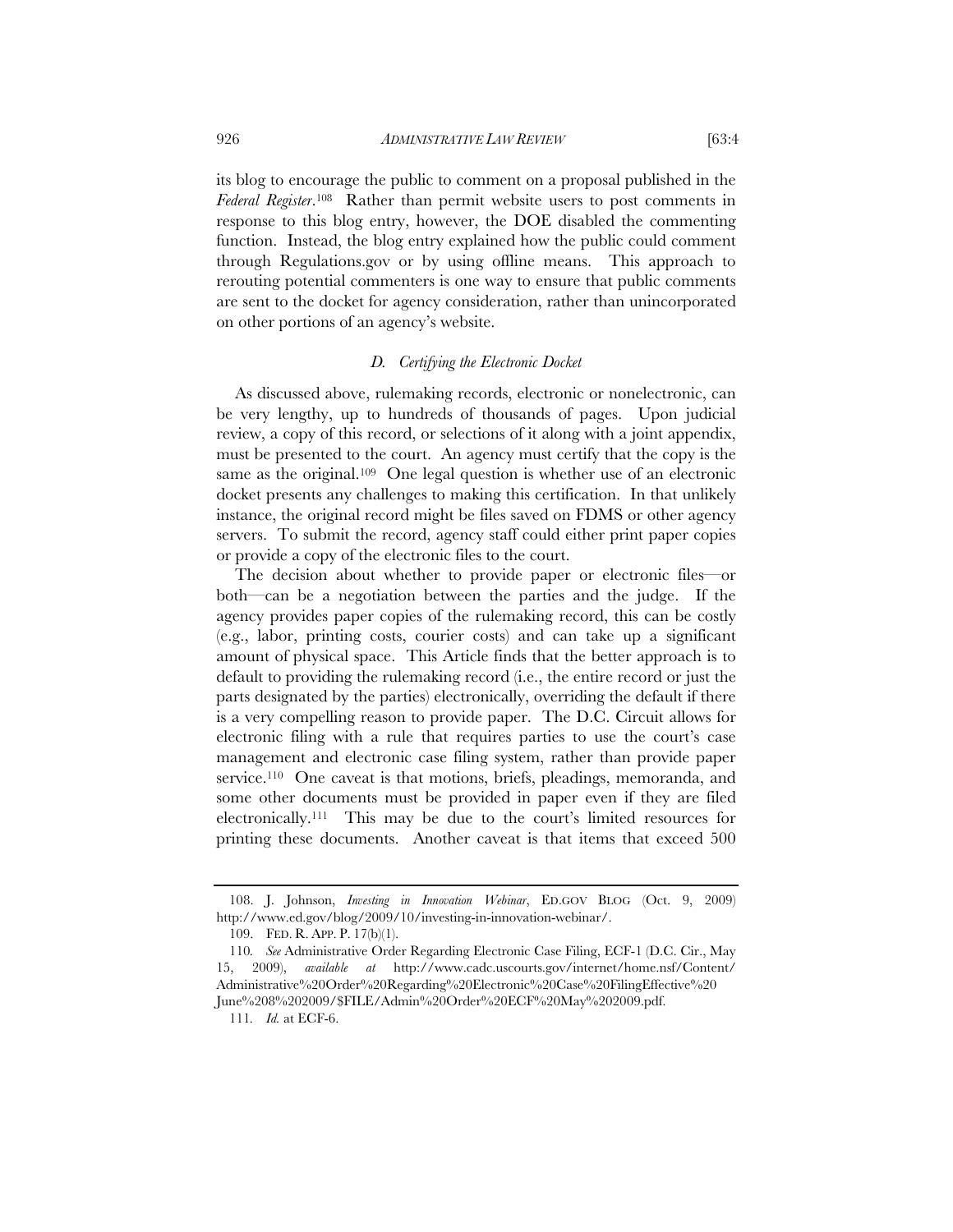pages or 1,500 kilobytes may not be filed electronically.112 If an agency has a lengthy rulemaking record it needs to provide, one practice is to save the files onto a CD-ROM and provide it to the court. As of this Article, the website of the Judicial Conference of the United States shows that eleven of the twelve U.S. Courts of Appeals accept electronic filing.113 This Article encourages the work of the Judicial Conference of the United States and the U.S. Courts of Appeals in taking steps to embrace electronic filing. While it may be a cost-sharing step to require paper copies, this Article finds that agencies would benefit from a filing system that does not require paper submission.

Whether the docket is paper or electronic, the next step is for the agency to submit the docket along with a certification affidavit that looks something like the following<sup>114</sup>:

# **Declaration of [Certifying Official]**

I, [name of certifying official], declare under penalty of perjury that the following is true and correct to the best of my knowledge, information, and belief:

1. I am the [certifying official's title].

2. In this capacity, I have participated, in connection with the abovecaptioned lawsuit, in the compilation and preparation of the administrative record related to [description of subject matter of the administrative record].

3. This Declaration is part of [agency]'s certification of the contents and completeness of the administrative record for its final agency decision in [description of final agency decision]. [Agency] is not filing the administrative record with the Court because of the volume of the records involved.

4. Attached and incorporated by reference as if fully set forth herein is an index itemizing the contents of the administrative record for [agency]'s final agency decision in [description of final agency decision].

5. I certify that the documents listed in the attached indices comprise the complete administrative record for [agency]'s final agency decision in [description of final agency action], and are official records of [agency].

[Date] [Signature & Signature Block]

<sup>112</sup>*. Id.* at ECF-8(C).

<sup>113.</sup> Judicial Conference of the United States, *Courts Accepting Electronic Filing*, USCOURTS.GOV, http://www.uscourts.gov/FederalCourts/CMECF/Courts.aspx (last visited Nov. 14, 2011).

<sup>114.</sup> Adapted by the Author from a sample certification provided by staff at FDA. *See also* Bernhardt, *supra* note 76, at Appendix 3.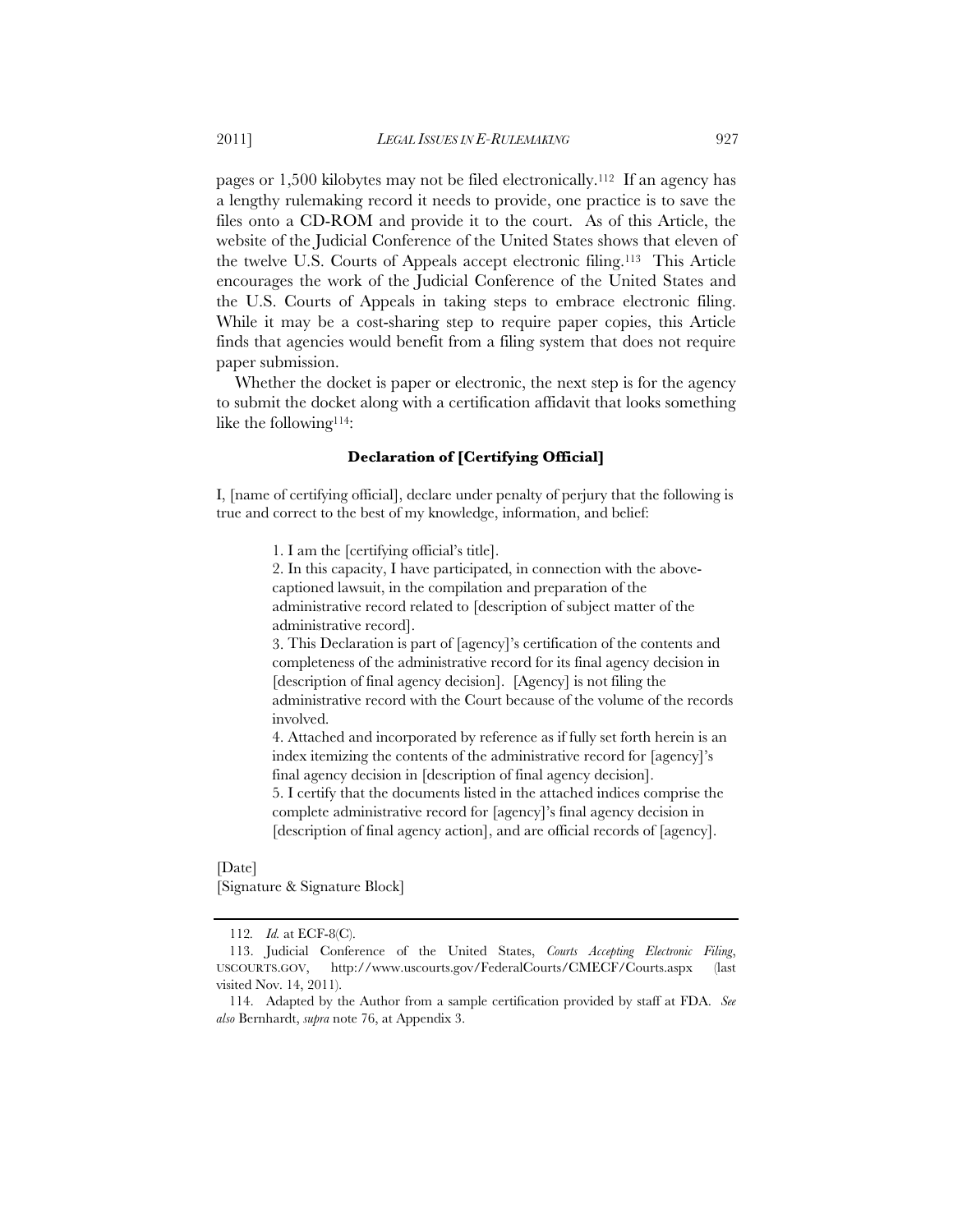928 *ADMINISTRATIVE LAW REVIEW* [63:4

As such, a staff member at the agency certifies that the copy reflects the record as reviewed by the agency; nothing more. If the validity of a certification were challenged, that challenge might focus on the reliability of the electronic docket. In that instance, an agency might need to demonstrate that the electronic docket itself is a reliable storage and retrieval system. While this issue does not appear to have presented itself yet, the Perritt Report explored these issues in some depth, concluding that electronic copies of paper files do not present significant authentication issues so long as they can be shown to be reliable.115 This Article finds no reason to disturb that conclusion or the suggestions for how to demonstrate reliability.116 If an electronic docket is maintained and audited well, it may, in fact, be easier to demonstrate the reliability of an electronic system than the reliability of a paper recordkeeping system.117 As the Perritt Report states, "The more inflexible the routine, and the less human intervention in the details of the computer's management of the database, the better the evidence."118 Overall, the use of electronic dockets does not appear to present any greater risk than a paper docket, and may in fact provide greater protection. To the extent that courts can fully support electronic filing of the rulemaking record, this will help federal agencies.

In summary, from a legal perspective, electronic dockets do not present significant legal issues that would discourage their use, and they may in fact provide additional benefits. Agencies may rely on the electronic version to preserve the rulemaking record, which allows them to destroy the paper copies of submissions that are captured in the electronic docket. With some creativity, agencies can also use electronic dockets to record physical objects and organized mail campaigns. While agencies are exploring different methods for online collaboration with the public, the APA does not require them to capture online discussions in the record unless they are submitted. Finally, while the courts have taken steps to embrace electronic filing, they could consider additional steps like not also requiring paper copies of certain documents.

 <sup>115.</sup> PERRITT REPORT, *supra* note 1, at VIII.C.3.

<sup>116</sup>*. Id.* at VIII.C.4.

 <sup>117.</sup> As noted by one author, the U.S. Court of Appeals for the Fifth Circuit appears to have accepted that electronic records can be more reliable than paper records when they are "not even touched by the hand of man." Leah Voigt Romano, Comment, *Electronic Evidence and the Federal Rules*, 38 LOY. L.A. L. REV. 1745, 1750–51 n.33 (2005) (quoting United States v. Vela, 673 F.2d 86, 90 (5th Cir. 1982)).

 <sup>118.</sup> PERRITT REPORT, *supra* note 1, at VIII.C.4.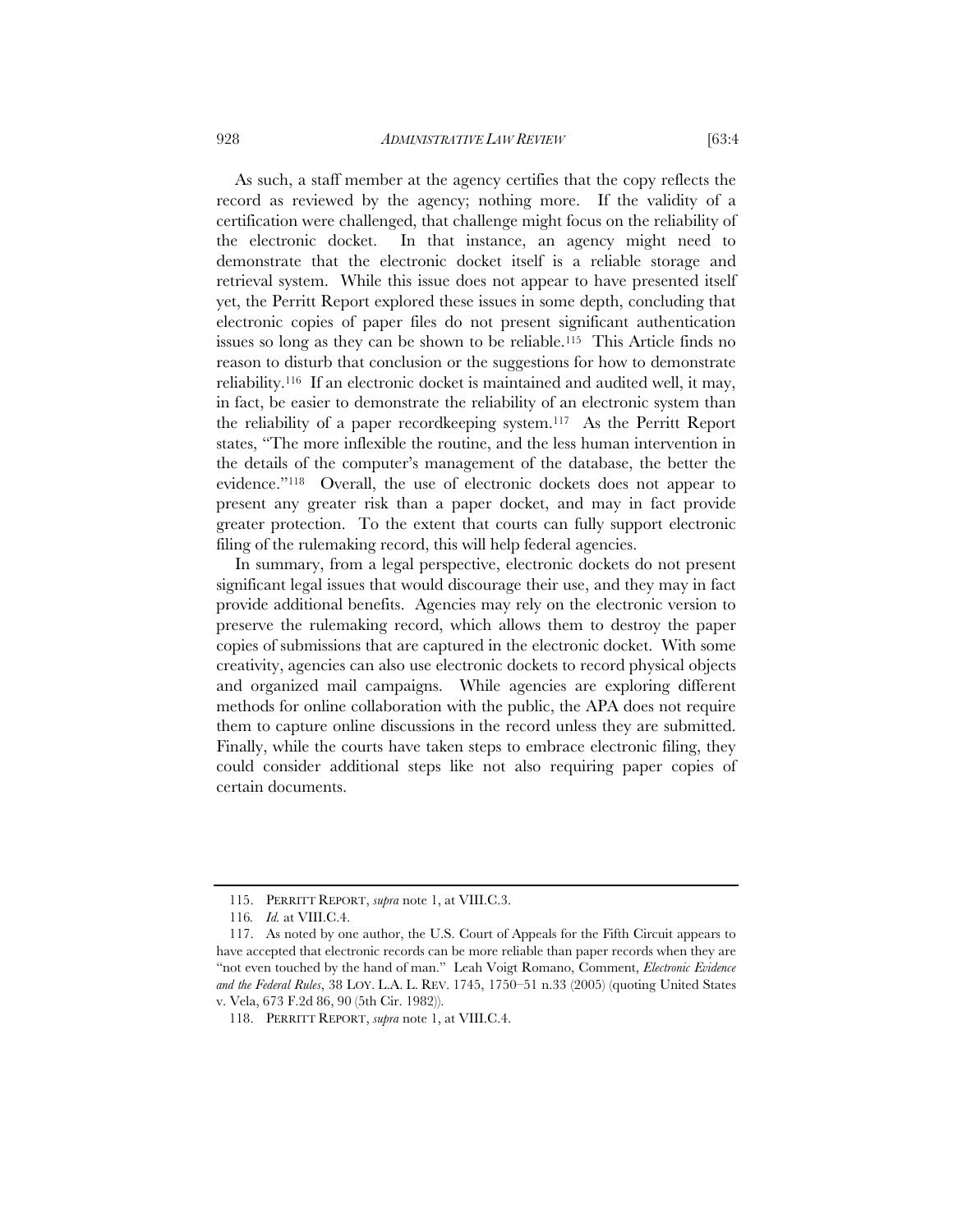#### IV. RECORDKEEPING REQUIREMENTS

Another set of "records" issues present themselves in the course of e-Rulemaking, apart from questions about how to preserve the e-Rulemaking items into the "rulemaking record" for litigation purposes (discussed above in Part II). How do the requirements of the Federal Records Act intersect with e-Rulemaking activities? For example, might an agency official's tweet about a rulemaking, or a public comment submitted on a blog entry about the rule, trigger the requirements of the Federal Records Act?

The Federal Records Act of 1950 requires the head of each federal agency to preserve records to document the "policies, decisions, [and] procedures" of the agency.119 A key concept is whether an item is a federal record—the statutory definition includes "all books, papers, . . . or other *documentary materials*, regardless of physical form or characteristics, *made or received* by an agency of the United States Government . . . or *appropriate for preservation* . . . as evidence of the . . . policies, decisions, procedures, operations, or other activities . . . or because of the informational value of data in them."120

Records schedules, which set out an agency's disposition instructions for records, must be approved by the National Archives and Records Administration (NARA).121 NARA also maintains General Records Schedules (GRS) for the items common to federal agencies, such as records on personnel, accounting, and procurement, and NARA estimates that these schedules cover approximately one third of agency records.122 Notably, and although rulemaking is a common function of most federal agencies, the GRS do not include records developed or received during the rulemaking process.

In the course of rulemaking, an agency might prepare or receive several different types of documentary materials. This includes, for example, comments received from the public or agency guidance documents regarding the rule. These are likely to be federal records because they are documentary materials "made or received" by an agency, depending on their evidentiary or informational value.123 NARA guidance indicates that

<sup>119. 44</sup> U.S.C. § 3101 (2006).

<sup>120</sup>*. Id.* § 3301 (emphases added).

<sup>121</sup>*. See* 36 C.F.R. §§ 1220.18, 1228.16 (2010); 44 U.S.C. § 3303.

<sup>122.</sup> Nat'l Archives and Records Admin., *Introduction to the General Records Schedules*, NATIONAL ARCHIVES (Apr. 2010), http://www.archives.gov/records-mgmt/grs/intro.html.

 <sup>123. 44</sup> U.S.C. § 3101. For example, several agencies have approved records schedules for public comments collected during rulemaking. The Department of Commerce has an approved records schedule for public comments collected in the course of changes to its Export Administration Regulations. Request for Records Disposition Authority from U.S.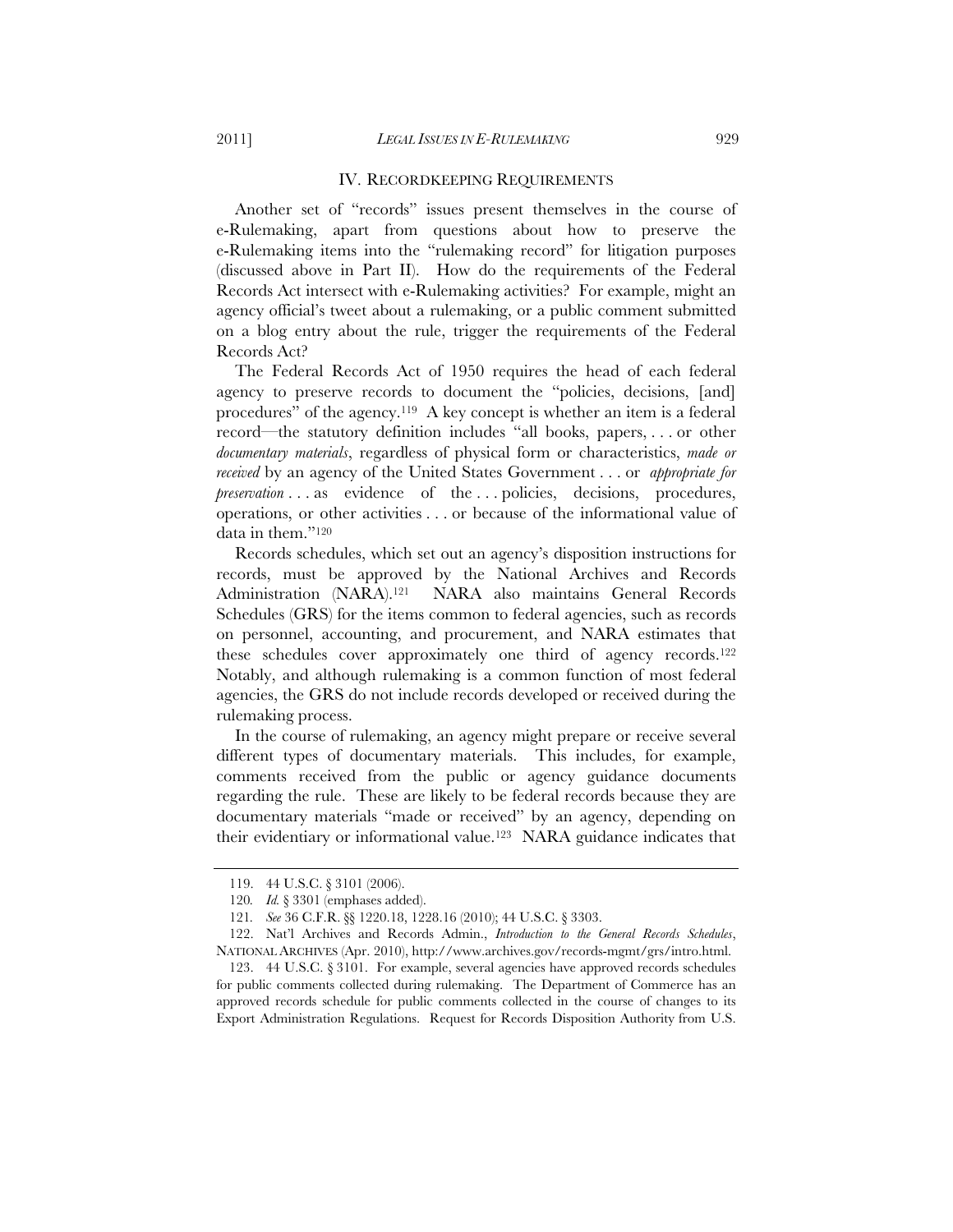files related to the "development, clearance, and processing of proposed and final rules for publication in the Federal Register . . . may be, but are not necessarily, permanent," and notes that they "must be scheduled individually by each agency so NARA can conduct an analysis and appraisal to determine their appropriate disposition."124

Turning to e-Rulemaking, agency officials might make statements through social media to drum up interest in the rulemaking or encourage the public to comment. These statements and resulting public comments present a novel question for records management—are they federal records? To determine the answer, agencies may consult NARA's October 2010 Guidance that explores the intersection between Web 2.0 technologies and federal records management requirements.125 First, the Guidance states that the medium of the content (i.e., online) does not determine its status as a record, so the issue of whether online content is "documentary material" does not appear to be open. Second, the Guidance sets out five questions to consider when determining whether content is a Federal record:

- Is the information unique and not available anywhere else?
- Does it contain evidence of an agency's policies, business, mission, etc.?
- Is this tool being used in relation to the agency's work?
- Is use of the tool authorized by the agency?
- Is there a business need for the information?126

The Guidance explains that answering "yes" to any of these questions suggests that an item is likely to be a federal record. However, the guidance provides an escape hatch—agencies may consider duplicate content to be nonrecords, citing the example of reposting public affairs content through social media platforms.<sup>127</sup>

Dep't of Commerce Bureau of Export Admin. to Nat'l Archives & Records Serv. (Oct. 29, 1992), *available at* http://www.archives.gov/records-mgmt/rcs/schedules/departments/ department-of-commerce/rg-0476/n1-476-93-001\_sf115.pdf; *see also* Request for Records Disposition Authority from U.S. Dep't of Educ. to Nat'l Archives & Records Admin. (Feb. 5, 2009), *available at* http://www.archives.gov/records-mgmt/rcs/schedules/departments/ department-of-education/rg-0441/n1-441-09-004\_sf115.pdf.

<sup>124.</sup> Nat'l Archives and Records Admin., *supra* note 122.

 <sup>125.</sup> Bulletin from Nat'l Archives and Records Admin. to Heads of Fed. Agencies, on Guidance on Managing Records in Web 2.0/Social Media Platforms (Oct. 20, 2010), *available at* http://www.archives.gov/records-mgmt/bulletins/2011/2011-02.html.

<sup>126</sup>*. Id.*

<sup>127</sup>*. Id.*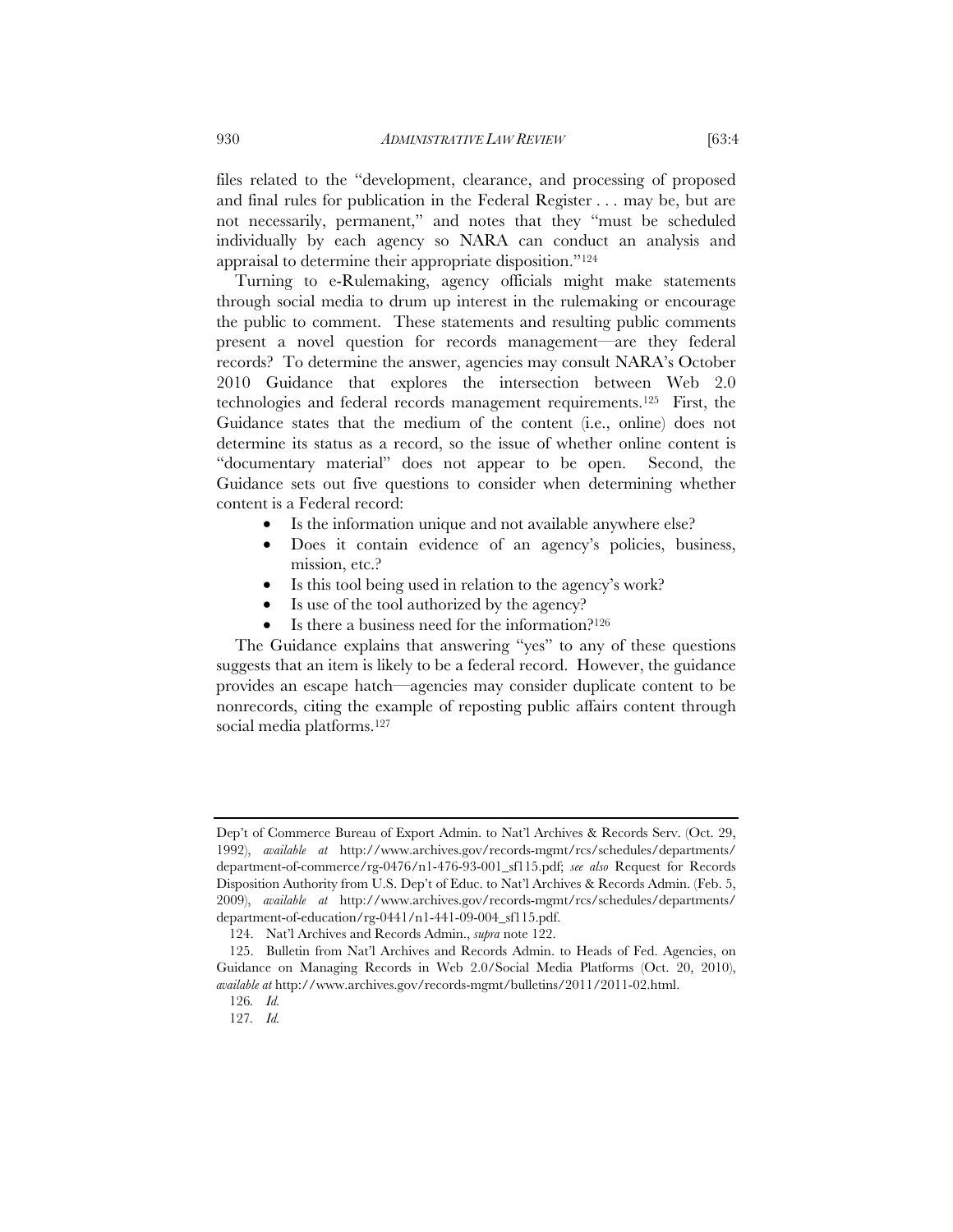#### 2011] *LEGAL ISSUES IN E-RULEMAKING* 931

#### *A. Agency Statements*

An agency might use blogs or other social media to drum up interest in the rulemaking. Based on the NARA' Guidance, these efforts are not federal records if they simply duplicate existing content (e.g., *Federal Register* notice, fact sheet designed to explain a regulation, press release) or post a link to that content. For example, consider the FDA's recent twitter post on a new investigational new drug rule:

> IND Safety Reporting rule and guidance. http://bit.ly/INDsafety 11:06 AM Sep 28th via web

Note that it includes a link to the FDA's website.128 Applying the NARA Guidance, this is not a federal record because it simply directs followers to other FDA website content.129 In contrast, a statement issued by an agency official through social media that presents previously unavailable information—such as a statement that explains a fresh perspective on the rationale or benefits of the rule—may be a federal record because of its uniqueness.

Limiting the use of social media to duplicative content is one way to minimize the applicability of Federal Records Act requirements. Agencies may choose to develop internal policies along these lines. However, some have questioned this limitation as holding the government back from a fully collaborative web presence.130 Instead, agencies could consider refreshing their records schedules to account for uses of social media in e-Rulemaking. Some agencies have already begun this process, including the Department of Justice,131 which has an approved records schedule for the content it places on social media websites. Even before NARA approves the records schedule, this can serve as a way to convene internal conversations with program staff, communications or public affairs staff, records management staff, and counsel about how the agency plans to use these tools to communicate with the public about rulemakings. Agencies might also consider confirming that they have adequate rulemaking records schedules

 <sup>128.</sup> Food & Drug Admin., posting to *@FDA\_Drug\_Info*, TWITTER (Sept. 28, 2010), http://twitter.com/FDA\_Drug\_Info.

 <sup>129.</sup> Note, however, that the website content may itself be a federal record that may be subject to the Federal Records Act. *See supra* note 119 and accompanying text.

<sup>130</sup>*. See, e.g.*, Alice Lipowicz, *Is Every Tweet and Facebook Post Worth Archiving?*, FED. COMPUTER WK. (Nov. 17, 2010), http://fcw.com/articles/2010/11/29/home-page-narasocial-media-records.aspx.

 <sup>131.</sup> Request for Records Disposition Authority from Dep't of Justice to Nat'l Archives & Records Admin. (Oct. 13, 2009), *available at* http://www.archives.gov/recordsmgmt/rcs/schedules/departments/department-of-justice/rg-0060/n1-060-10- 002\_sf115.pdf.